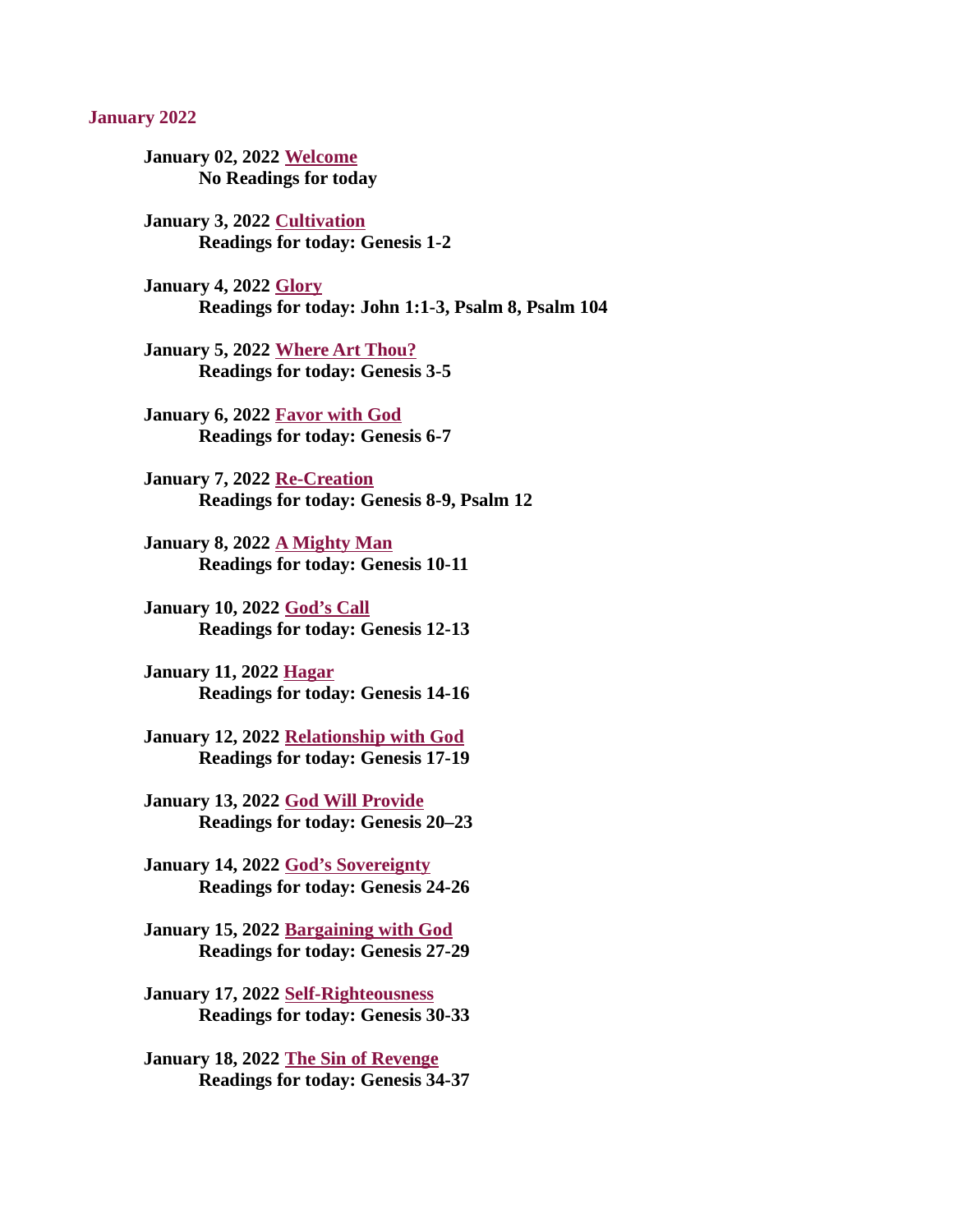January 19, 2022 Unlikely People [Readings for today: Genesis 38-40](#page-27-0)

January 20, 2022 God's Plan [Readings for today: Genesis 41-43](#page-28-0)

January 21, 2022 U-Turn [Readings for today: Genesis 44-46](#page-30-0)

[January 22, 2022 When Saints Suffer](#page-31-0) Readings for today: Genesis 47-50

January 24, 2022 Suffering [Readings for today: Job 1-5](#page-32-0)

[January 25, 2022 Compassion](#page-34-0) Readings for today: Job 6-9

[January 26, 2022 Facing the Darkness](#page-36-0) Readings for today: Job 10-13

[January 27, 2022 The Problem of Pain](#page-38-0) Readings for today: Job 14-17

[January 28, 2022 Hearing Job](#page-40-0) Readings for today: Job 18-21

[January 29, 2022 Doubling Down](#page-41-0) Readings for today: Job 22-24

[January 31, 2022 The Danger of "Worm" Theology](#page-43-0) Readings for today: Job 25-28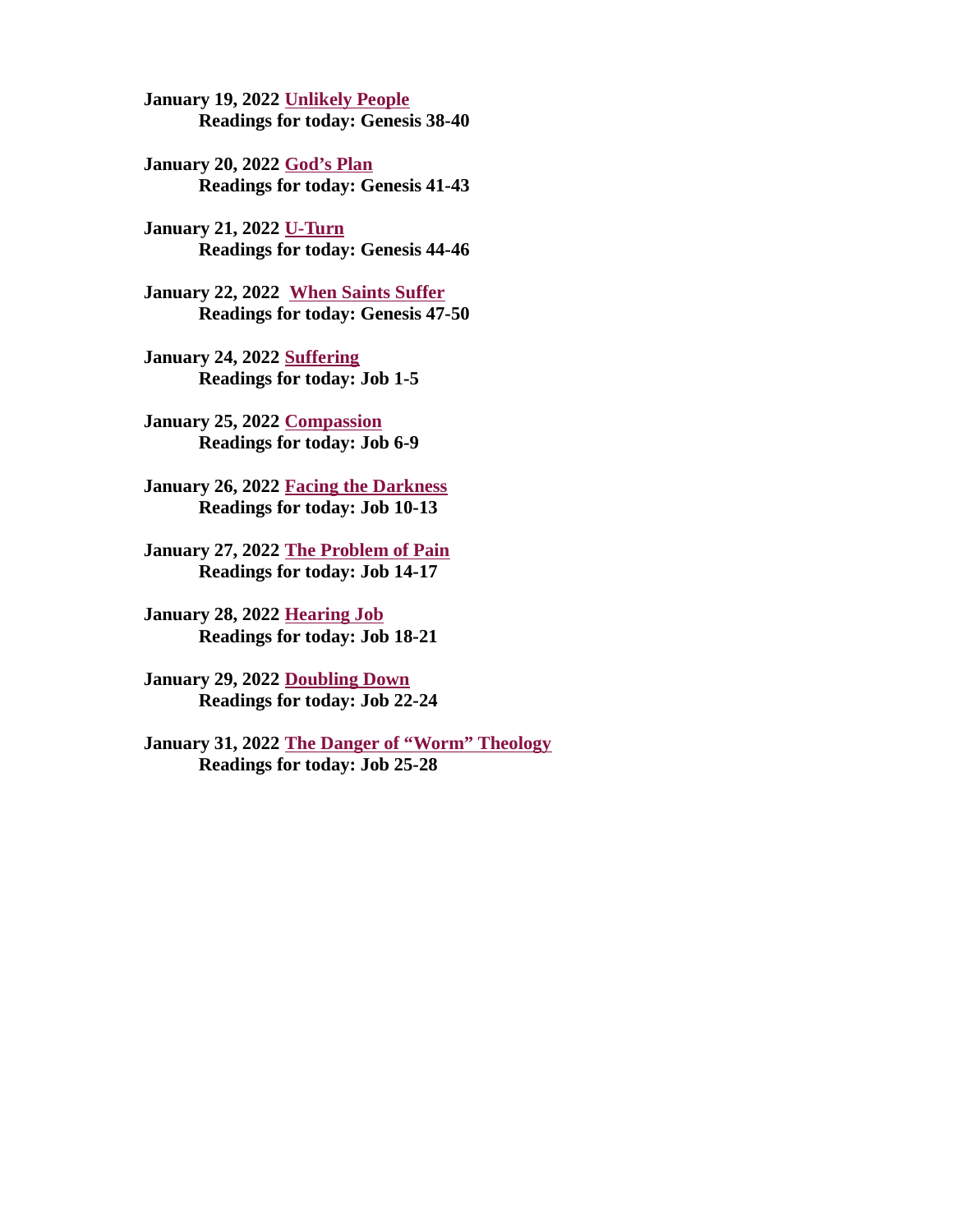## January 2, 2022 Bible in a Year 2022

<span id="page-2-0"></span>Happy New Year! Welcome to those who are returning for yet another walk-thru of the Bible and a special welcome to those who are new! We're glad you've joined us! Greg Daniels and I have been blessed to lead this group for several years now and have loved having a front row seat to so many growing in their faith. God is good and He honors every single moment we spend with Him in His Word so with that in mind, here are a few suggestions as you begin to help you have a successful year…

1) Pray before reading each day. Ask the Holy Spirit to speak to you and reveal more of Himself to you through His Word. Ask Him for wisdom and understanding as you read and what it might be that He would have you take away each day.

2) Read devotionally. What does that mean? It means reading through the Bible like this is not intended to provide an in-depth study. Simply pay attention to what words or phrases stick out to you and prayerfully meditate on what God may be saying to you.

3) Journal. Journaling is a way of meditating and/or reflecting on what God may be saying to you. I've been doing it for years and it has been super helpful in helping me gather and focus my thoughts. In fact, many of the devotionals I write come straight out of my journal. It can also give you a record to look back on at the end of the year as to what God has shared with you.

4) Grace. Give yourself a lot of grace. Life happens. We all know that. Don't beat yourself up if you miss a day or get bogged down in certain places…looking at you, Leviticus! ;-) Don't be afraid to skip ahead if you get too far behind.

5) Ask any question God lays on your heart. Reading the Bible should raise all kinds of issues. There is a lot in there that is confusing. You might find yourself wrestling with all sorts of doubts or fears. This is normal. It happens to me almost every year. ;-) Ask your questions. Share your doubts. Don't be afraid to talk about your struggles or confusion. This is a safe community to do that with.

6) Feel free to shoot Greg or myself any personal questions you may not want to share with the group. We're here to help! (Statedclerk@epcwest.org or doug@pepc.org)

7) Be gentle and kind to each other. We all have a share in making this a safe group. Let's make sure to be kind and gentle and encouraging in our responses to one another. Give people the space to struggle and be where they are on the journey. If things get too much, take a break, then dive back in.

Again, really thankful for the opportunity to take this journey with you, friends! Feel free to invite everyone you're connected with to join us! The more, the merrier!

Happy New Year!

Doug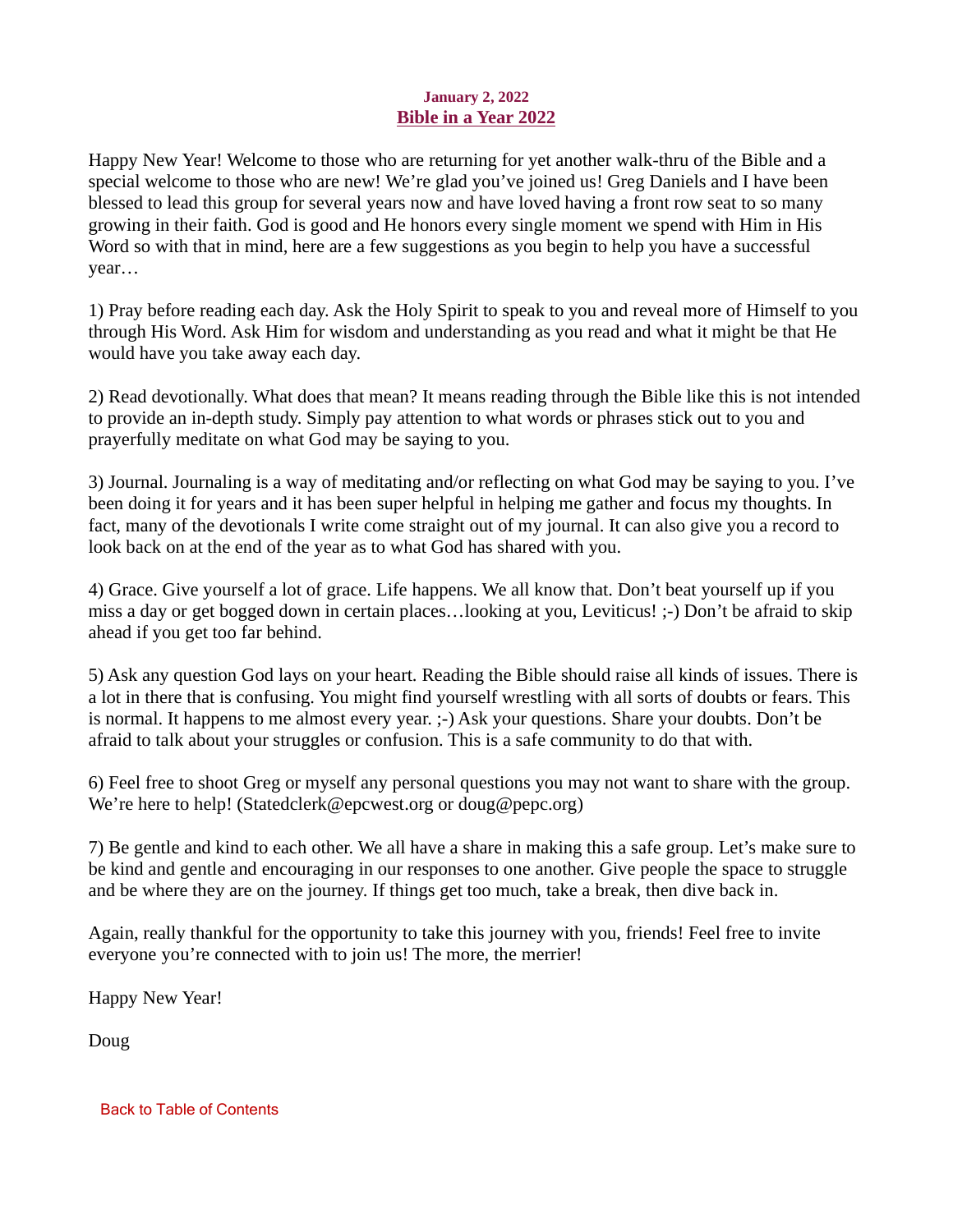## January 3, 2022 **Cultivation**

<span id="page-3-0"></span>Readings for today: [Genesis 1-2](https://www.biblegateway.com/passage/?search=Genesis+1-2&version=ESV)

Father, by Your Holy Spirit, open Your Word to us that we may hear Your voice, learn what You would have us learn, and grow ever deeper in our faith. We pray this in the name of Jesus, amen.

Human beings are made to cultivate. Cultivate the earth. Cultivate the Garden. Cultivate and care for all of life. In recent years, most of my focus has been on the creation story of Genesis one. The rhythm of morning and evening. Everything good and perfect. The Lord God speaking the universe into existence. Creating humanity in His own image. Giving us dominion over all He has made. Calling us to be fruitful, multiply, and fill the earth. However, this year I decided to read the Bible in the old King James English. It translates the Hebrew "be fruitful, multiply, and replenish the earth…" That word "replenish" stuck with me as I turned the page and began reading chapter two. There it seems clear that humanity has a key role to play in cultivating all God has made. Everything was prepared. The ground was set. The seeds were planted. But nothing had yet grown because there had been no rain and "there was no man to work the ground." (2:5) This does not mean that somehow God was helpless or too prideful to get His hands dirty, rather it suggests an invitation. A divine plan. God creating us for a purpose. To be the cultivators of all He has made. To be the stewards of all He has formed and fashioned. To care for the good and perfect world He has created. Remember, God is at rest. His work is complete. He now sits enthroned over all He has made and sends us – His servants – out to work according to His sovereign will. It is humanity's job to work and keep the Garden. It is humanity's job to name the animals the Lord God has made. It is humanity's job to make sure the earth is continually replenished and tended and cultivated so that it will reflect the beauty and order and glory God intends.

So what happened? When did we make the turn from cultivators to exploiters? From stewards to squatters? From those focused on caring and replenishing to those focused on using creation to satisfy our own selfishness and greed? We'll read about that tomorrow in Genesis 3 but the stage is set here in chapter two. Humanity will only retain her divine vocation insofar as she submits to God. In every instance save one, humanity is able to enjoy the fruit of her labor. As she cultivates, she is nourished. As she stewards, she is fed. As she cares for all God has made, the Garden itself provides for all her needs. However, there is one tree humanity is to cultivate but never taste. There is one tree she is to steward but whose fruit she is to never eat. She is to care for this tree but never experience it's delights. This is her single act of submission to God. It is the tree of the knowledge of good and evil and it's fruit is forbidden. Who knows how long Adam and Eve passed by this tree as they went about their daily chores? Days? Months? Years? Eons? We have no idea how long Adam and Eve cultivated and tended and replenished the earth under God's direction. We only know there came a day when they stopped on their way to work. Listened to a crafty serpent. Gave into temptation. And all creation fell into ruin.

Thankfully, that is not the end of the story. In Jesus Christ, we see the 2nd Adam. Humanity as she should be. Perfectly submitted to the will of His Father. A Cultivator. A Steward. A Man who lived out His vocation to care for all God has made. Everywhere Jesus went, life seemed to flourish. The earth and all that was in it was replenished. Diseases were healed. Demons cast out. The unclean became clean. He cultivated humanity and restored her to her original vocation so that we, in turn, could cultivate others including creation itself. This has vast practical implications for our lives. Am I seeking to cultivate or exploit those around me? Am I stewarding the resources God has entrusted to me for the good of the world around me or am I using them for my own personal benefit? Am I seeking to care for the world? Make healthy and good choices? Build deep and strong relationships? Am I seeking to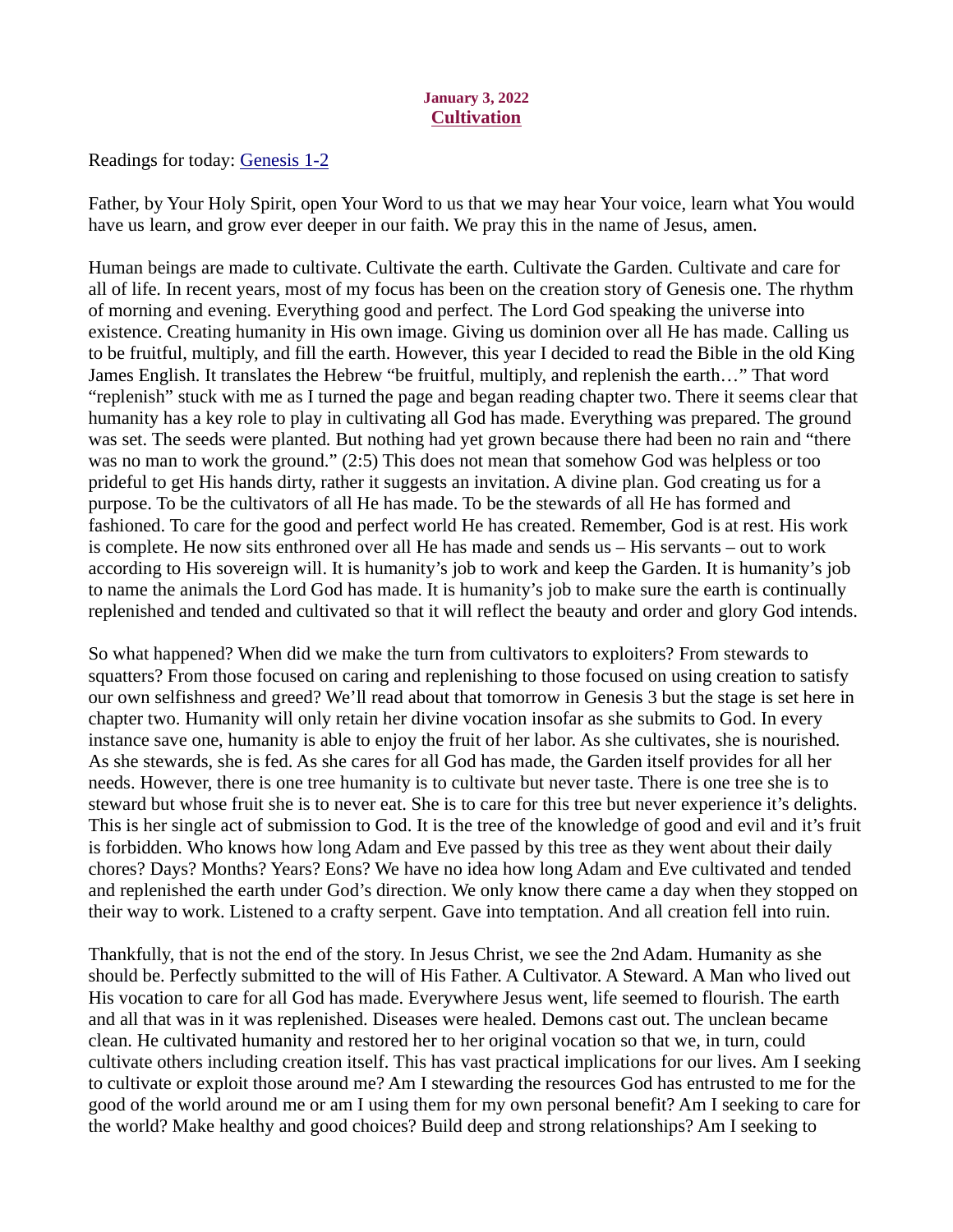replenish the earth? Jesus summed it up simply when He said, "The Son of Man came not to be served but to serve and give His life as a ransom for many." (Mark 10:45) If we are to fulfill our divine vocation to be cultivators of creation, we must commit ourselves to a life of service to those around us and the world in the name of Jesus.

Readings for tomorrow: John 1:1-3, Psalm 8, 104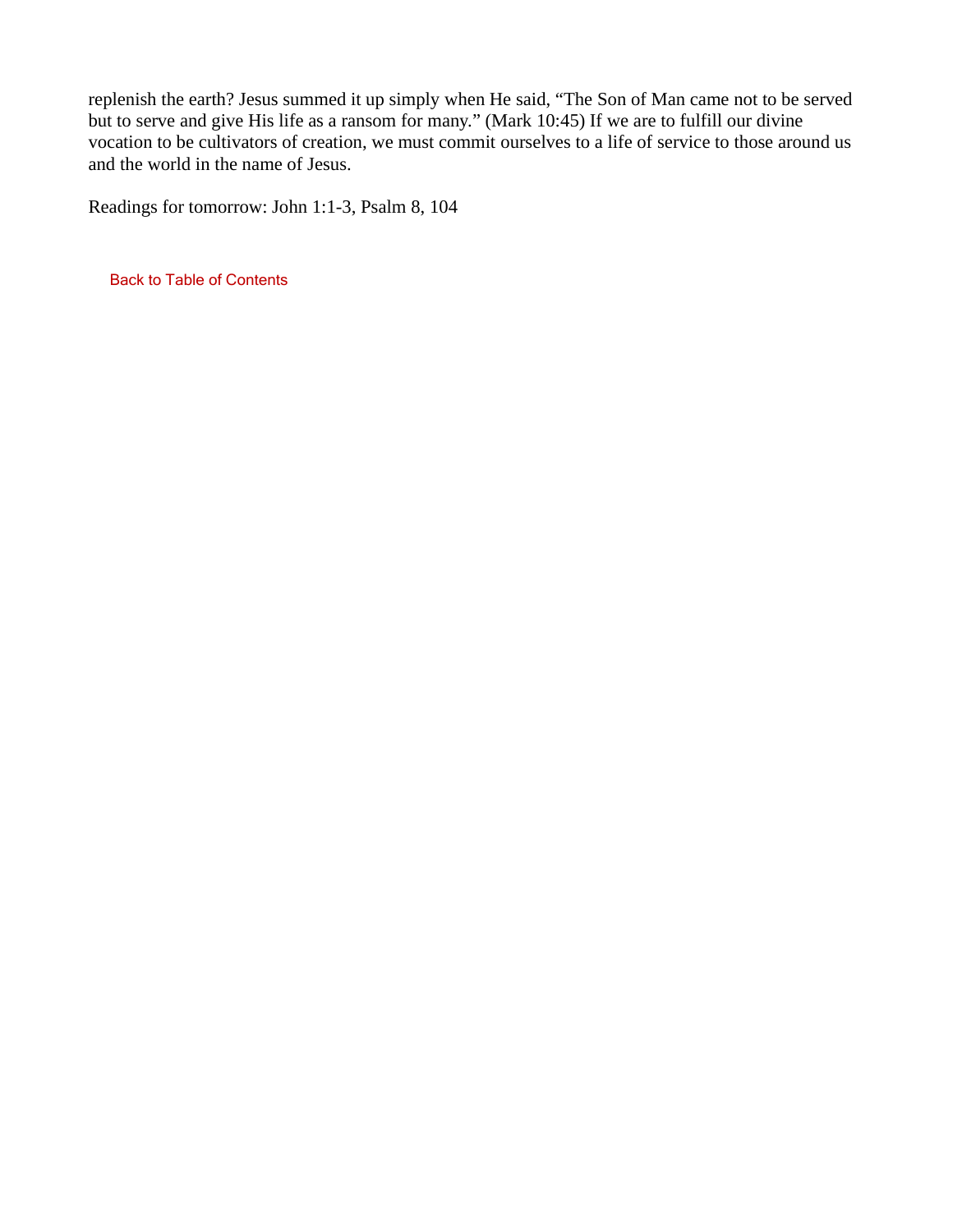## January 4, 2022 **Glory**

<span id="page-5-0"></span>Readings for today[: John 1:1-3, Psalm 8, Psalm 104](https://www.biblegateway.com/passage/?search=John+1%3A1-3%2C+Psalm+8%2C+Psalm+104&version=ESV)

Father, through Your Holy Spirit, open Your Word to me that I may meet you face to face, hear your voice, learn what you would have me learn, and grow ever deeper in my faith. I pray this in the name of Jesus, amen.

As I read these words, I look out the window of a home high above Grand Lake. It's winter. The snow has been falling the entire time we've been here. Our family is on their annual post-Christmas vacation to the mountains of Colorado. The lake is large and deep. Significant portions have yet to freeze over. The trees are laden with several inches of snow. The ground covered and every morning we can see the tracks of the animals who've passed by in the night. The stars at night have been covered by the clouds but normally they blaze with a brilliance we cannot see from our home in Parker. There's just something about coming up here that brings us closer to God. Closer to our Creator. Gets us in touch with the wonder of all He has made. And it brings new meaning to the words, "what is man that you are mindful of him, and the son of man that you care for him?" (Psalm 8:4)

When I pause in the silence and solitude of a winter morning with my family still asleep and consider the blessings God has poured into my life, I am in awe. I enjoy the love of a godly woman who's been at my side for almost thirty years. I have deep friendships with my four children, two of whom are now adults and launching out on their own. I am blessed by the relationships I have with my parents, inlaws, siblings and their families. I am financially secure. My body is healthy and strong. My mind is clear. I have the privilege of serving as pastor for an amazing church, alongside spiritual leaders I admire, and work with a group of people I get to call friends. I get to teach aspiring pastors at a local seminary. I get to travel the world to preach the gospel and train church planters to go to places where the name of Jesus has never been heard. I get to serve our denomination in a variety of capacities as we seek God's will for the future of our life together. My life is rich and full. This must be the "glory and honor" the Psalmist is talking about. It's less about titles and achievements and more about relationships and the opportunities God gives us to serve in His Kingdom.

What keeps me from pride? What keeps human beings humble before the Lord? Here again, the Psalmist provides the answer. "I will sing to the Lord as long as I live; I will sing praise to my God while I have being. May my meditation be pleasing to him, for I rejoice in the Lord. Let sinners be consumed from the earth, and let the wicked be no more! Bless the Lord, O my soul! Praise the Lord!" (Psalm 104:33-35) I keep my eyes focused on God. He gives and takes away. Surely I've had my dark moments along the way. Times when I wasn't sure I could pay the bills. Times when my physical health wasn't great. Times when my marriage was on the rocks. Times when my relationships with my children was strained to the point of breaking. Times when my professional career was in shambles. Yes, I've had my share of hard times. But in those moments, I discovered God at His most glorious! When I needed Him most, God was always there! Faithful. Steadfast. True. "In the beginning was the Word…" In our present darkness is the Word. At the end of all things will be the Word. He is the one who was and is and is to come! Place your trust in Him today!

Readings for tomorrow: Genesis 3-5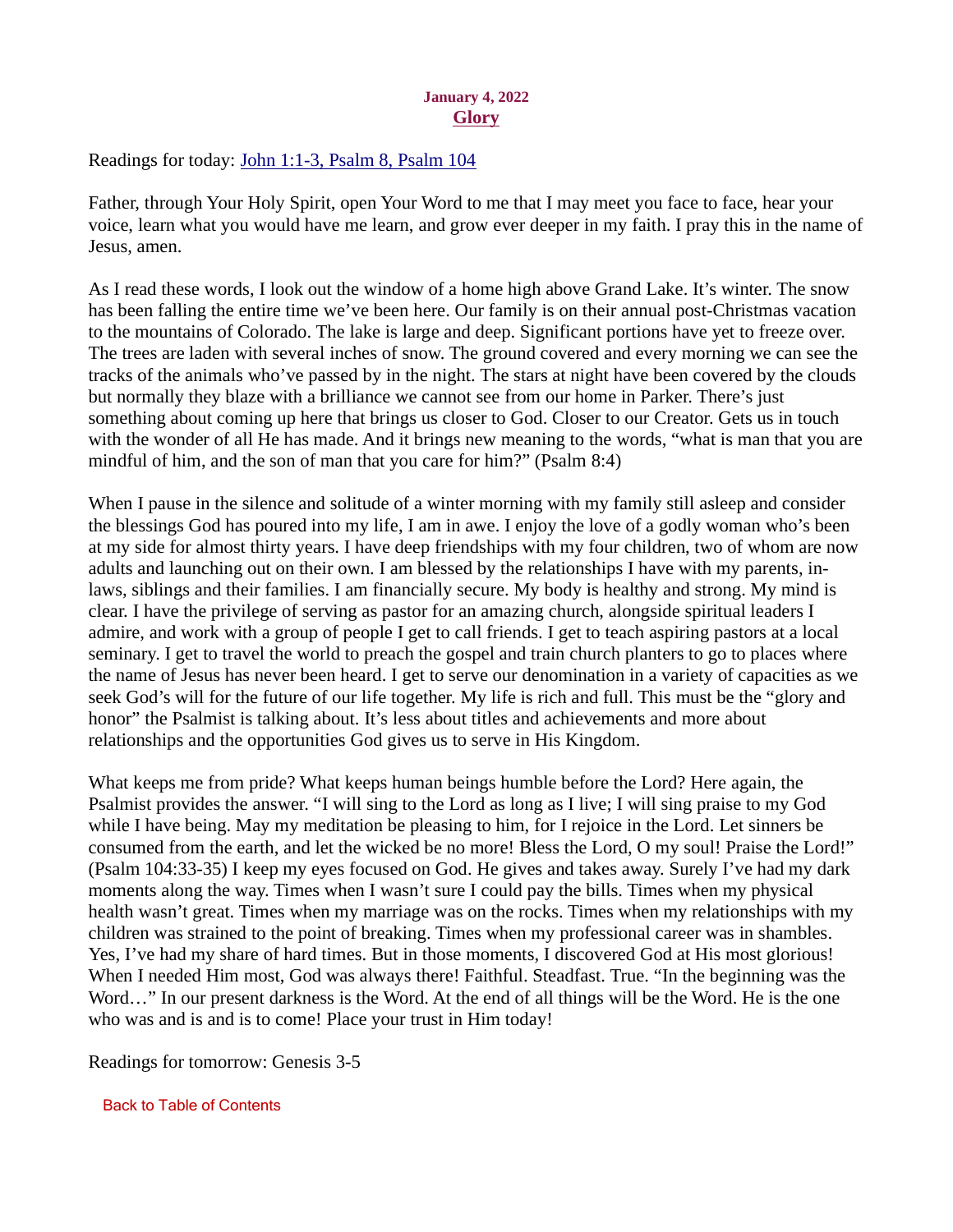## January 5, 2022 Where Art Thou?

<span id="page-6-0"></span>Readings for today: [Genesis 3-5](https://www.biblegateway.com/passage/?search=Genesis+3-5&version=ESV)

Father, through your Holy Spirit, open my eyes and heart that I may receive the gift of your Word today. Grant me wisdom and understanding so that I may know how to walk more fully in the light of the Lord.

Where art thou? What a question from God. It's not like God can't see Adam and Eve crouching in the bushes behind their fig leaves. The Psalmist is clear that there is no place I can hide from God. If I climb to the highest of heavens, God is there. If I plunge into the depths of the earth, God is there. If I rise on the wings of the morning and settle on the far part of the sea, even there God is waiting for me. Nothing is hidden from Him so why this question? What is God after with Adam and Eve? What is God after with me? Where are you, Doug? Where's your head? Where's your heart? I am here waiting for you, Doug. Where are you? Why are you hiding? Why are you running? Why are you avoiding Me? Where are you, Doug? I miss our time together in the silence and solitude of each morning and evening. I miss our time together in worship. Where are you, Doug?

It's a powerful question for reflection. It reminds me that God is ever seeking after me. Relentlessly pursuing me. He will not rest until He tracks me down. My heart is so prone to wander. I am so easily distracted. The cares and the worries of this world cause me a lot of anxiety. My desires can be all over the map. Physically, I am getting older and I can feel my body breaking down. I have more aches and pains than in previous years. The toll I've taken on my body is catching up to me. My shoulders ache. My back hurts. I can't do the things I once was able to do. Mentally, I continue to grow but I too often fill my mind with all sorts of unnecessary things. I do not think on what is noble or true or righteous or good but instead I allow myself to get drawn into the anger and frustration and bitterness that plagues so much of our world. Emotionally, I am learning. As a young boy, I learned to bury my emotions as a coping mechanism and have spent my entire life feeling stunted as a result. I feel deeply but cannot seem to find ways to express it. I have a hard time shedding tears. I do not let myself get too up lest I become disappointed or too down lest I feel weak. I keep a tight rein on my emotions because I am not sure I am safe. Spiritually, I know my sin. It is ever before me. I know my failures before the Lord. I know I do things I ought not to do and don't do things I should do. Where are you, Doug?

One can easily see my natural bent to be self-critical. ;-) But the above certainly does not define me and does not tell the whole story. When answering this question before the Lord, I must also acknowledge the many ways I have grown in my life. Yes, my body is breaking down and yet I enjoy good health. I get a good night's sleep. I exercise regularly. I eat well. I pay attention to how I physically feel. I maintain an active lifestyle. I want to honor God with my body. Mentally, I am sharp. I read the Bible daily. I read books that encourage and equip and help me think more deeply about my faith. I use my intellectual gifts to serve others and to build up the Body of Christ and I know God is pleased. Emotionally, I have come a long way. I am learning to express my feelings to those I love. I am learning to identify the lies I tell myself. I am becoming more comfortable with naming my feelings and talking about them. This, in turn, has helped me become a better listener. A more empathetic and sympathetic person. Someone who is emotionally safe for others. Spiritually, I am more like Christ than ever. God has done a great work in my life. He has drawn near to me as I have drawn near to Him. He has honored every moment spent in prayer and in His Word and in worship. He has literally re-shaped how I view the world. How I understand life. He has re-ordered my desires. These things are just as true for me as the self-critique. In fact, an honest look at my life would say they are more true of me.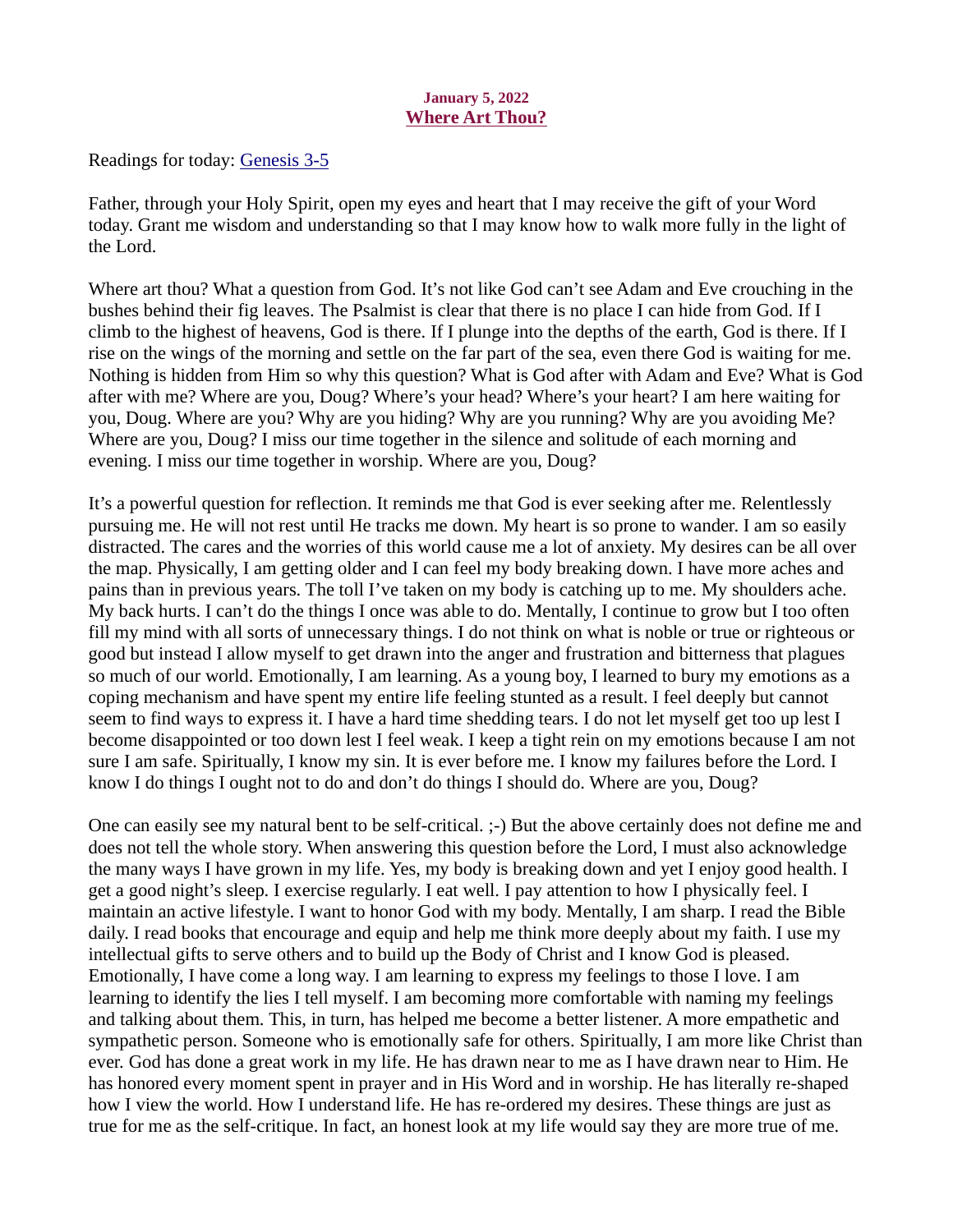For many years, my prayer has been "less of me, Jesus, more of you." I have longed to decrease so that Christ may increase in my life. The only way that can happen is by intentionally dwelling in God's presence. By living my life ever before Him, I become who He created me to be. Becoming like Christ has nothing to do with my work, it is a byproduct of being present before God. Perhaps this is why I find God's question to Adam so heartbreaking. Where are you, Adam? As a father, I know what it's like to feel distant from one's children. It's the worst feeling in the world. To not know where they are physically, emotionally, mentally, spiritually. To not feel connected to the one you love most. God must have felt all these feelings and more when He asked the question and His hope was for Adam's return. Sadly, Adam and Eve chose to blame-shift. They chose to justify themselves. They chose the path of sin. How different things would be if they had torn off those fig leaves, confessed their sin, and humbled themselves before God! How different things would be in my own life if I too would stop trying to hide and vulnerably, authentically, honestly approached my Savior.

Readings for tomorrow: Genesis 6-7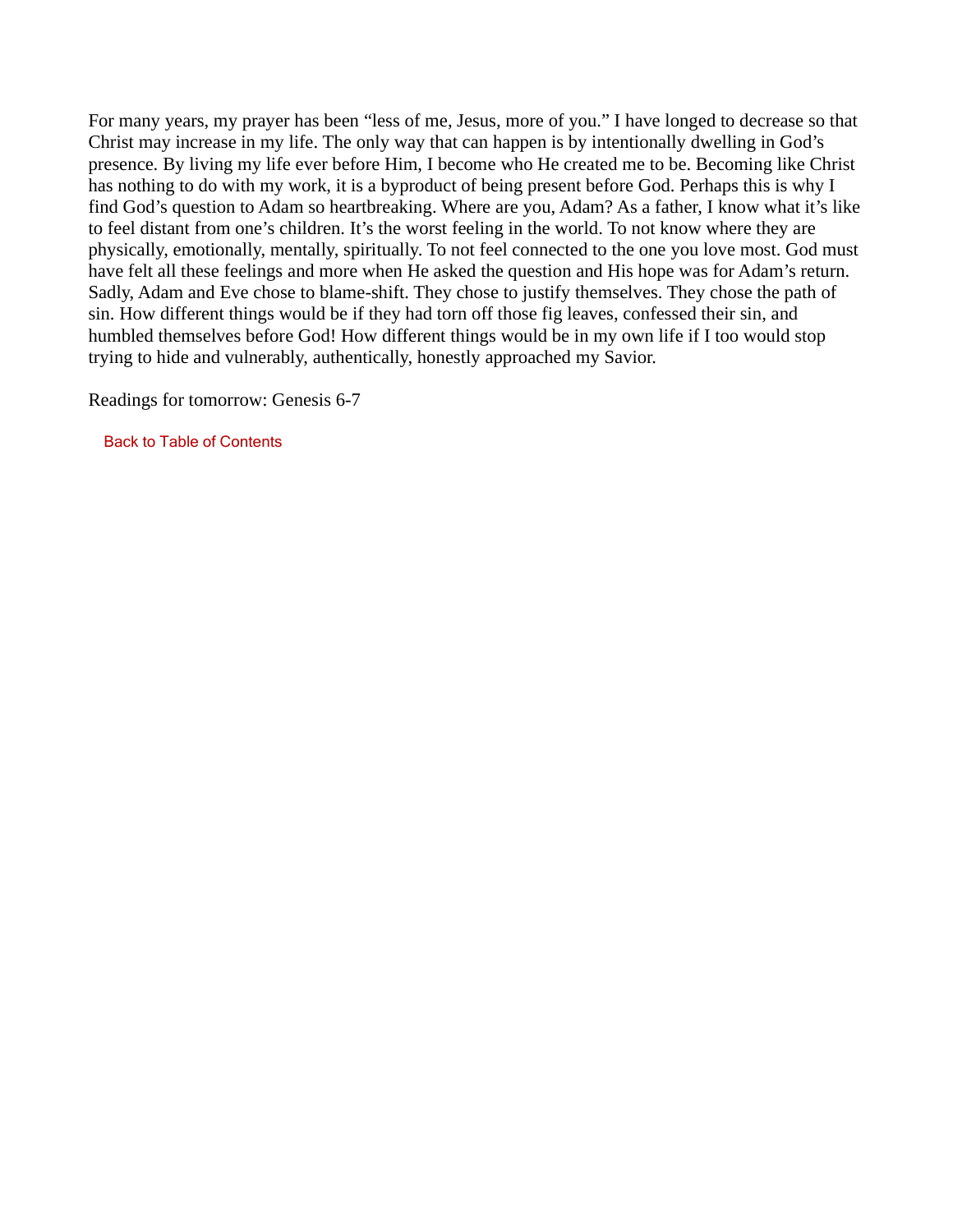# January 6, 2022 Favor with God

<span id="page-8-0"></span>Readings for today[: Genesis 6-7](https://www.biblegateway.com/passage/?search=Genesis+6-7&version=ESV)

Father, through your Holy Spirit, illumine my heart to the truths you want me to see today. Open the wonders of the Word to me in such a way that I will be challenged and equipped and more deeply converted to the gospel.

"Noah found grace in the eyes of God." (Gen. 6:8)

"Noah was a righteous man, blameless in his generation, and Noah walked with God." (Gen. 6:9)

"And Noah did unto all that the Lord commanded him." (Gen. 7:5)

"By faith Noah, being warned by God concerning events as yet unseen, in reverent fear constructed an ark for the saving of his household. By this he condemned the world and became an heir of the righteousness that comes by faith." (Heb. 11:7)

I want to be like Noah. I want to be a person of faith. A person who is willing to forsake the ways of the world and cling to God. A person who is able to see beyond the horizons of this life to the life to come. A person who is able to pierce the veil of this earthly existence and peer into the heavenly realm. In past years, I've been struck by the evil of humanity described in this passage or the grief of God that caused Him to "repent" (!!!) that He had ever made humanity in the first place. I've wrestled over the identity of the Nephilim or tried to wrap my head around the "sons of God" having sexual relations with the "daughters of man." Is this an early description of the crossbreeding that took place between Homo Sapiens and Neanderthals? Does it refer to the angelic beings who were cast out of heaven now taking human women as wives and bearing half-demonic offspring? Lots of questions to ponder for sure but this year I found myself drawn again to Noah. A man who found grace or favor in the eyes of God. A righteous man. A blameless man. A man who walked with God. A man who obeyed all God commanded him. And I want to be more like him.

How does one become such a person? By faith. Noah believed God and it was credited to him as righteousness. The writer of Hebrews teaches us that it is impossible to please God without faith for whoever would draw near to God must believe He exists and rewards those who seek Him. (Heb. 11:6) Noah trusted God at a time when faith was in short supply. He believed God in a time when not much was known about Him. God had not yet revealed Himself on Mt. Sinai. God had not yet shared with humanity His divine name. God had not yet given the Ten Commandments. God had not yet made His covenant with Abraham. It's hard for me to fathom how Noah knew God much less walked with God. Did he hear the stories of his great-grandfather Enoch? One of the very few other people in the Bible who "walked with God?" Did he hear his grandfather tell of the day when Enoch was "taken?" Did his family talk about Enoch's character and manner of life? Did Noah make it his goal emulate him? Clearly, Noah must have known something about God. Must have believed he at least existed. Must have had a heart to seek God. And we know from Jeremiah 29:13 that "if we seek God, we shall find Him, provided we seek Him with all of our hearts." Perhaps this seeking of God was enough for Noah to be declared righteous and blameless in his generation.

What we do know is once God chose Noah, Noah obeyed Him completely. He built the ark. Gathered the animals. Prepared for the long days and nights ahead when the floods would come and everything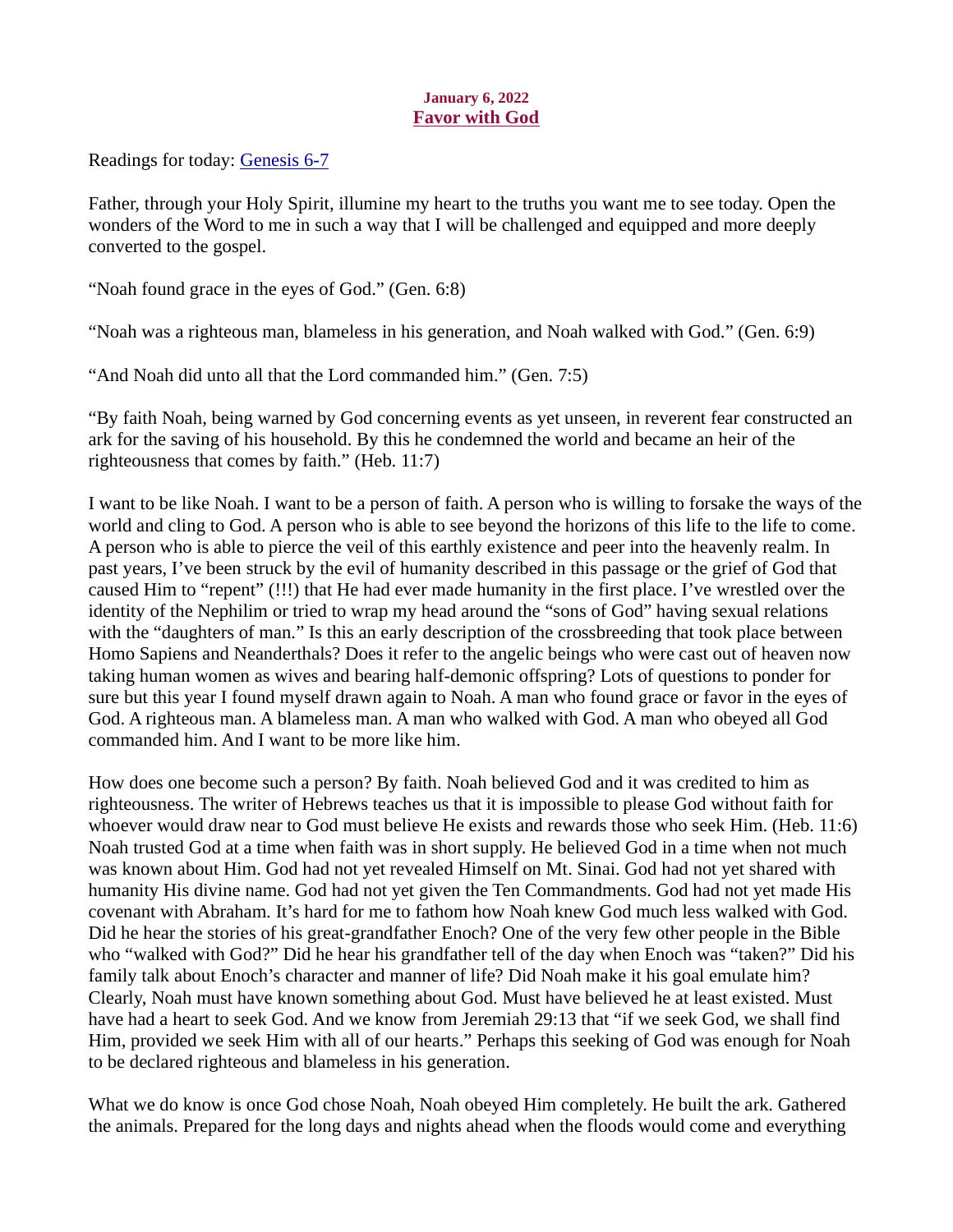he knew would be destroyed. Noah must have endured ridicule and scorn from his neighbors. The writer of Hebrews suggests Noah's act of obedience was a deliberate move to condemn the ways of the world. A rejection of the wickedness of the people who surrounded him. I cannot imagine what it must have been like to watch the world drown in judgment. To close your doors to your neighbors and friends. To shut out your community as the rains came and the floodwaters rose. But that's exactly what Noah did. He separated himself from the evil of those he lived among and escaped the wrath and judgment of God when it came upon the earth.

What does it mean for me to find favor with God? What does it mean for me to be righteous and blameless and walk with God? What does it look like for me to obey all God has commanded me? I have the benefit of living on the far side of the resurrection. God is not some shadowy, largely unknown being. He has revealed Himself completely and fully in the Person of Jesus Christ so faith for me is trusting in the life, death, and resurrection of my Lord. Righteousness and blamelessness come from walking with Jesus through all the ups and downs of life. Obeying God means obeying all Jesus has commanded His disciples in the Great Commandment and the Great Commission. It means seeking Jesus with all my heart, soul, mind, and strength. Loving Him above all over loves. Serving Him above all else. Placing my entire life into His hands. By committing myself to Christ, I condemn the world with all it's evil and wickedness and I become an heir to righteousness through adoption into God's own family.

Readings for tomorrow: Genesis 8-9, Psalm 12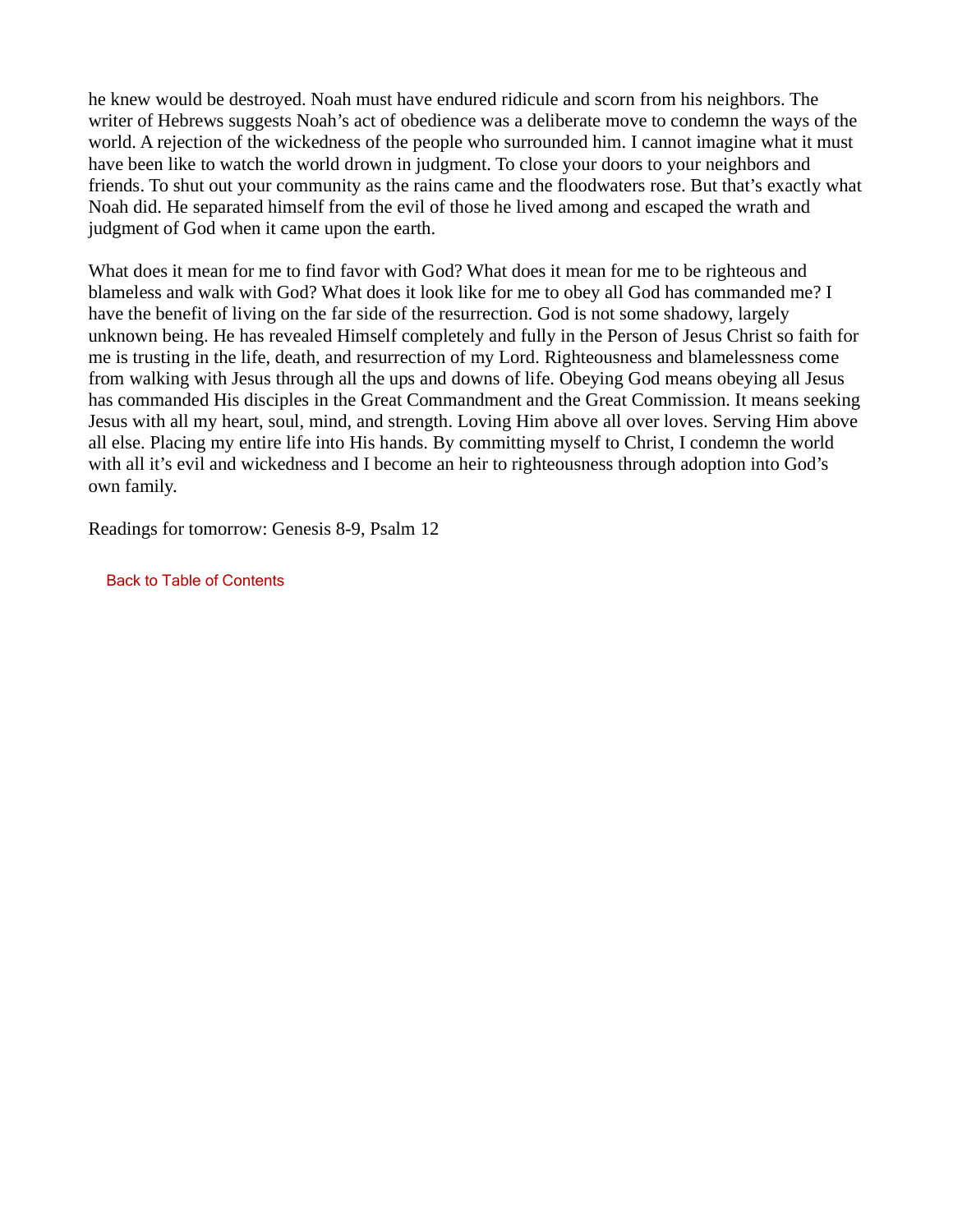## January 7, 2022 Re-Creation

<span id="page-10-0"></span>Readings for today[: Genesis 8-9, Psalm 12](https://www.biblegateway.com/passage/?search=Genesis+8-9%2C+Psalm+12&version=ESV)

Father, through Your Holy Spirit, reveal Yourself to me in the reading of Your Word. Show me Your heart. Show me Your character. Show me Your face that I may know you more.

It's striking to me how similar the language of Genesis 9 is to the language of Genesis 1 and yet it's not exactly the same. I find myself pondering why that might be this morning. Take a moment and reflect on these passages again…

"And God blessed them. And God said to them, "Be fruitful and multiply and fill the earth and subdue it, and have dominion over the fish of the sea and over the birds of the heavens and over every living thing that moves on the earth." And God said, "Behold, I have given you every plant yielding seed that is on the face of all the earth, and every tree with seed in its fruit. You shall have them for food. And to every beast of the earth and to every bird of the heavens and to everything that creeps on the earth, everything that has the breath of life, I have given every green plant for food." And it was so. And God saw everything that he had made, and behold, it was very good. And there was evening and there was morning, the sixth day." (Genesis 1:27-31)

"And God blessed Noah and his sons and said to them, "Be fruitful and multiply and fill the earth. The fear of you and the dread of you shall be upon every beast of the earth and upon every bird of the heavens, upon everything that creeps on the ground and all the fish of the sea. Into your hand they are delivered. Every moving thing that lives shall be food for you. And as I gave you the green plants, I give you everything. But you shall not eat flesh with its life, that is, its blood. And for your lifeblood I will require a reckoning: from every beast I will require it and from man. From his fellow man I will require a reckoning for the life of man. "Whoever sheds the blood of man, by man shall his blood be shed, for God made man in his own image. And you, be fruitful and multiply, increase greatly on the earth and multiply in it." (Genesis 9:1-7)

I imagine what I am seeing is the impact of the Fall. God is the same yesterday, today, and forever but His creation has suffered a mortal blow. The creature He made in His image – humanity – refuses to submit to His will, rejects the relationship God offers, and goes her own way. The results speak for themselves - "the imagination of man's heart is evil from his youth…" (Genesis 8:21) How does this evil manifest itself? Violence. Fear. Dread. These things were not present initially when God entrusted creation into our hands. In the beginning, humanity lived in harmony with all God had made. Yes, they were called to "subdue the earth" and "have dominion" but one doesn't get the sense that it was coercive or forced. God renews His call to Noah after the flood but the differences are stark. The creation mandate remains – "Be fruitful, multiply, and replenish the earth" but then the reality of the brokenness of sin settles in. Noah and his family will subdue the earth and exercise dominion but it will be through fear and dread. The animals of the earth, the birds of the air, and the fish of the sea will all run from them. They will resist even as they are given into their hands. The reality of violence is acknowledged as is the first mention of the principle of lex talionis or proportional justice. God seeking to restrain the violent impulses that drove humanity pre-flood into chaos. The flood was an act of recreation. God turning loose the waters that existed at the beginning of time to reshape all He had originally made. The Garden is gone. Paradise is lost. The world is now a hostile, violent, dangerous place full of fear and dread. Noah and his family will have to fight to survive.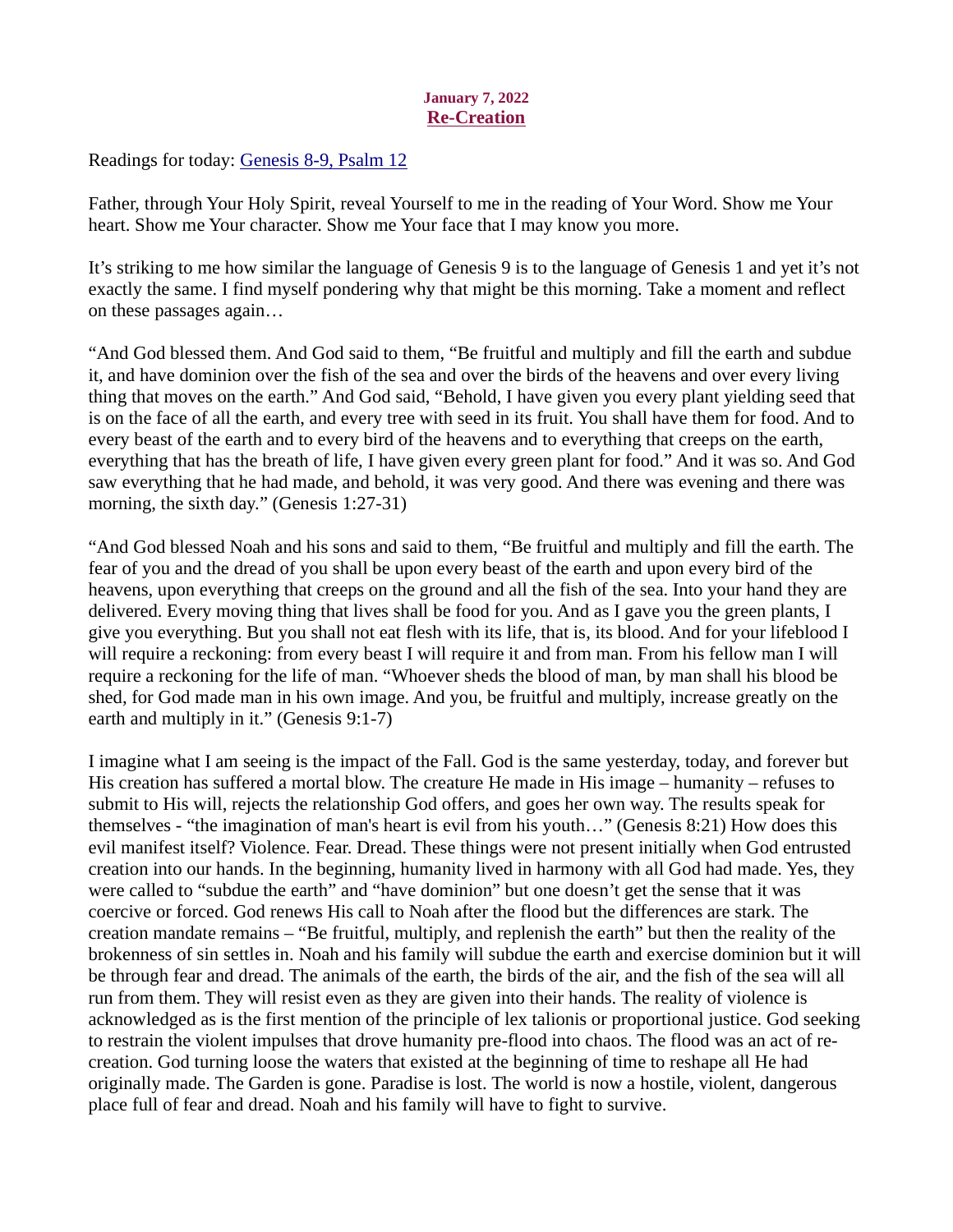So little has changed in the thousands of years since Noah first stepped off the ark. The world is still full of violence and fear and dread. It is full of hate and rage and greed. Humanity has made incredible progress technologically but has remained morally deficient. Human history provides plenty of empirical evidence for the doctrine of original sin and total depravity. Shoot, my own life provides the same! We just don't want to submit. We refuse to humble ourselves before God. We will not relinquish our selfish hold on this world. Thankfully, God has not left us in our broken condition. He will not leave us in our fallen estate. I love how the Apostle Paul puts it in Ephesians 2, "But now in Christ Jesus you who once were far off have been brought near by the blood of Christ. For He Himself is our peace, who has made us both one and has broken down in His flesh the dividing wall of hostility…and might reconcile us both to God in one body through the cross, thereby killing the hostility." (Ephesians 2:13-14, 16) Jesus Christ left His home in heaven to come to the "far country" of this world to reclaim those who were lost. His desire was to draw us close. Draw us into His loving embrace. He is so faithful, He will pursue every human being. He will chase down every lost soul. He will leave no one behind. How did humanity respond? The way we always do. We rejected Christ. We killed the Lord of glory rather than submit to His embrace. Jesus became a victim of violence. A victim of humanity's fear and dread. A victim of humanity's hostility to the will of God. And yet through His death, God brought an end to sin. He broke the power of death. He set us free from bondage to evil. He made a way back to Him.

Readings for tomorrow: Genesis 10-11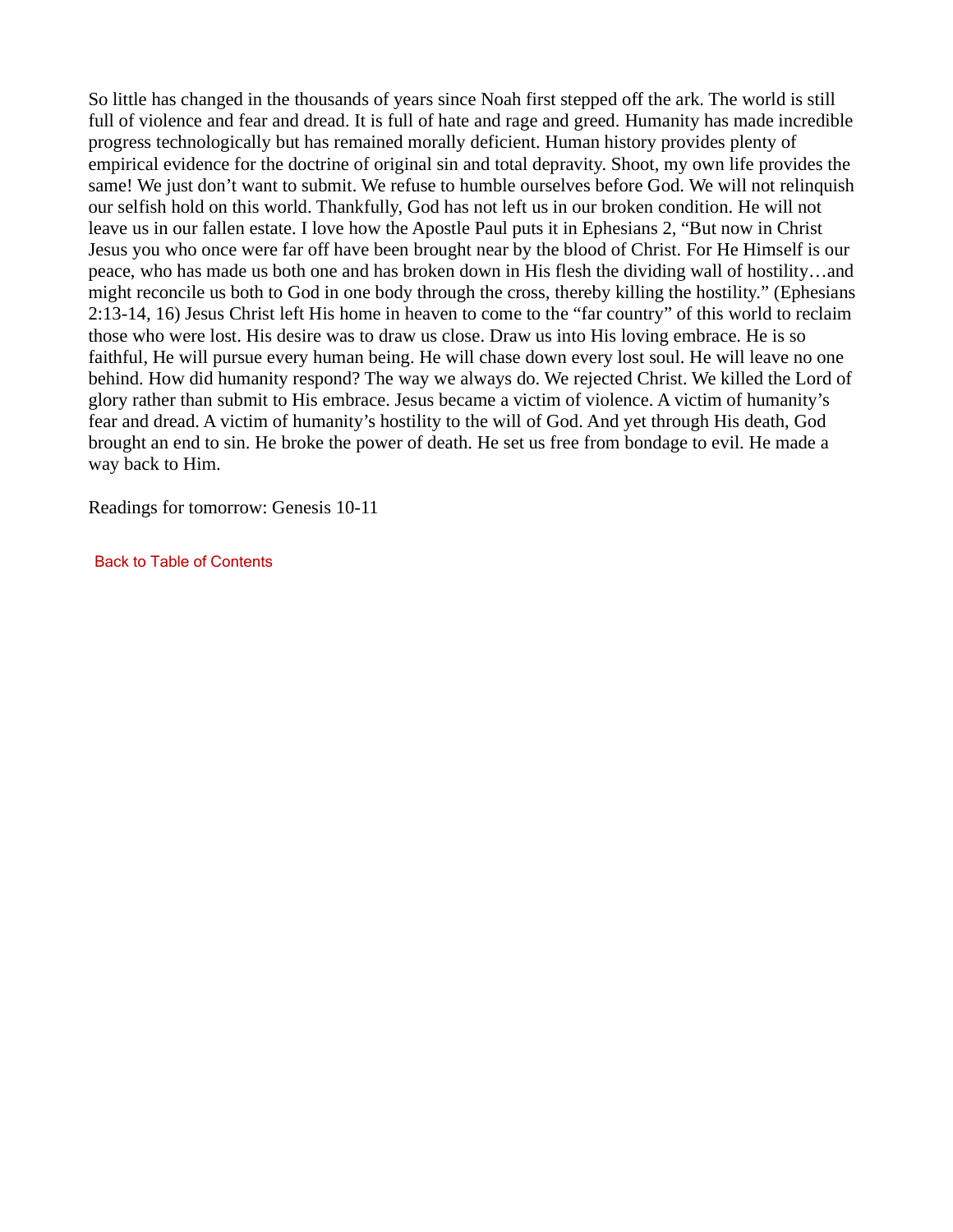## January 8, 2022 A Mighty Man

<span id="page-12-0"></span>Readings for toda[y: Genesis 10-11](https://www.biblegateway.com/passage/?search=Genesis+10-11&version=ESV)

Father, your Word brings life. Life to my spirit. Life to my mind. Life to my heart. Life to my body. It reminds of my purpose which is to worship You and serve You and enjoy You forever. Through your Spirit share with me more deeply how to become the man You created me to be.

Nimrod. A mighty hunter before the Lord. A legendary king. A powerful tribal warlord. The "first on earth to be a mighty man." The man who founded Babel. Is he the architect of the tower? Is he the one who puts the plans together to build a ziggurat to the heavens? Does he convince the people they don't need God? To build a monument to themselves? Is he one of the primary reasons they disobey the command to "be fruitful, multiply, and fill the earth?" It wouldn't surprise me. Even a cursory glance at human history reveals our tendency to fall for the strong man. The mighty man. The egotistical man. The narcissistic man. Who is lauded in our history books? Who is extolled for their leadership? I remember several years ago coming across a best-selling business book titled, "Leadership Secrets of Attila the Hun" and thinking to myself, "surely, this isn't serious?" Attila the Hun? One of the most brutal and terrifying kings in human history? This is the guy we're supposed to emulate? And lest you think we've progressed beyond this myth in our modern era, consider how leaders like Vladimir Putin or Xi Jinping or some of our own political leaders carry themselves? Consider how much we idolize celebrity or social influencers? Heck, even the church has bought into this leadership cult! I can't tell you how many churches today are built around the narcissistic personality of the senior pastor and how many of them will fall by the wayside when such leaders inevitably fall. It's brutal. I speak from personal experience. A significant part of my own ministry has been to go in and help clean up the mess these leaders leave behind. (Consider downloading The Rise and Fall of Mars Hill podcast to learn about a recent example of one such leader's fall from grace.)

So let's assume Nimrod did lead the people to build the Tower of Babel. Let's assume he used his power to bring order and security to their lives. Let's assume he leveraged their common language and tribal connections to keep them together. Nimrod must have been a persuasive speaker. A charismatic leader. A man who could cast a vision. Tragically, his vision was not God's vision. Instead of sending the people out to explore and fill the earth, he encourages them to stay together. Instead of caring and cultivating the earth so it would be fruitful, he leads them to the fertile plain of Shinar where they can settle down. Build a great city. Construct a mighty tower that would reach to the heavens. It makes perfect sense. It would be a symbol of safety and security. It would provide protection from the elements and the dangers of the world. It would give them a sense of place. A sense of connection. A sense of community. No matter how far they might wander from the city they had built, they could keep the tower in view and always find their way back home.

Frankly this doesn't sound all that bad until you take a step back and realize they were doing all these things without God! "And the Lord came down to see the city and the tower, which the children of men had built. And the Lord said, "Behold, they are one people, and they all have one language, and this is only the beginning of what they will do. And nothing that they propose to do will now be impossible for them." (Gen. 11:5-6) This is the Garden of Eden all over again. Humanity wanting to be like God. Humanity choosing independence from God. Humanity rebelling against God's explicit command. Thankfully, God refuses to let humanity persist in her sin. Just as He expelled Adam and Eve before they could eat of the Tree of Life and be trapped forever in their broken estate, He now confuses the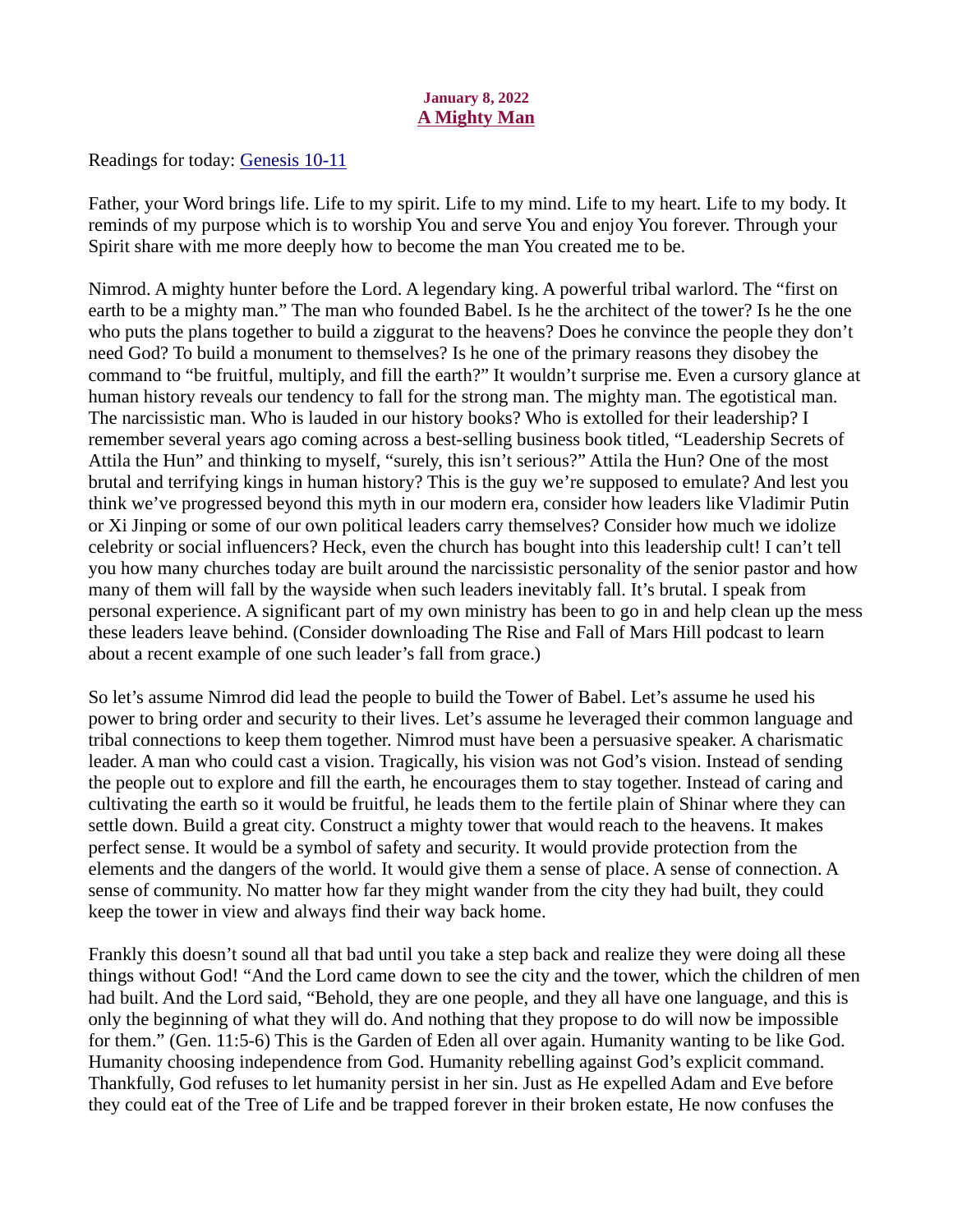languages of the people and scatters them over the face of the earth lest they become forever ensnared by their innate selfishness and narcissism.

What about me? If I'm honest, I know I am no different than Nimrod. Given the right set of circumstances, I am confident I would fall for the same temptations. I have narcissistic tendencies. I can be as selfish and greedy and proud as the next person. My heart is an idol factory. My nature is ever inclined towards sin. My thoughts and attitudes and actions reflect the deep brokenness of my condition. I am not immune. So where have I gone astray? Where do I lead my family or my congregation astray? Where have I gone against the express will of God in my own life? What towers am I trying to build? Am I seeking to become an influencer? Build an online platform? Measure my success by the size of the church I serve? Am I operating out of a desire for safety and security? Am I seeking to build my home and my life and my community through my own effort apart from God? Or am I seeking God? Am I walking with open hands before Him? Am I following in His footsteps?

Readings for tomorrow: None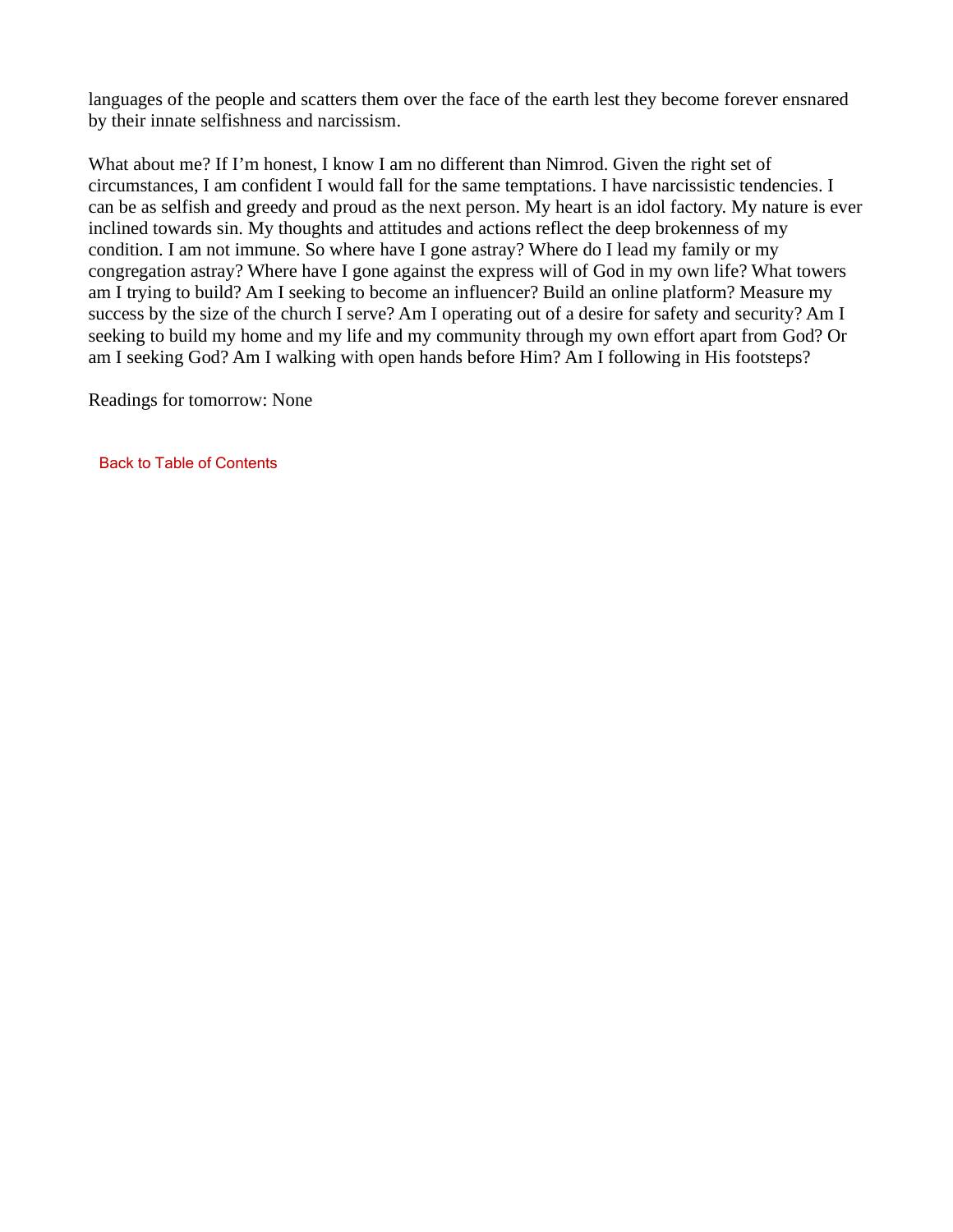## January 10, 2022 God's Call

<span id="page-14-0"></span>Readings for today[: Genesis 12-13](https://www.biblegateway.com/passage/?search=Genesis+12-13&version=ESV)

Father, everything I need to know about a life of faith and my salvation is revealed in Your Word. It is sufficient for all my spiritual needs. Through your Holy Spirit, direct me to what You would have me see and have me learn today.

I remember my last year at Princeton. All of my friends had passed their ordination exams. All of them were interviewing with different churches. All of us were praying for each other and talking about where the Lord might be leading us. Some felt drawn to particular places. Beaches. Mountains. Places they had always dreamed of living in. Some wanted to be close to home. Close to family. Close to those they loved. I too wanted these things if I am honest. At the same time, my wife and I felt very drawn to Genesis 12:1 - "Now the LORD had said unto Abram, Get thee out of thy country, and from thy kindred, and from thy father's house, unto a land that I will shew thee…" As we read these words (not in the King James, mind you!), we realized God was calling us to walk with open hands and an open heart before Him. To let Him guide and direct our steps. To go wherever He might call. To place no limits on Him. So we looked at churches all over the United States. We sent resumes out to about thirty of them. We interviewed with three of them and had a fourth interview scheduled before God showed us the place He wanted us to go. A wonderful church called Overlook Presbyterian Church in the southern port city of Mobile, AL.

We spent six great years there. We were embraced by the community. We built special friendships with the people in our congregation. They taught me almost everything I know about how to pastor well. I can still see them in my mind's eye and my heart warms at the thought of them. I would mention their names but there really are too many to count and all of them had a deep impact on my life and my family. Then God's call came to us again towards the beginning of 2008. It was just after we bought our first home. Just after we settled in for the long haul or so we thought at the time. We moved north to a little town called Sun Prairie outside of Madison, WI to plant a church. We spent two terrible years there. The worst years of our lives. It almost cost us our marriage. Almost cost us our family. I was broken in more ways than I could imagine. Some asked us if we had misheard God. Not at all. The Lord gives and takes away and He met us in the midst of that traumatic experience. He put some wonderful friends in our lives who ministered to us in ways I cannot even begin to describe. They loved us. Listened to us. Prayed with and for us. They were a sanctuary. A refuge. And it is largely because of them that we are still together and still in ministry today. Thankfully, God's call came again at the end of 2009. We moved west. Back home to a little town near where both Kristi and I grew up called Parker, CO to pastor a great church called PEPC. We've had twelve amazing years here. We've been embraced by our church family. Put down deep roots in our community. Shared life with some incredible friends. Raised our kids. Watched God work miracles. The Lord has used PEPC to heal us. Encourage us. Strengthen us. Challenge us. We've grown in more ways than we could ever have imagined and we are thankful for God's abiding presence every step of the way.

As I look back over my journey, I realize there is no way I could have planned it. There were so many twists and turns that only God could orchestrate. Some good. Some bad. Some ugly. Through it all, God was faithful to His promise to use all things for the good of those who love Him and are called according to His purpose and I imagine Abram must have felt the same way. When he looked back on his journey from Ur to Haran with his father. From Haran to Canaan with his nephew. From Bethel to the Negev to Egypt and back again with Sarai before finally settling in Hebron. Abram had quite a journey. Especially at a time when it was dangerous, perhaps even foolish, to leave the safety and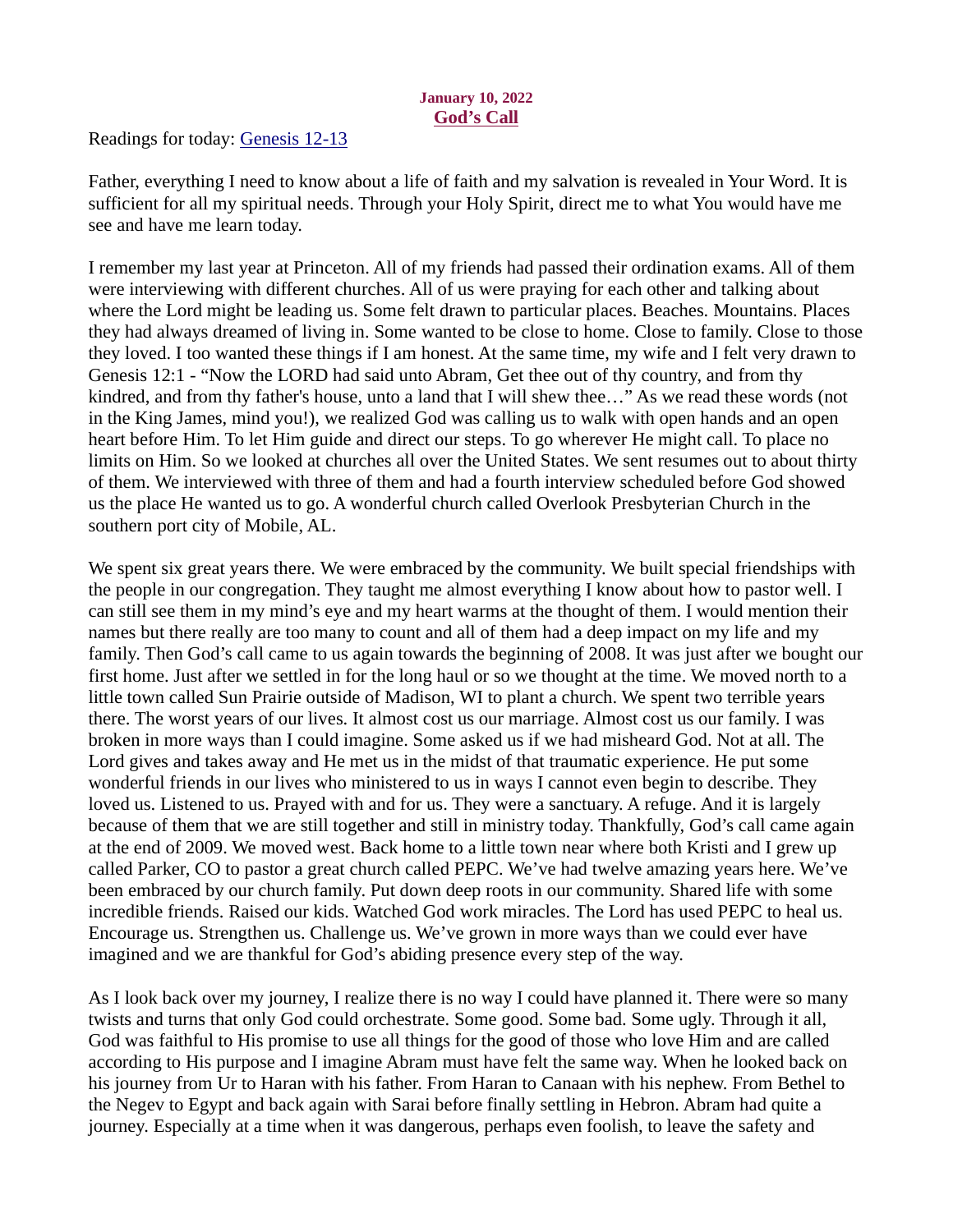security of your home, family, clan, and tribe. Abram left it all to follow God's will for his life. He left his business. Left his personal and professional network. Left his friendships. Left all that was familiar to go to the place God would show him. This is what stepping out in faith looked like for Abram…what does it look like for you? Where is God calling you to go? What is God calling you to leave behind? Are you willing to walk with open hands and an open heart before Him? Truly letting His Spirit guide and direct your steps?

Readings for tomorrow: Genesis 14-16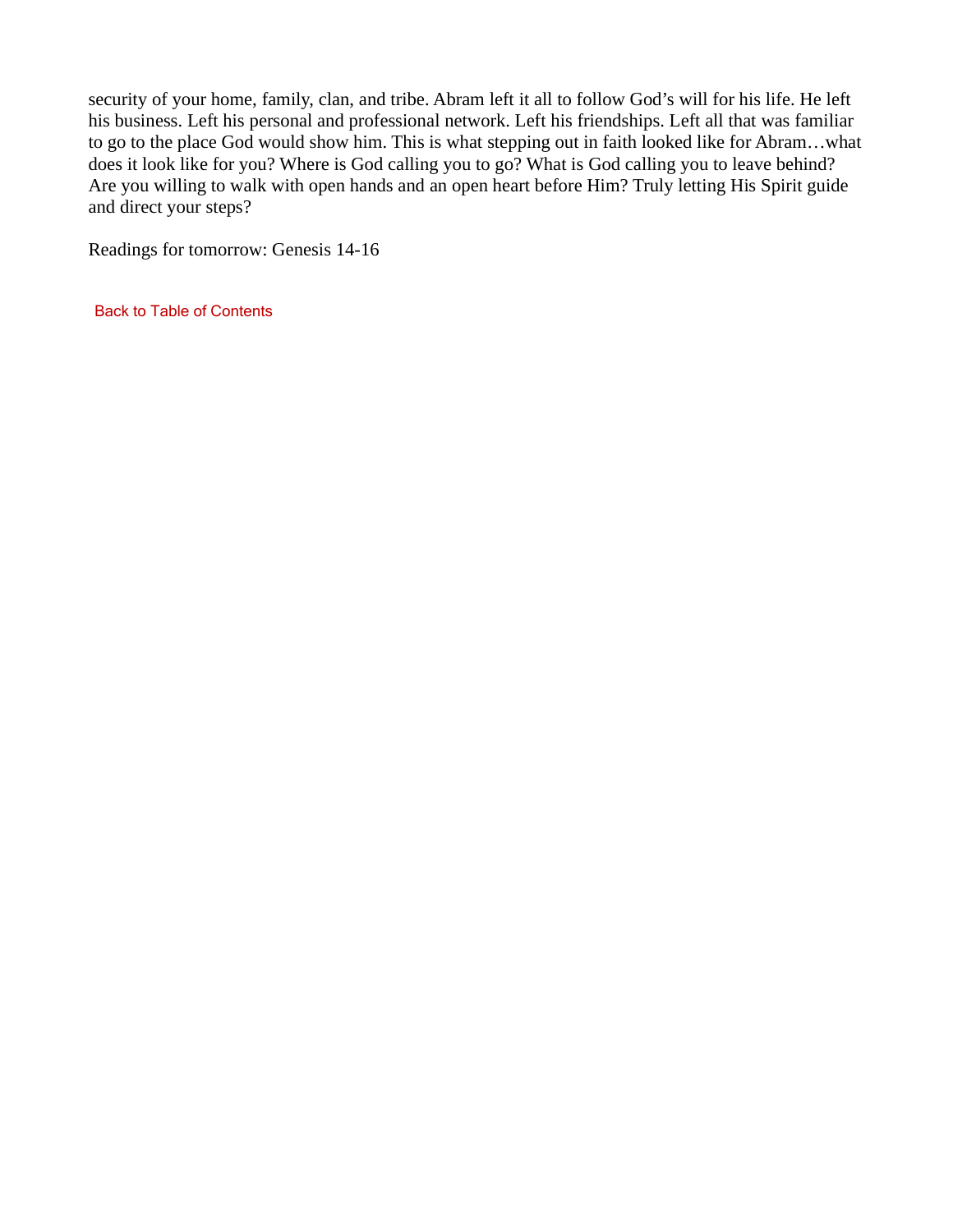#### January 11, 2022 Hagar

<span id="page-16-0"></span>Readings for today[: Genesis 14-16](https://www.biblegateway.com/passage/?search=Genesis+14-16&version=ESV)

Father, through your Holy Spirit, open to me the wonders of Your Word. Teach me all that pertains to life and godliness that I may know You more deeply and experience You more intimately and serve You more faithfully.

Hagar has always fascinated me. She probably was given to Abram while he was in Egypt. Perhaps as an exchange for Sarai when Pharaoh took her into his household. Maybe she was part of Sarai's retinue when she left Pharaoh's household. We're not given the details. She would have been a young girl at the time. No rights. No voice. No status. She was a slave. The only reason we know her name at all is because of the role she is forced to play God's salvation plan. She has no choice in the matter. When her mistress decides to take matters into her own hands and produce the promised heir through human means, Hagar is pressed into service. She is of child-bearing age presumably. She's clearly demonstrated some measure of fertility already which is why Sarai would have chosen her and not another. Perhaps she even has other children? Again, we are not given to know. We only know she is given to Abram to be his concubine. A surrogate for Sarai who is barren.

Barrenness was a curse in the ancient world. Women were valued almost exclusively by the number of heirs they could produce. The more children, the more honored. The less children, the less honored. No children? Shamed. Sarai lived with shame almost all her life. Though loved by her husband, she could not give him what he desired most. She was old now. Long past child-bearing years so the promise of God to their family must have felt like a cruel joke. Especially when it didn't immediately come to pass. But Sarai wanted Abram to receive his reward so she does what any Ancient Near East matriarch who was barren would have done. She gives him her servant in her place. The goal being once the servant became pregnant and bore a child, they would be adopted as Abram and Sarai's own. Predictably, when Hagar does get pregnant, her relationship with Sarai changes. Now she has power. She can give her master something her mistress cannot. Becoming pregnant elevates her status in the household. She's almost on the same level now as her mistress and Sarai responds accordingly to reestablish her authority. She abuses Hagar and Hagar flees.

Hagar's prospects would have been dim at best. Alone. Pregnant. A runaway slave. No money. No family. Nowhere to go. Egypt must have felt like it was on the other side of the world. But God sees her. God looks after her. He finds her by the spring on the way to Shur. And he makes this incredible promise to her. One that echoes the promise He made to Abram. Her offspring will also become a multitude. One that cannot be numbered. This is simply unprecedented in the Ancient Near East. God treating Hagar as an equal to Abram. It's amazing and it reminds us yet again of what the Apostle Paul will later say, "God shows no partiality." (Romans 2:11) Jew or Gentile. Israelite or Egyptian. Master or slave. Rich or poor. Head of the household or servant of the household. Man or woman. It doesn't matter to God. He sees us. He knows us. He loves us. He looks after us. Just like He did Hagar. Just like He did Abram and Sarai. Is it messy at times? Yes. Is it confusing? Sure. Does it sometimes involve suffering? More often than we know. We are sinners after all. Our families are all dysfunctional on some level. Life in this world is never up and to the right. Hagar had to return and submit to Sarai in order to receive the promise. It wouldn't be the last time she and Sarai would get tangled up. But God worked through the dysfunction of their relationship to bring about His perfect will. What about your life? Where has God met you? Seen you? Looked after you? Where have you experienced His provision and grace?

Readings for tomorrow: Genesis 17-19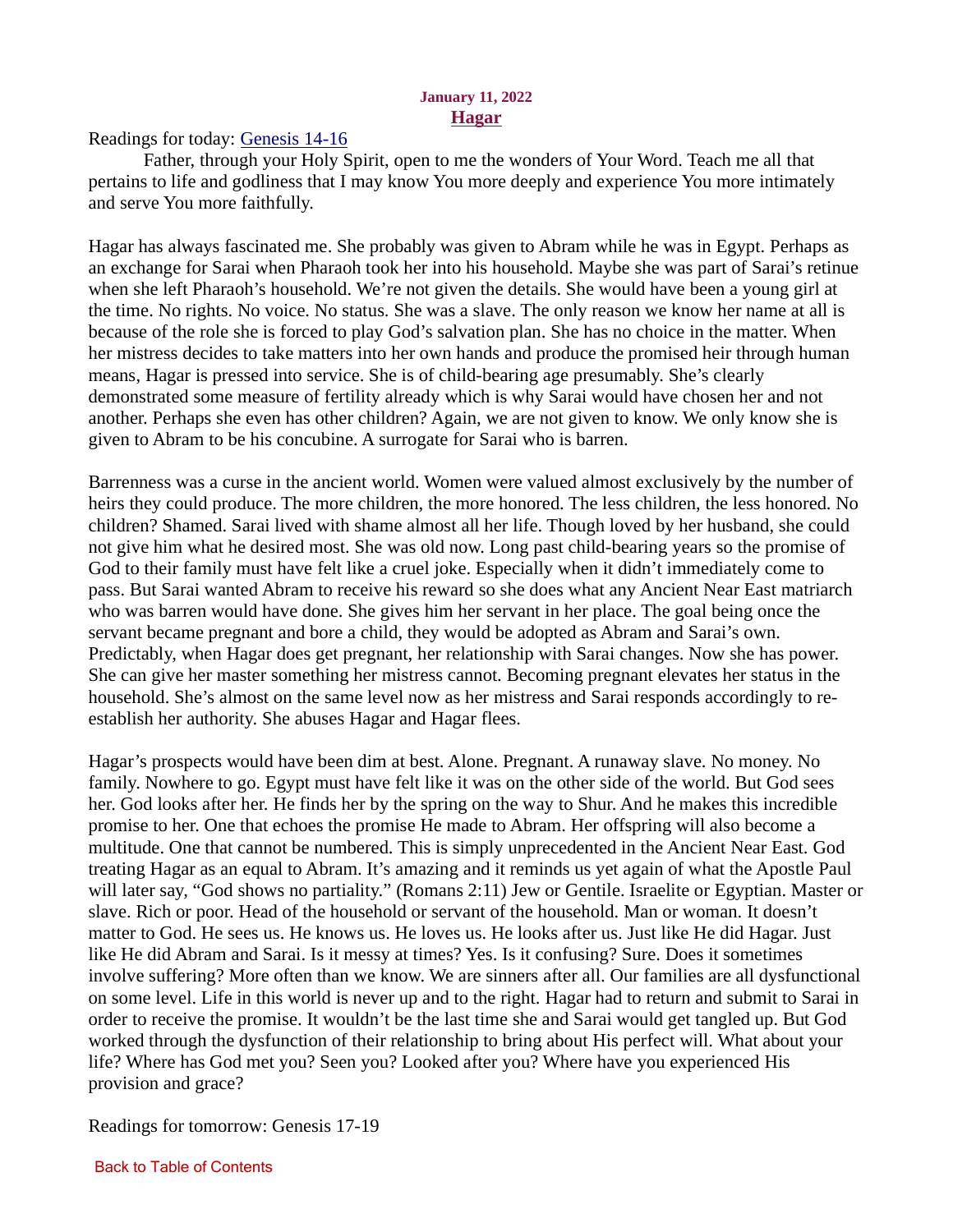## January 12, 2022 Relationship with God

<span id="page-17-0"></span>Readings for toda[y: Genesis 17-19](https://www.biblegateway.com/passage/?search=Genesis+17-19+&version=ESV) 

Father, through Your Spirit, reveal more of Yourself to me as you did to Abraham. Deepen our friendship. Strengthen our bond. Grow the intimacy between us that I may learn to hear Your voice more clearly and discern Your will more completely in my life.

What does it mean to have a relationship with God? Over the years I've heard many describe Christianity as a "relationship" not a "religion", but do we really understand what that means? Are we prepared for all the implications? Are we ready to embrace the demands? Do we appreciate the incredible privilege and honor it is to be called a "friend of God?"

James 2:23 says, "Abraham believed God and it was credited to him as righteousness and he was called a friend of God." This is an astonishing truth. Out of all the people on earth, God chose Abraham as His friend. God appeared to Abraham. Spoke to Abraham. Made promises to Abraham. Cut a covenant with Abraham. Revealed the depths of His sovereign will to Abraham. When we talk about friendship with God, this is what it looks like. It looks like Abraham talking with God. Walking with God. In the everyday. In the ordinary. Over the course of a lifetime. Notice where God meets Abraham in our text for today. Abraham is 99 years old. Sarah, his wife, is 89 years old. Presumably they've been walking with God for many, many years. They've taken incredible steps of faith. Leaving their ancestral home of Ur. Leaving their adopted home in Haran. Embracing a nomadic lifestyle. Trusting God to lead and guide them every step of the way. Though they have no son, they've clung to the promise God first made them in Haran that they would become a great nation. The father and mother of a multitude of people. Though they have no homeland, they've clung to the promise God made them to give them the land of Canaan. Though they've done nothing to earn God's favor, they've clung to the promise God made them of an eternal covenant between Himself and their family for all generations. And because they believe God, He calls them friends.

Friendship with God brings with it all sorts of privileges and responsibilities. Abraham has been blessed. He's been protected. He's prospered. His household has grown. He has power and influence in the region. He is the peer of kings. But he also has responsibilities. He must live a particular way. He must never take pride in his wealth. It is the Lord's. He must keep God's covenant and teach his children to do the same. He must circumcise all the males in his household as a sign of obedience. He must become a priest of sorts for the human race, interceding on their behalf like he does for the people of Sodom and Gomorrah. Essentially, Abraham is to be the new Adam. A man who walks with God, cares for creation, and exercises dominion over all God has given him. This is how God will fulfill His original promise to bless the nations of the earth through Abraham and his descendants.

Now fast forward a few thousand years. I am a child of God. Justified by the Jesus' death and resurrection. Regenerated by the Holy Spirit. Adopted as God's own son. God has made me part of a new covenant He established for all who believe. I've been marked by baptism. I feast at His Table. I am now God's friend. What privileges and responsibilities do I bear? Like Abraham, I've been blessed. I've been protected. I've prospered. My household has grown. My circle of friendships is wide and global. I've been given power and influence. But I also have responsibilities. I must submit every area of my life to the Lordship of Jesus Christ. I must never take pride in my wealth or power or position. I must keep God's commands and teach my children to do the same. I must embrace humility and grace and forgiveness as a way of life. I must become a priest of sorts, interceding for my family, my church,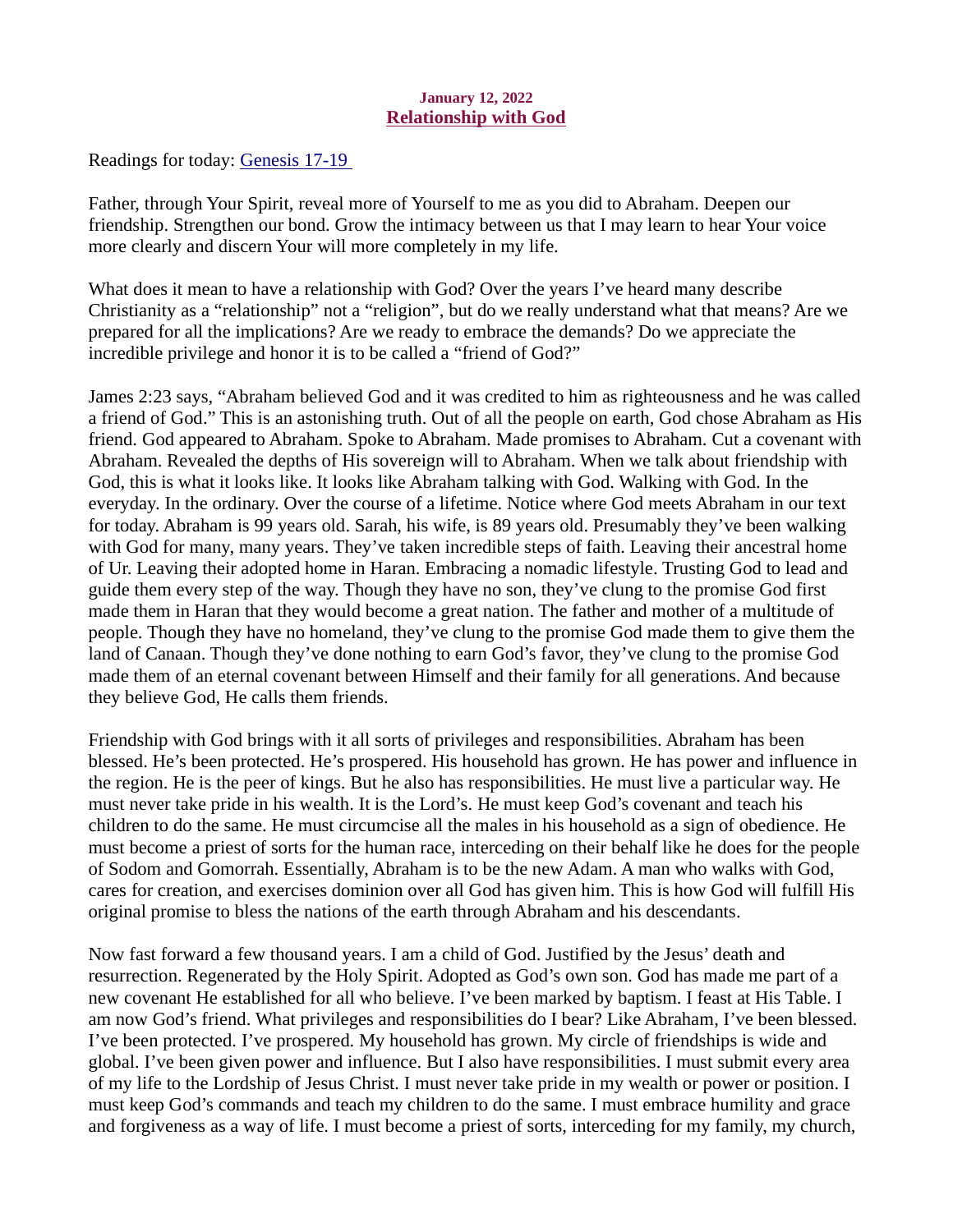my community, my country, and the world. I must walk with God, care for creation, and exercise dominion over all God has given me in a way that brings life and love and joy and peace to those around me. This is how God will fulfill His promise to bless the nations through me…a spiritual descendant of Abraham. What about you?

Readings for tomorrow: Genesis 20-23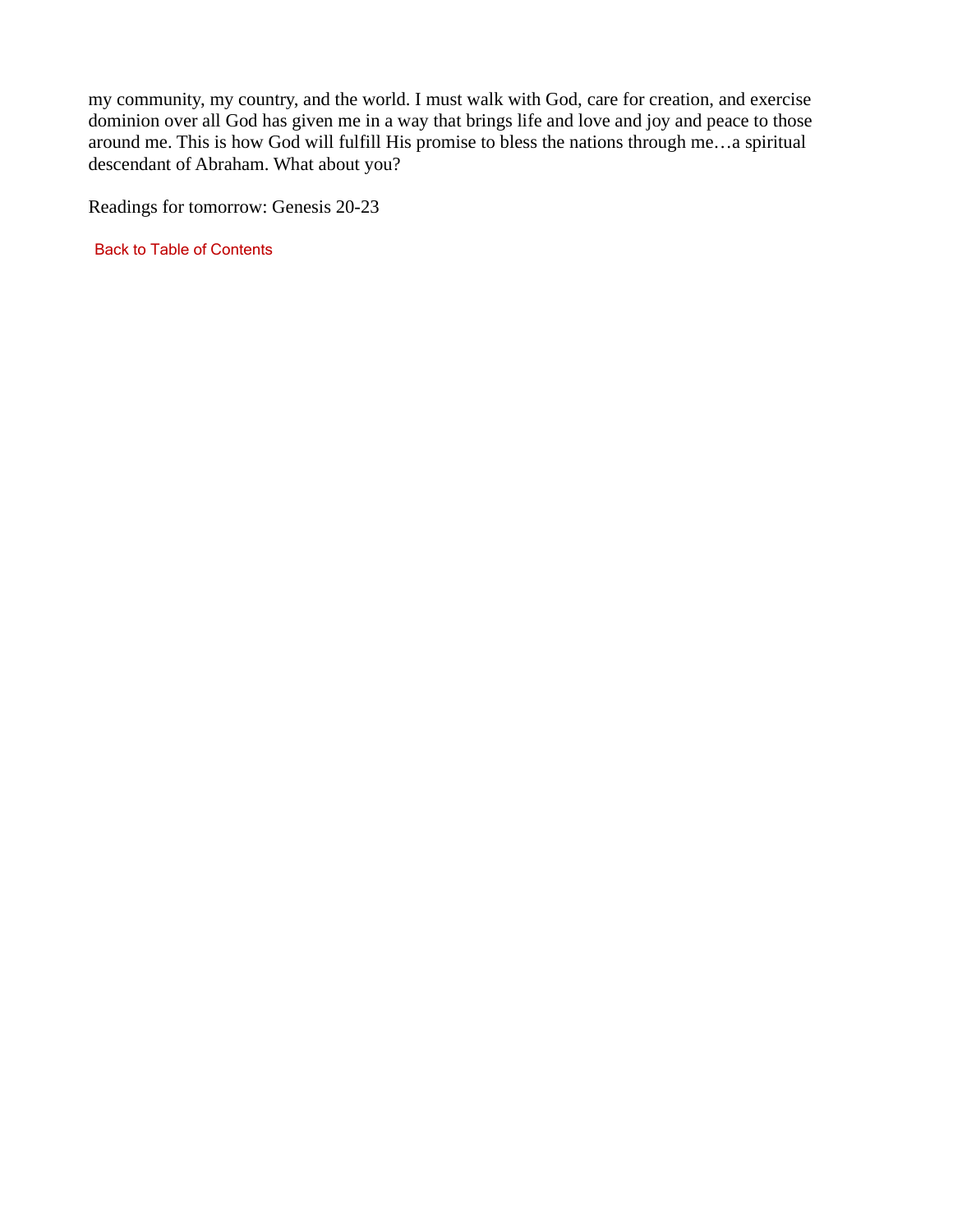#### January 13, 2022 God Will Provide

<span id="page-19-0"></span>Readings for today[: Genesis 20–23](https://www.biblegateway.com/passage/?search=Genesis+20%E2%80%9323&version=ESV)

Father, there is always value in spending time in Your Word. You honor every precious moment. You speak through every single verse. There is a message for me each and every day. May I slow down long enough to listen to Your still, small voice as you speak to me today.

"God will provide for Himself the lamb for a burnt offering." I have long wrestled with this verse. It has been an enigma to me. How could one walk with such faith? Did Abraham really believe what he was saying or was this wishful thinking? Is he just trying to buy time while he figures out another way? Is he just telling Isaac what he wants to hear because he cannot bring himself to tell him the truth? Did Abraham ever doubt his course of action? Did he ever wonder if he misheard God? What kind of man would even consider sacrificing his own son? Why would I ever consider such a person someone to emulate? Perhaps you've wrestled with some of these questions as well?

Recently, I've come to see this verse as the ultimate expression of Abraham's faith. Abraham has this ability to take life as it comes. He walks with open hands before the Lord. He doesn't cling to outcomes or conclusions or destinations. He began his journey with God without knowing where it would take him. He believed the promise of God for a son even though he had no idea of the timing. And here he is willing to offer his son as a burnt offering on a mountain God has yet to show him. He has no idea how this is all going to end. None of it made any sense. I'm sure it created all kinds of questions in his mind. But still he believes. He trusts God. He knows a promise has been made. A covenant has been established. God has committed Himself to Abraham and his descendants so somehow, someway this will all work out. The promise will not fail. Isaac cannot die on this mountain. Abraham walks by faith not by sight. He doesn't have to solve this problem. He doesn't have to come up with "plan B" in case God doesn't come through. He lets go of his need to control the outcome. He lets go of his need to understand the mysteries of God. He lets go of his need to know the end of the story.

I am learning this same lesson in my life. The uncertainties of this last season have really caused me to slow down. To take each day as it comes. To not plan too far ahead. To let go of the need to figure things out. It's actually okay to not know all God is up to. It's actually okay to not understand all His ways. It's actually okay to not know how all the things I've got going right now in my life will end. This is super challenging to me. It cuts against the grain of my natural way of doing things. I have always been the "man with the plan." In fact, I don't just have "plan B" but plans "C, D, E…all the way to Z!" I hate uncertainty. I get incredibly anxious when I am confused. I don't like feeling out of control. So you can imagine how COVID has exacerbated these things to the nth degree!

I'm learning to walk with open hands like Abraham. To trust that God Himself will provide the lamb for the burnt offering. When the pandemic began, all my plans got thrown out the window. How in the world does one "pastor" remotely? How would our church respond to the crisis? How do I navigate the layers of conflict around public health policy, political hyper-partisanship, and ethnic tensions? How do I help people process the trauma and grief of the past two years? How can I cast a vision for the future of our ministry when I don't even know what tomorrow may bring? How can I love my own family in the midst of our disagreements and divisions? I've wrestled with all these questions and more and what I've discovered is I don't have to have all the answers. The more I slow down. The more I listen. The more I let go. The more I create space for God to step in and provide. And you know what? He has never once failed to show up! I've seen more miracles in the past year in my life and in my church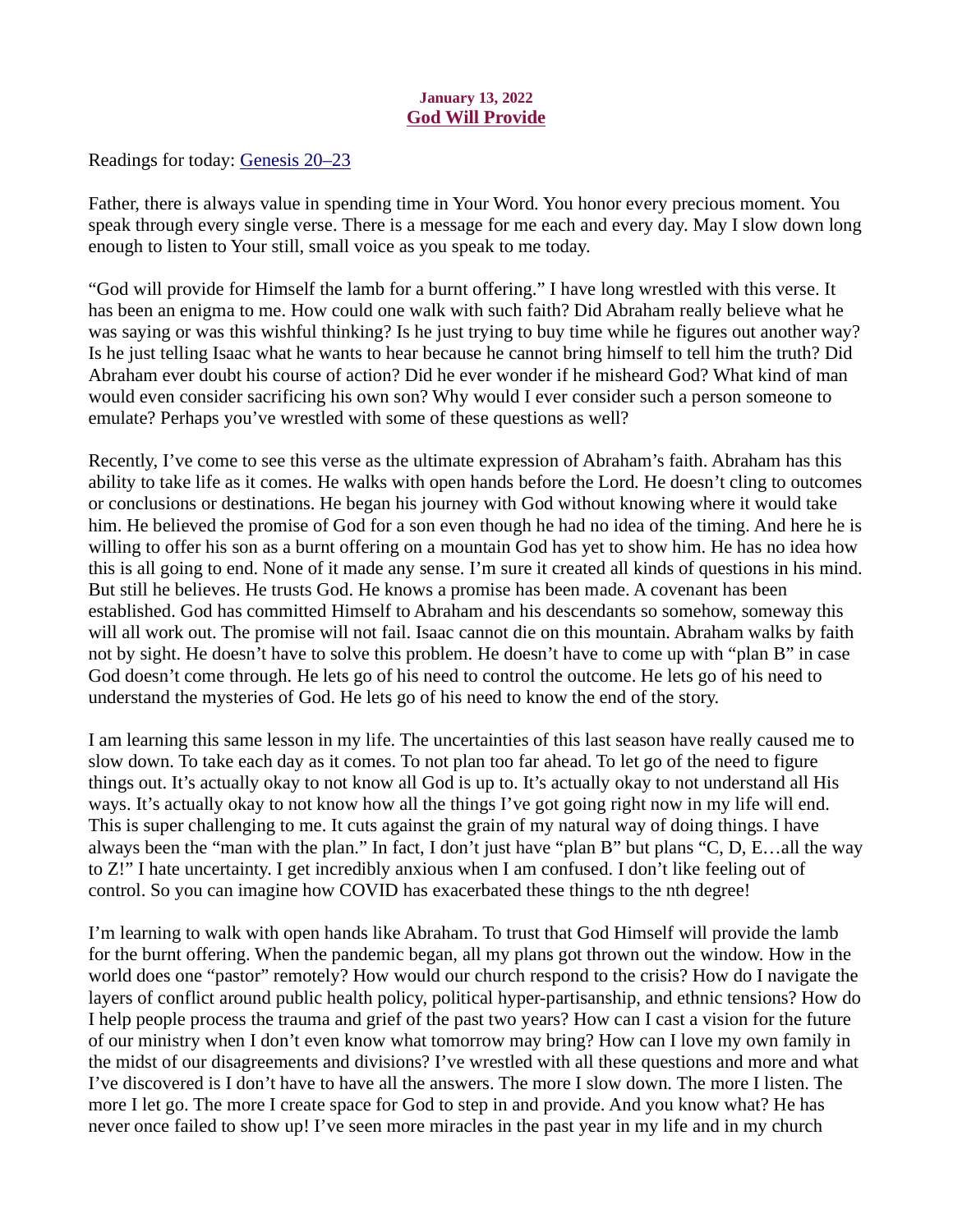family than I can count and it is all because God has proved faithful to provide the "lamb" for every single "burnt offering."

Readings for tomorrow: Genesis 24-26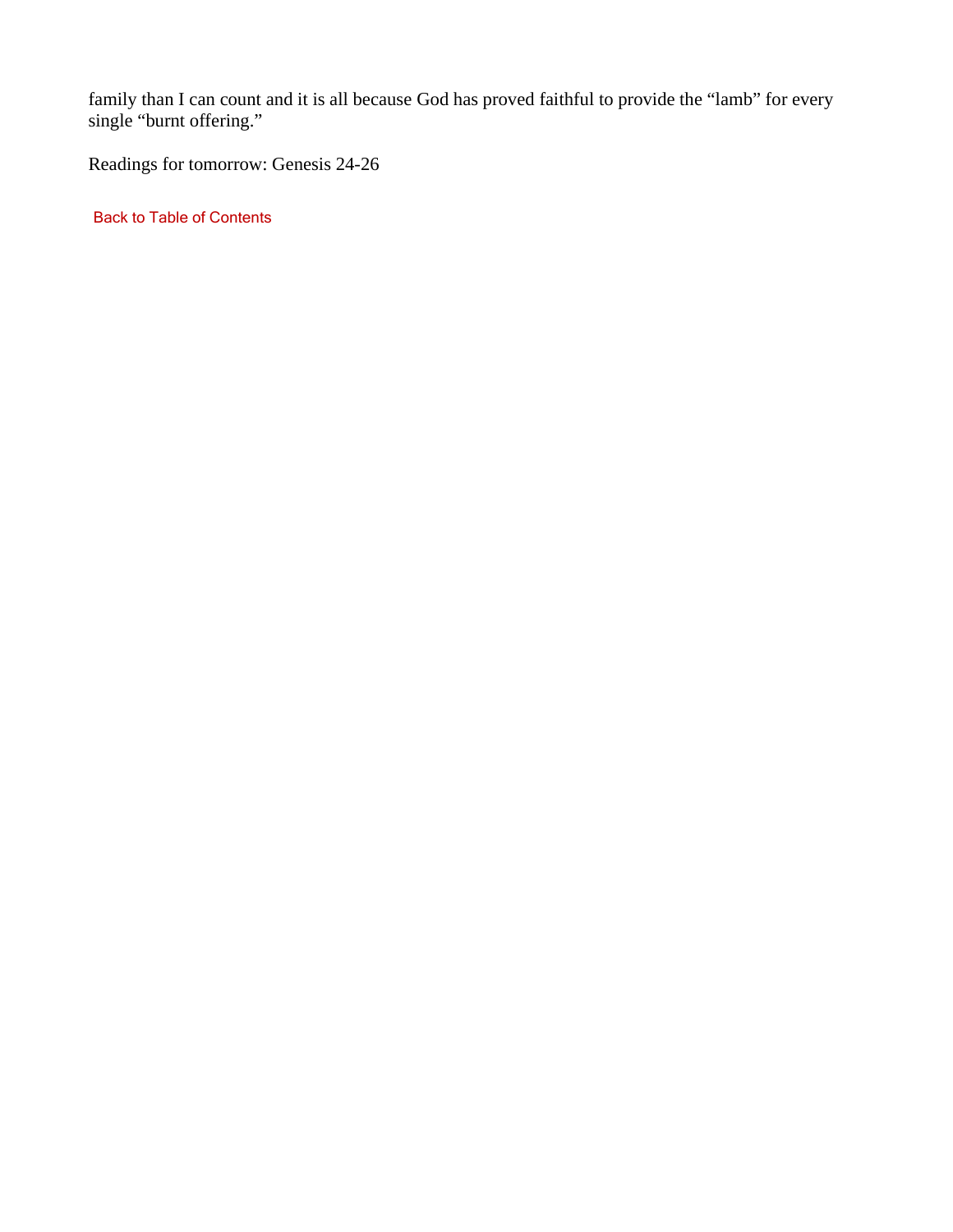## January 14, 2022 God's Sovereignty

<span id="page-21-0"></span>Readings for today[: Genesis 24-26](https://www.biblegateway.com/passage/?search=Genesis+24-26&version=ESV)

One of the things I struggled with the most when I first started reading the Bible was reconciling how God could use such sinful, broken people to accomplish His plan. Why does God seem to overlook Abraham's lying? Why does God turn Lot's wife into a pillar of salt for a backwards glance and yet seemingly does nothing to Lot's daughters when they rape their father to get pregnant? How could God allow Hagar and Ishmael to be treated so terribly by Sarah? And what are we to make of the conflict between Esau and Jacob which began before they were even born? These events seem to call God's character into question.

And yet, when I take a step back to reflect on my own life, I realize God's still using sinful, broken people to accomplish His plan! I remember talking to a high school friend several years ago. We hadn't seen each other since graduation. As we got caught up, she asked me what I did for a living. "I'm a pastor." The stunned look on her face said it all. She and I were close in high school. She knew I was a drunk. She knew I was vulgar. She knew I was a liar. She knew I was arrogant and mean. Of all the careers she could have imagined me having back then, pastor wouldn't have even made the list! Sure, you say, that was thirty years ago. A lot's changed, right? You might be surprised. Yes, when Christ ambushed me at the University of Colorado in Boulder, my life was radically changed. But that doesn't mean I became any less a sinner. Yes, the Holy Spirit entered my heart that day and began the process of sanctification but I am constantly amazed at how deep my sinful tendencies run. Yes, I have grown in so many ways and have become far more disciplined and self-controlled but my internal thoughts and feelings still reflect much of the corruption of the Fall. Does my failure to live up to my calling in Christ Jesus call God's character into question?

I don't think so. In fact, I think God is the same yesterday, today, and forever. He simply is doing in my life what He first did in Abraham's life. He is sovereignly directing all things to serve the purpose of His will. His plan cannot be delayed. Cannot be detoured. Cannot be denied. God has chosen from the beginning to work His will through the creature made in His own image. God has chosen from the beginning to use sinful, broken creatures to bring about His will on earth as it is in heaven. God has chosen from the beginning to deposit the treasure of the gospel in weak and insecure and unfaithful people. That's why the Apostle Paul will later call us "jars of clay." Fragile. Chipped. Cracked pots through which God reveals His glory. It's the most amazing thing.

So back to the passage we read for today. When we read the text with the eyes of faith, we can see God at work. We see the guidance of God as He leads the servant of Abraham miraculously to Rebekah. (Reminds me of that great line from Casablanca where Bogart says, "Of all the gin joints in all the towns in all the world, she walks into mine.") We see the hand of God present as Abraham settles his estate and dies peacefully among his people. His funeral, attended by his two boys, Ishmael and Isaac, must have been a tender scene. We see both Ishmael and Isaac receive the blessing of God as their families grow. We see God heal Rebekah's barren womb in what will become a pattern throughout the Old Testament. We witness the sovereign choice of God to elect Jacob to carry on the promise even though Esau is the firstborn. We see Esau confirm that decision as he despises his birthright, selling it to Jacob for a bowl of stew. Finally, we see God renew His covenant with Isaac only to have him break faith just like his father had done. Time and time again we are reminded that unless God acts to preserve His promise, we are doomed. The human race is just too dysfunctional. Too prone to evil. To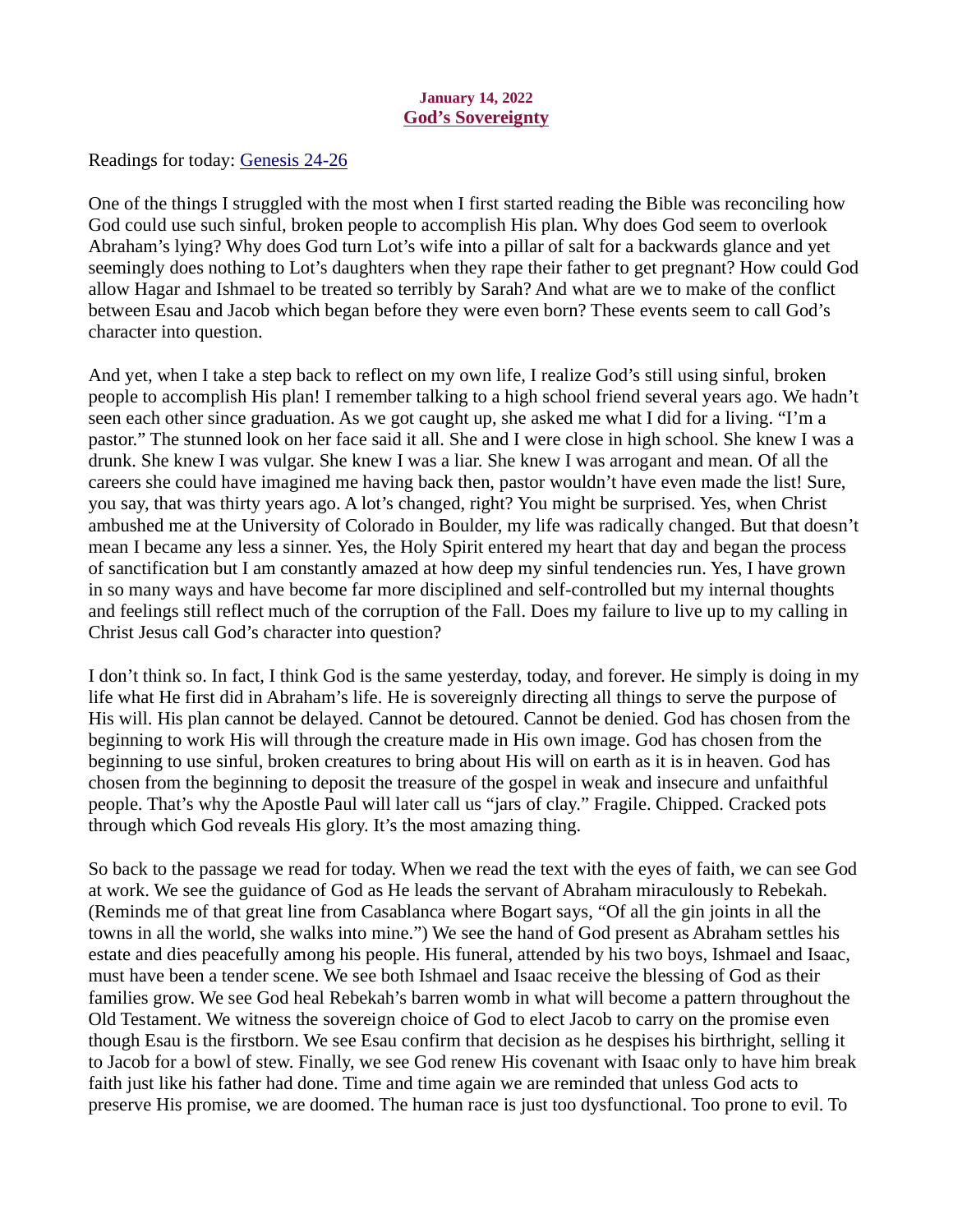easily seduced by sin. This should challenge us as well as comfort us. So where is God challenging you today to follow His will? How is God comforting you in those areas where you fall short?

Readings for tomorrow: Genesis 27-29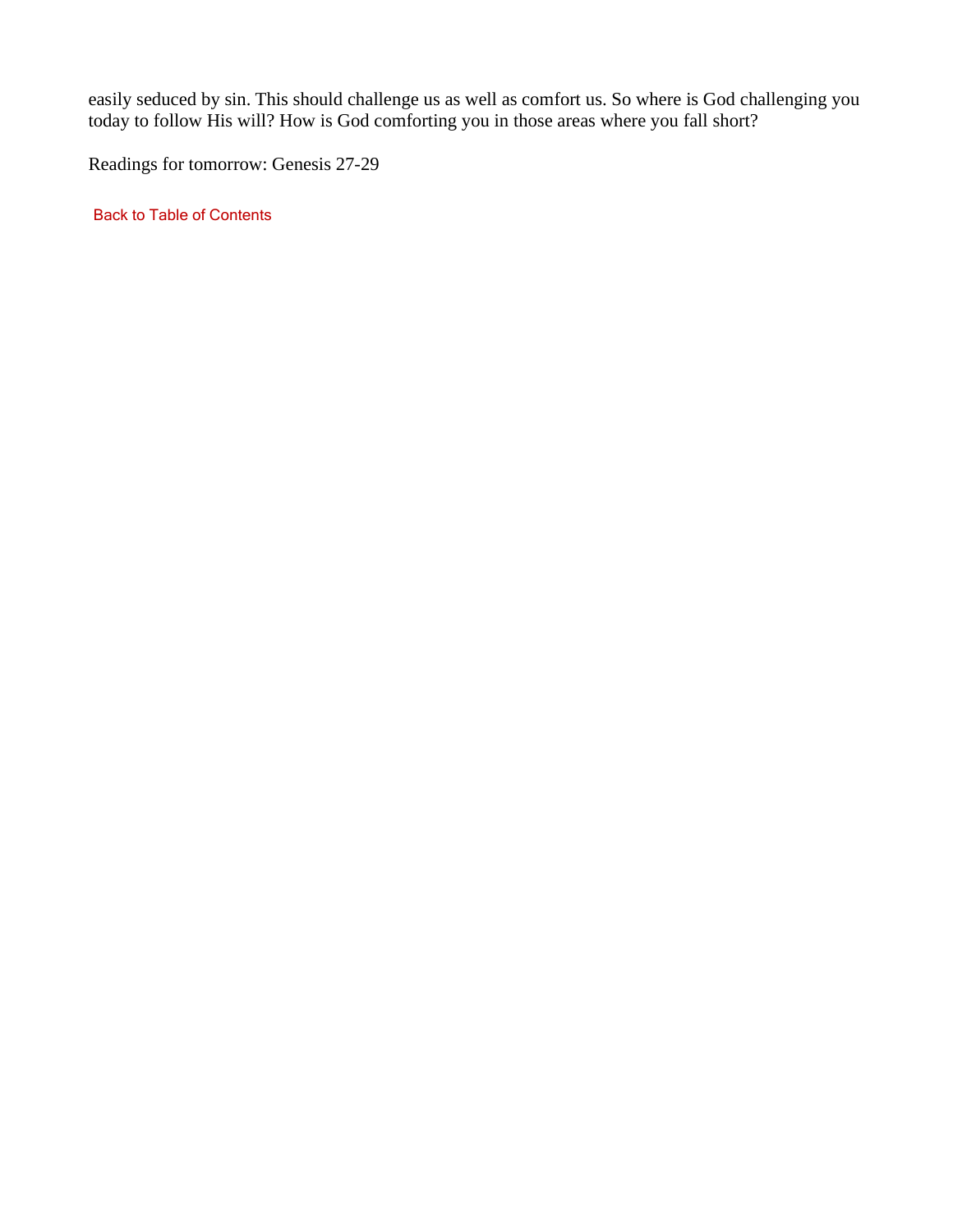## January 15, 2022 Bargaining with God

<span id="page-23-0"></span>Readings for toda[y: Genesis 27-29](https://www.biblegateway.com/passage/?search=Genesis+27-29&version=ESV)

Father, open my eyes to the wonders of Your Word this morning so that I might hear Your voice and learn the truths You would teach me.

Jacob is such a contrast to his grandfather. Abraham believed God and it was credited to him as righteousness. Jacob disbelieved God and would need to learn some hard lessons as a result. In both cases, God appears to them. In both cases, God makes promises to them. Yes, these promises must have seemed impossible at the time they were made. A promised child to a barren woman. Descendants outnumbering the sand on the seashore. Land for as far as the eyes could see. Prosperity. Abundance. Provision. Protection. The only difference is that Abraham received these promises by faith. He never doubted God would deliver. In fact, the Apostle Paul says, "No unbelief made Abraham waver concerns the promise of God, but he grew strong in his faith and gave glory to God, fully convinced God was able to do what he had promised." (Romans 4:20-21)

Jacob, on the other hand, seeks to bargain with God. Listen to what he says in Genesis 28:20-22 again, "If God will be with me and will keep me in this way that I go, and will give me bread to eat and clothing to wear, so that I come again to my father's house in peace, then the Lord shall be my God, and this stone, which I have set up for a pillar, shall be God's house. And of all that you give me I will give a full tenth to you." It's almost humorous to read in retrospect. Does Jacob really believe he has a choice? God has just appeared miraculously to him in a dream and told him He would be with him. God told him He would keep him safe wherever he would go. God told him He would bring him back to the land. God told him He would not leave Jacob until He had accomplished all He had promised. Jacob takes what begins as an unconditional covenant of faithfulness from God and tries to turn into a conditional human contract with an "out" clause.

How many times have I done the same? How many times have I tried to bargain with God? How many times have I placed all sorts of conditions on His love and grace? To be honest, I am much more like Jacob than I am like Abraham. At the same time, I've been following Jesus for close to thirty years now and I find myself growing in trust. Growing in faith. Growing in my confidence that God can and will do what He has promised. I've seen miracles. I've seen God come through when I was sure all was lost. I've heard testimony after testimony of God's faithful provision in some of the most desperate of circumstances. It's one of the reasons I try to journal. I want to make sure to keep a record of where God has fulfilled His promises to me. As I read back over all the answered prayers, my heart is encouraged. My eyes are lifted up. Hope floods my soul and I find myself renewed yet again. Where has God been faithful to you? Where has God met you over the last two years during COVID? How have you experienced His abiding faithfulness and abundant provision in your life?

Readings for tomorrow: None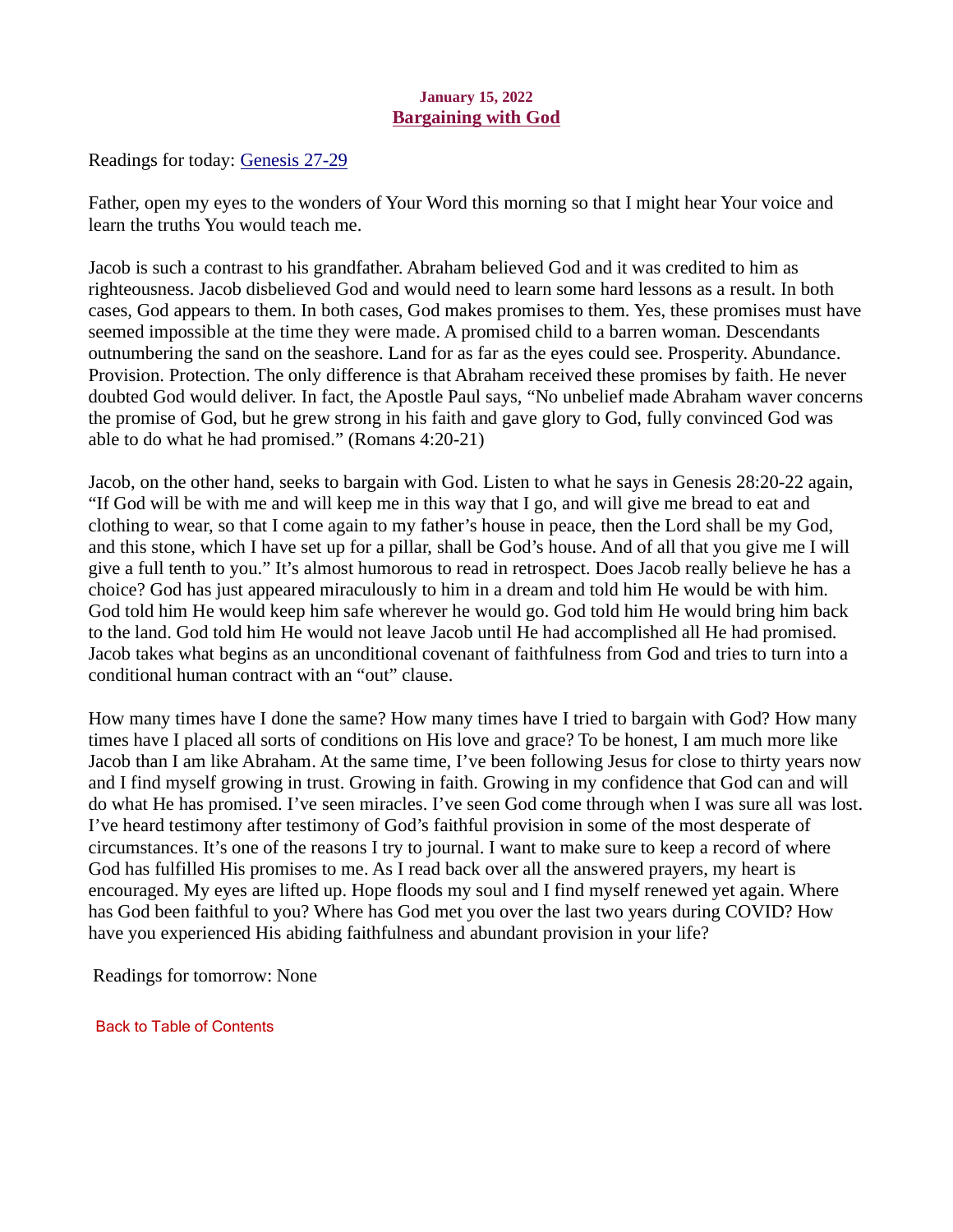## January 17, 2022 Self-Righteousness

<span id="page-24-0"></span>Readings for today[: Genesis 30-33](https://www.biblegateway.com/passage/?search=Genesis+30-33&version=ESV)

All of us are righteous in our own eyes. All of us have a great capacity to justify our thoughts, decisions, feelings, and actions. It's been said that "humanity's ability to sin is only exceeded by her ability to rationalize away her sin." I believe that with all my heart because I know my heart. I know how easy it is for me to blame-shift. I know how easy it is for me to shirk responsibility. I know how easy it is for me to justify my anger, frustration, hatred, bitterness, etc.

Many years ago, my life was at a breaking point. My job was not going well. I could feel the walls closing in. Every conversation with those I reported to seemed to end in conflict. I felt helpless. I was discouraged. It took a huge effort just to get out of bed each day. Rather than own my responsibility for the condition I found myself in, I blamed others. I retreated emotionally and relationally from those I loved. I neglected my wife and children. I spent hours distracting myself. All to no avail. This went on for months. My wife grew more and more distant and angry and upset. My children bore the brunt of my frustration. And I justified every bit of it because I was hurt. I was misunderstood. I was being let down. Finally my wife sat me down for the hardest conversation we've ever had in our marriage. "I never thought I'd ever say this but I don't like being married to you. You need to decide between me and your job. You have 24 hours." Her words broke me. That night I wrestled with God. I yelled at Him. Shook my fists. Blamed Him for everything that had gone wrong. For hours I paced the floor, pouring out all my fears and frustrations at Him. He simply listened and waited. Eventually I exhausted myself and said, "God, I need your help. I've made a mess of my life. I've got nothing left. And I'm afraid I'm going to lose everything I hold dear." God replied, "I know. I'm sitting in the middle of the mess with you. I've never left your side. I know you are afraid. I know you've failed. I know you've hurt those you love the most. But I can restore all things if you will simply hand your life over to me." Thankfully, I did. It's taken years but God has not only restored my marriage and my family and my career but He has given me so much more.

I think about my story every time I read the story of Jacob. Jacob was a master manipulator. A schemer to the core. He justified all sorts of sin in his life. He stole from his brother. He lied to his father. He was a poor husband and father. He took advantage of his uncle. He even tried to cut deals with God. All in an effort to avoid responsibility. Avoid accountability. Avoid facing the music. Eventually things caught up to him. He was traveling back to the land of his father when he heard his brother was on the way to meet him. He had four hundred men with him. Jacob assumed a reckoning was coming so he did what he always did. He tried to buy his way out of it. He sent his brother gifts. Attempts at flattery. None of it worked. Finally, Jacob had no choice but send his family over the river. Now he was all alone. The walls were finally closing in. He had nowhere to run. Nowhere to hide. God had him right where He wanted him. All night long, Jacob wrestled with God. We do not know what went through Jacob's mind but if his experience was anything like my own, I am sure God confronted him all of his past sin and it broke him. Literally. Physically. He would walk with a limp for the rest of his life. But he was now free.

What about you? Where do you find yourself justifying your sin? Justifying your hurt? Justifying your feelings? Justifying your behavior? Where do you find yourself making excuses? Blaming others? Avoiding responsibility? Self-righteousness is the most deadly of sins. Turn to the Lord. Wrestle with Him. Let Him break you so that He might restore all you have lost.

Readings for tomorrow: Genesis 34-37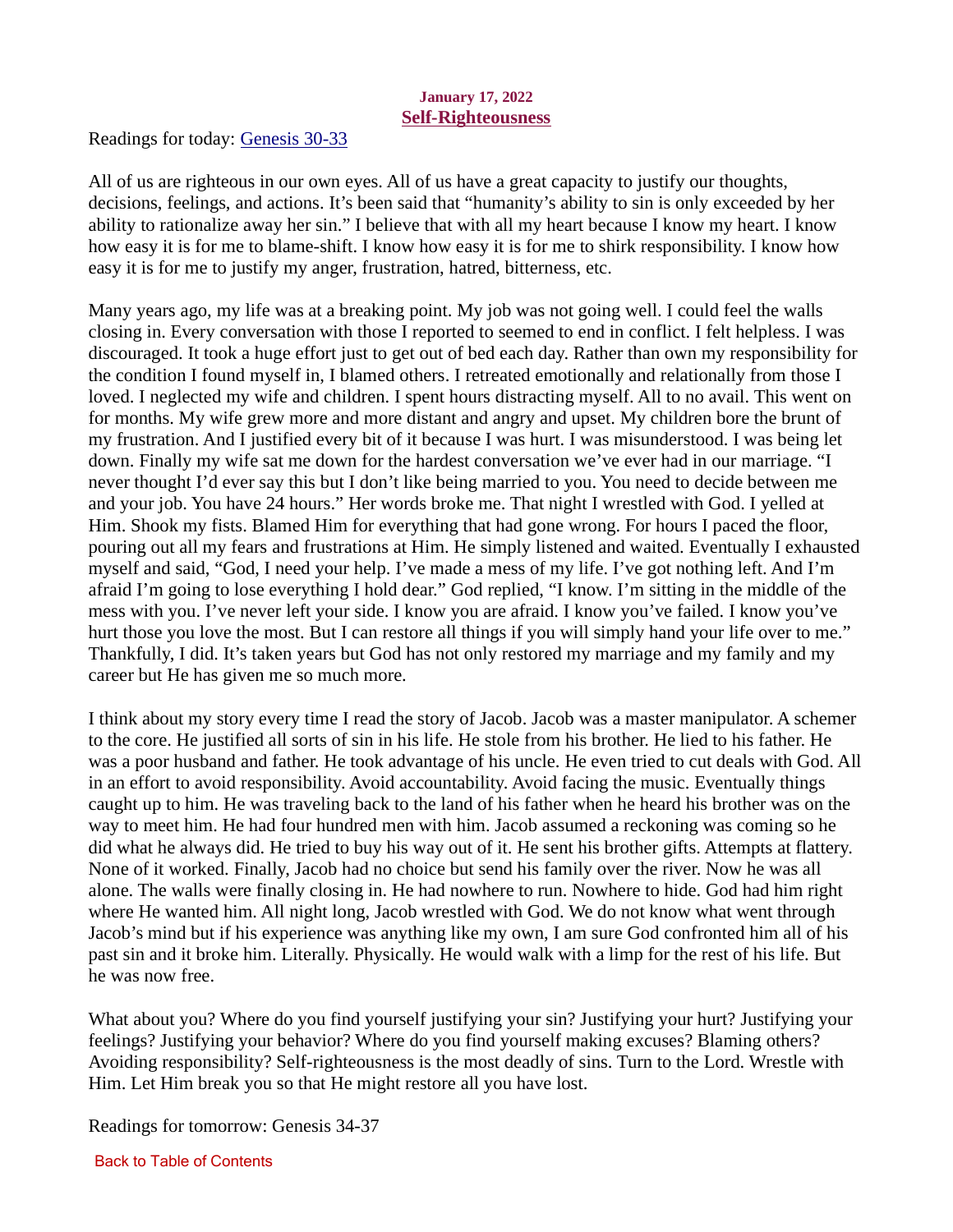## January 18, 2022 The Sin of Revenge

<span id="page-25-0"></span>Readings for today[: Genesis 34-37](https://www.biblegateway.com/passage/?search=Genesis+34-37&version=ESV)

Father, the stories of the Old Testament seem so foreign to me. I struggle as I read about the choices Your people make. Then I think about my own choices and I realize I am no different. Teach me even through all the brokenness how to follow You.

The choices the children of Jacob make are deeply unsettling. Massacring an entire city? Selling their brother into slavery? It's hard for me to connect to what's going on or how any of this could be even remotely be connected to God. It's hard for me to understand why God even puts up with them. Why He continues to reach out to Jacob and remain faithful to His promises? In my humanness, I think there must be a limit. There must be a point at which God will say, "No more!" That's enough. You've gone too far. The fact that God continues to associate and even protect such a broken, dysfunctional family creates all sorts of questions for me. Questions about God's character and nature. Questions about His purpose and intent. Questions about God's wisdom. These can be scary questions on some level for me because I was taught never to question God. Furthermore, I was raised in a home where you never questioned authority. So the fact that these questions even pop into my mind can raise all kinds of fears. Thankfully, I learned years ago that God's not scared of my questions. God's a big boy and can handle anything I might throw at Him. All one has to do is look throughout the Scriptures and see how God invites His people to bring all of their hopes and fears, doubts and uncertainties, confusion and struggles to Him. The Psalms are filled with all kinds of questions. The Book of Job must not be forgotten with it's honest, searching, probing questions of God's justice and righteousness and goodness. This is what I love about the Christian faith. This is what I love about my relationship with God. But still I wrestle through these passages every year.

One thing I have learned is to appreciate the cultural distance between the Ancient Near East in which Jacob and his family lived and the 21st century, Western culture in which I live. In those days, a family's honor was everything. It was worth more than all their wealth or influence or power. In fact, it was the source of all those things. When Dinah is raped by Shechem, it's important to note the language that is used to describe the act. Humiliation. Defilement. It's not just a violent act done to someone they loved but a shameful act against their entire family. The shame is compounded by Shechem's request to marry Dinah. And lest one have any sympathy at all for Shechem's family, their true intentions are revealed when they discuss the economic impact of intermarriage. It's clear their end goal is to eliminate Jacob and his clan altogether. This creates a blood feud between the two people groups and blood feuds in the Middle East – even to this day – are brutal. Jacob's sons massacre the males in the city thus eliminating any potential future threat or retaliation. They carry off all the wealth of the city, including the women and children and assimilate them into their own clan. It's as if Shechem and his family never existed. Jacob knows their actions could potentially create ripple effects that would spread throughout the region. It's possible clan members have intermarried into other tribes or other people groups and would feel compelled to respond. But Jacob's sons are unrepentant. The honor of their family and clan must come first.

So how does such a story relate to me? In 21st century America? Well, if I am honest, the one thing that does resonate in this story is the impulse to retaliate. To seek revenge. To get back at those who hurt me. I don't like feeling weak. I don't like feeling shamed. I don't like feeling wounded. So when these things happen to me, my first response is almost always to think of ways I can get back at the other person. Repay them for all the pain they have caused me. I scheme of ways I could respond. I have all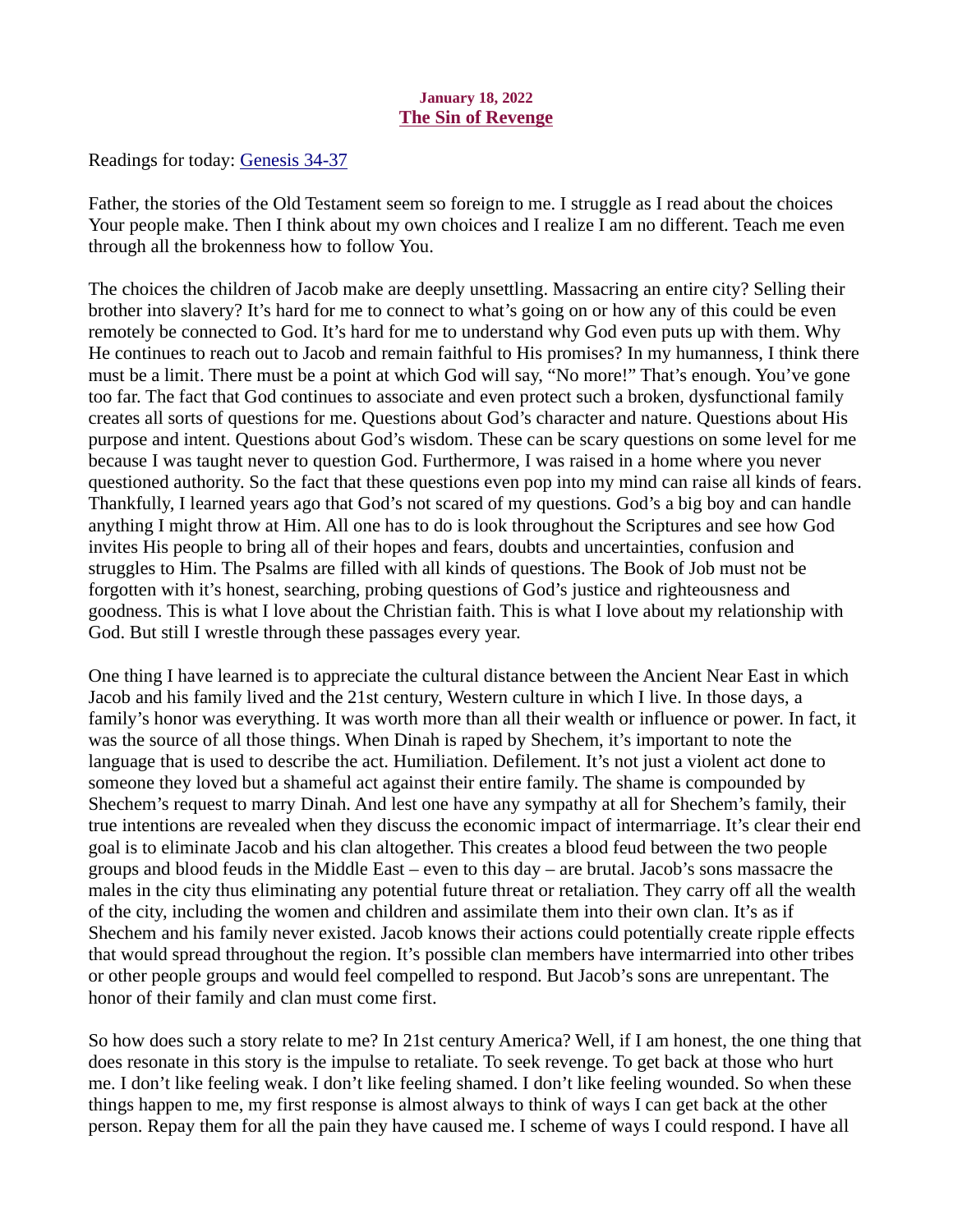sorts of dreams/fantasies of what I could say or do that would balance the scales. Make things even. Sure, I would never massacre an entire city but I have lost control of my anger at times and lashed out. When attacked personally or professionally, I have found myself responding in kind. Using the gifts I have and the resources I've been given and the power I hold to defend my honor and that of my family or those I love. Far too often, I have refused to turn the other cheek. The results are always the same. Violence begets violence. Pain begets more pain. Hurt people simply go on hurting people. What's the answer? Forgiveness. Reconciliation. Letting go of my need to defend myself and instead laying down my pride and ego for the sake of the relationship. Some see this as weakness. What I've found is that it is the ultimate sign of strength. Only the truly strong can relinquish their need for vengeance. Only the truly strong can let go of their need to get back. Only the truly strong don't need to defend themselves or their honor. Only the truly strong can put the welfare of others – including their enemies – above their own.

Readings for tomorrow: Genesis 38-40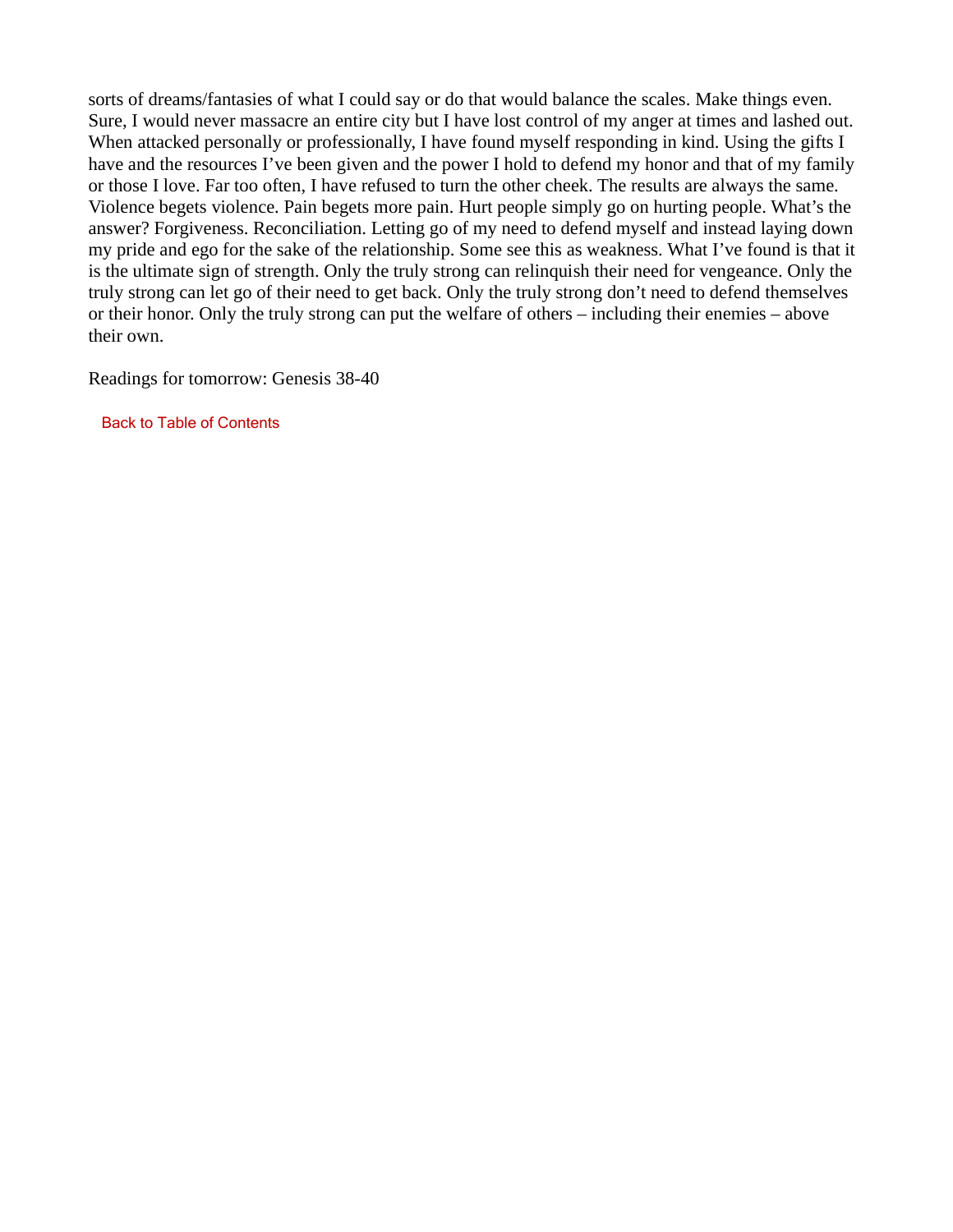## January 19, 2022 Unlikely People

<span id="page-27-0"></span>Readings for toda[y: Genesis 38-40](https://www.biblegateway.com/passage/?search=Genesis+38-40&version=ESV)

Father, Your Word is living and active. It is sharper than any two-edged sword. It penetrates to the deepest places of my being. May Your Word take root, Father, and bear fruit for Your glory.

God works in the most unlikely of places. God uses the most unlikely of people. Tamar is a great example. She's an outsider. It's highly likely she was a Canaanite which means she's not part of God's chosen people. She most likely knows little to nothing about God. She is chosen by Judah to marry his firstborn son. Er is a wicked man. We aren't told why. Perhaps he was abusive. Perhaps he was neglectful. Perhaps he was violent or hateful. Perhaps he despised the God of his fathers. Whatever his crime, it was worthy of death. She is then passed down to Onan. Not an uncommon practice in the Ancient Near East. The goal being the preservation of a bloodline. Onan rebels. His sin is not just sexual in nature. It actually shames the entire family. It disrupts the economic, social, and familial structure of Judah's family. God judges him harshly and he too dies. Who knows how Tamar must have felt at this point? Did she feel like damaged goods? Did she feel used and abused? Did she feel cursed? Time drags on. Judah is clearly unwilling to take another chance on her. She is in danger of not only remaining widowed but childless which was a fate worse than death back then. So she does the most remarkable thing. She makes a plan. She waits for the opportune time. Her plan is risky but it's all she's got. Knowing Judah is lonely, she dresses as a sacred Canaanite prostitute – a common vocation in those days – and waits for him to come by. He hires her. Sleeps with her. She conceives and the rest is history. Really important history. Her son Perez will become the ancestor of kings like David and Solomon and eventually Jesus Himself.

Recently, I was talking to a high school friend of mine. She and I haven't seen each other since graduation. Back then I was not a Christian. I was sarcastic, arrogant, and often mean. I was a drunk, a college drop-out, and a fool. My life was going nowhere. When she found out I was a pastor, she was shocked. I'm not surprised. So are most people who knew me before I met Christ. You see, God met me in the most unlikely of places on the campus of the University of Colorado in Boulder. I still remember the exact spot where God ambushed me and changed my life. There was nothing redemptive about my life at the time. Nothing good. Certainly nothing godly. Of all the people God could have chosen, I had to be among the most unlikely of candidates. Certainly among the most unworthy. And yet God specializes in using the foolish things of this world to confound the wise. God used Tamar to confound Judah and perpetuate the eventual line of David. God is using Doug Resler to confound those who believe some are just too far gone to save and bring the message of the gospel to the ends of the earth. It's amazing.

What about you? Perhaps you feel a lot like Tamar? You've been abused. You've been mistreated or marginalized. Perhaps you feel like an outsider or an outcast. Maybe you even feel cursed. Maybe you resonate with my story? You've been the abuser. You've been proud and arrogant. You've enjoyed privilege and power but you've squandered it all and now your life is going nowhere fast. God is still at work, friends! In the most unlikely of people. In the most unlikely of places. At a time when you least expect it. That's when God shows up. Don't lose faith. Don't lose hope. Don't lose heart.

Readings for tomorrow: Genesis 41-43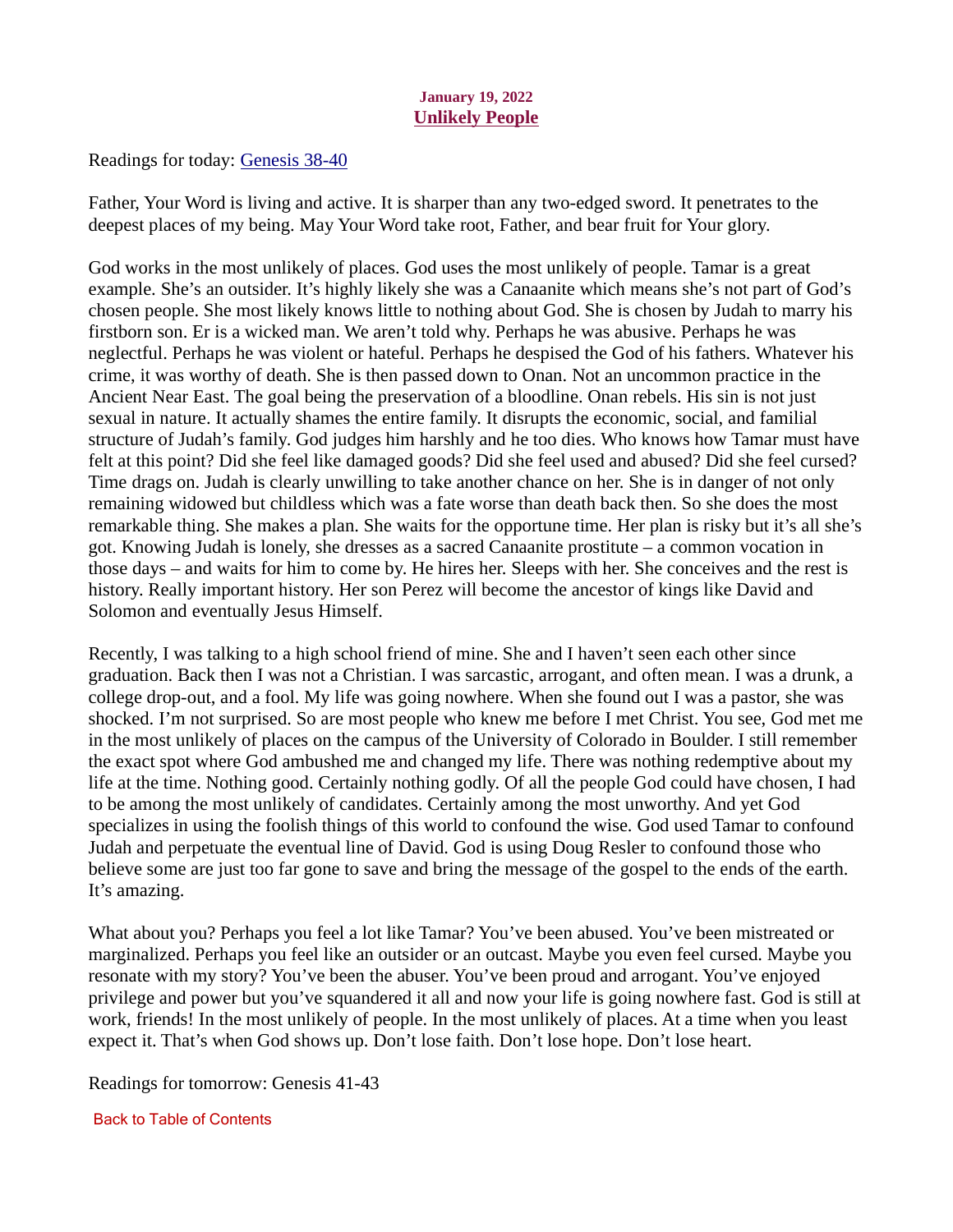### January 20, 2022 God's Plan

<span id="page-28-0"></span>Readings for today[: Genesis 41-43](https://www.biblegateway.com/passage/?search=Genesis+41-43&version=ESV)

Father, You work all things for the good of those who love You and are called according to Your purpose. Help me to hold fast to this truth even when times are tough or I feel unfairly treated or unjustly accused. Help me to remember You are at work and will complete the good work You've begun in me.

Years ago, the Lord spoke three words to me in a time of prayer. It's one of the few times in my life where I have heard His voice audibly in my mind. I can still remember it as if it were yesterday. These three words were to guide my life from that point forward. They were to become the grid through which I would discern and process every opportunity that came my way. Those words were "obscurity, anonymity, and insignificance." God was clear with me. I was to labor in obscurity. I was to embrace anonymity. I was to pursue insignificance. The words still sound strange to me even as I write them. The way of life God continues to call me to still feels very foreign and yet I am more convinced than ever it is right for me. Why these words you might ask? Because God knows my heart. He knows I am an achievement addict. He knows I have spent so much of my life chasing worldly success. Even in the church. He knows I love being the center of attention. He knows I love being recognized for the work I've done. He knows how much I like earthly rewards. So out of love, He calls me to walk away. To go the opposite direction. To cut against the grain of my natural way of being. In essence, this is what "denying myself" looks like on a daily basis. What does this mean practically for me? It means I will never seek another job nor ask for another raise nor pursue any accolades nor draw attention to myself. It means I will spend my life building up others. Honoring those around me. Using all my resources to make sure those around me find success.

I resonate with Joseph. As a young man, he was arrogant and proud. He was the favored son. He was charismatic and successful. He had dreams and visions of glory. He believed he would rule over his family and clan. And he believed all of this was God-ordained. This all feels very familiar to me. I love playing the hero. I was told from a young age that I could accomplish anything I set my mind to and to a large degree, that was true. I am an Eagle Scout. An honors student. A college athlete. I won the preaching prize at Princeton Theological Seminary. I've experienced great success in ministry. I have a wonderful wife and four wonderful children. But like Joseph, I've experienced hardship and suffering as well. Joseph was sold into slavery by his own brothers. Joseph was falsely accused of rape. Joseph languished forgotten in a prison for many years. All of those experiences humbled him. Brought him to his knees before God. And you can see the change in his heart when he is finally called before Pharaoh. Listen again to his words…

"Joseph answered Pharaoh, "It is not in me; God will give Pharaoh a favorable answer…Now therefore let Pharaoh select a discerning and wise man, and set him over the land of Egypt…" (Genesis 41:16, 33) Joseph is clearly a changed man. He attributes all his success to God. He takes none of the credit for himself. He even relinquishes his need to be recognized or honored for his success in interpreting the dream. He lets go and lets God be in control. Joseph is content to return to prison if that is what the Lord wills for his life. Pharaoh, of course, sees what God has done in his life. Even testifies as such to his servants. "And Pharaoh said to his servants, "Can we find a man like this, in whom is the Spirit of God?" And he raises Joseph up to the highest position possible in the kingdom. What Pharaoh doesn't realize, of course, is that this is all God's doing. God is at work here to give elevate Joseph not because Joseph deserves it. Not because Joseph has earned it. But because God has a plan and Joseph has a role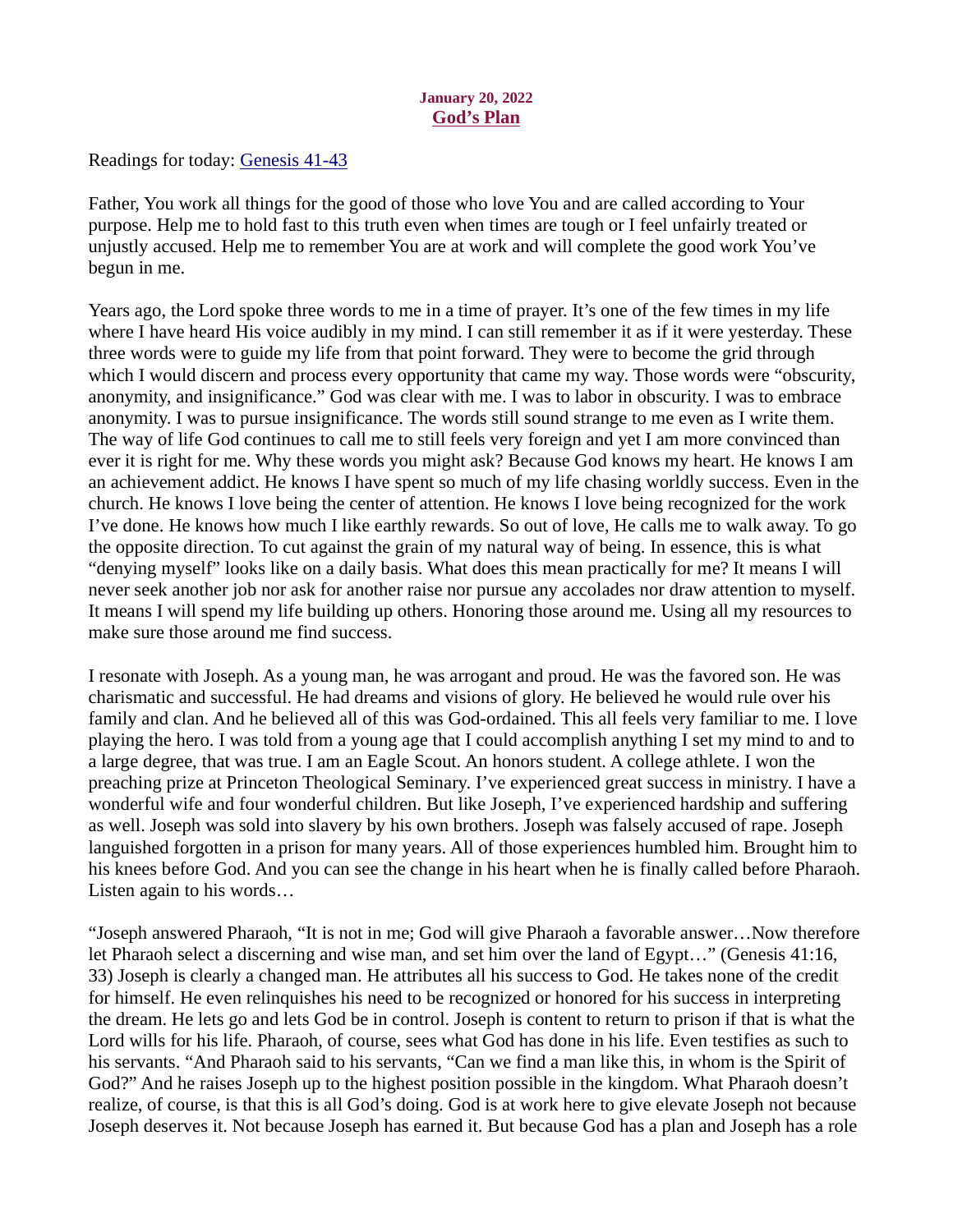to play. "Then Pharaoh said to Joseph, "Since God has shown you all this, there is none so discerning and wise as you are. You shall be over my house, and all my people shall order themselves as you command. Only as regards the throne will I be greater than you." And Pharaoh said to Joseph, "See, I have set you over all the land of Egypt." (Genesis 41:16, 33, 38-41)

God still has a plan, friends. You and I have a role to play. It is not ours to seek out that role. It is not given to us to lay claim to that role. Our job is simply to be faithful. To be humble. To embrace the place where God has us and to trust Him to elevate us in His own time and according to His own will and good pleasure. It's funny. Ever since I went through my own experience of hardship and suffering in Wisconsin almost fifteen years ago and learned to relinquish and let go of control of my life, the more God has entrusted to me. By the grace of God, I am a pastor. By the grace of God, I am a professor. By the grace of God, I am a missionary. By the grace of God, I am a leader in my denomination. None of these things are my achievements. They are gifts. God has raised me up for this particular season and God may lay me low in the next season. My job is not to get caught up or cling to what I have but simply to surrender and let Him use me as He sees fit.

Readings for tomorrow: Genesis 44-46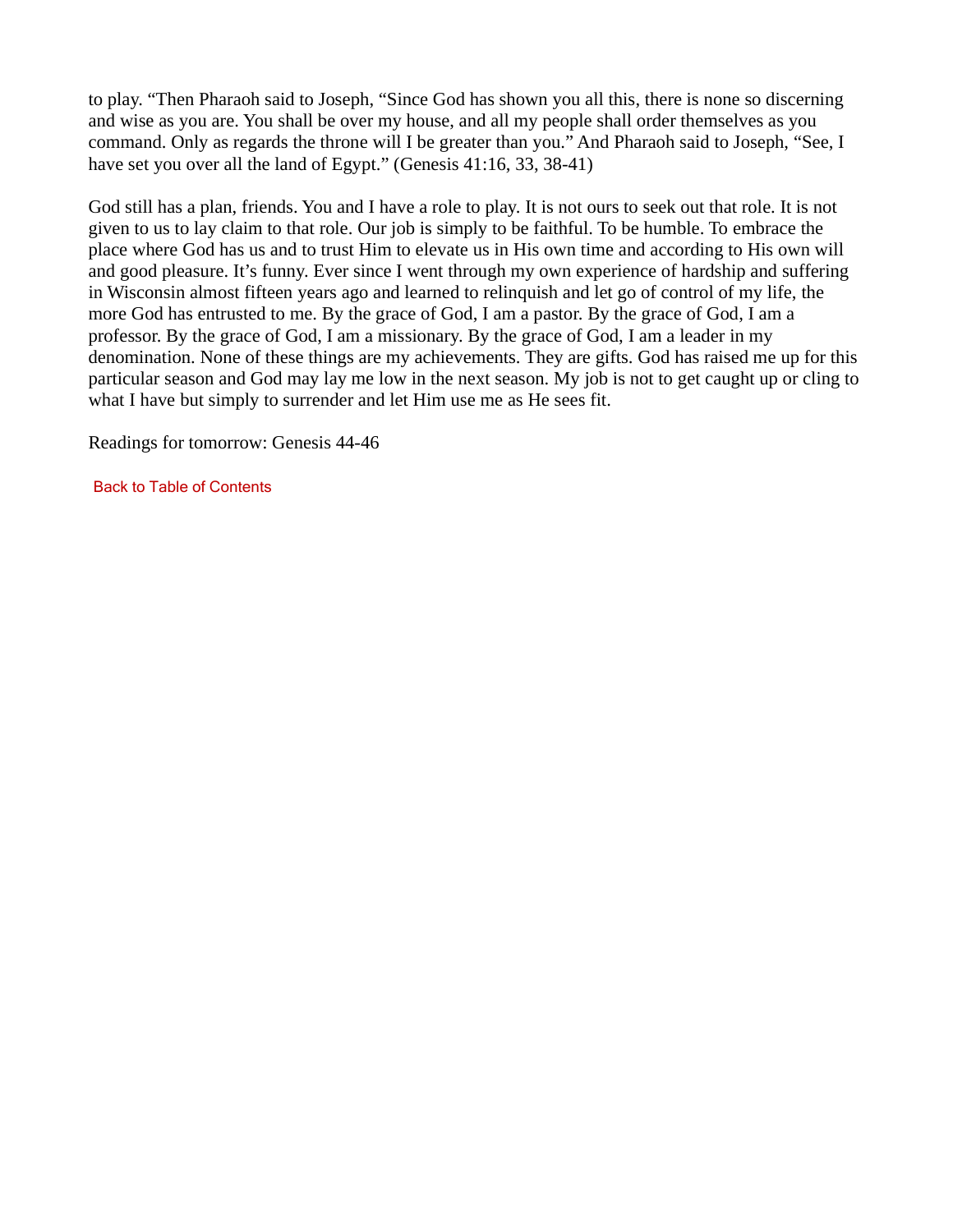## January 21, 2022 U-Turn

<span id="page-30-0"></span>Readings for today[: Genesis 44-46](https://www.biblegateway.com/passage/?search=Genesis+44-46&version=ESV)

Father, open my eyes of my heart that I might see what You would have me see, learn what You would have me learn, and apply to my life the eternal principles You have revealed through Your Word.

Repentance is a deeply biblical concept. It literally means making a 180 degree turn in life. It requires a change of heart. It results in different decisions. Different behaviors. Different actions. When I read this passage today, I see repentance in Judah. Here's the man who first suggested they sell Joseph into slavery. In a very real way, he is responsible for all the hardship and suffering and pain in Joseph's life. Sure, one might argue Judah at least saved Joseph from being killed by his brothers which was the original plan but slavery might be a fate worse than death. And before we give him any credit, it's entirely possible he was motivated by financial gain rather than any altruistic feelings for his brother. As time went on, Judah experienced his own pain. Two of his own sons died and I wonder if this changed him? Is it possible he began to empathize with his father and the grief and loss he suffered when they told him Joseph had been killed? Is it possible he began to look back and reflect on what he had done to his brother and regret the actions he took that day? Clearly something has happened to Judah. He is not the same man he once was for when Joseph seeks to detain Benjamin, Judah literally offers up his own life as an exchange. He repents. He makes a 180 degree turn. He does what he should have done all those years ago.

For years, I struggled with anger. Those closest to me would often bear the brunt of my outbursts. Sure, I could justify my feelings with all sorts of reasons. It's not like I would fly off the handle for no reason. But the damage I did was significant. Finally, a counselor confronted me. He looked me in the eye and asked, "Doug, has anything good ever come from your anger? Does it get you closer or further away from your goals? Does it actually achieve the ends you're shooting for? How's it actually working for you?" I had no answers. Actually I did. I knew this counselor was correct. I justified my anger. I considered it righteous. I felt it necessary to get my point across. To demonstrate my seriousness. I wanted my children primarily to understand how much it hurt when they lied or shirked responsibility or broke the rules we had set for our home. Somewhere down deep, I felt anger was necessary to hold them accountable. I was believing a lie. James 1:20 says, "The anger of man doesn't bring about the righteousness of God." What I wanted more than anything else was for my family to be righteous. I wanted my children to be righteous so when the counselor confronted me with those questions, I knew something had to change. I knew I had to change. I needed to repent and ask for forgiveness. Life in our home is much different now. Sure, my kids still press my buttons from time to time. It's not like my teenagers have suddenly become angels. ;-) At the same time, I am a different person. God has transformed my heart. Anger is no longer my primary response. In fact, it is a very rare occurrence. My relationships with my kids has never been better and I am thankful for the grace they have shown me. I am just a broken man and a broken dad trying my best to follow Jesus.

What about you? Where is God calling you to repentance in your life? What relationships are broken and in need of restoration? Are you willing to let God do the deep work in your heart and soul to bring you to a different place? To make you a different person?

Readings for tomorrow: Genesis 47-50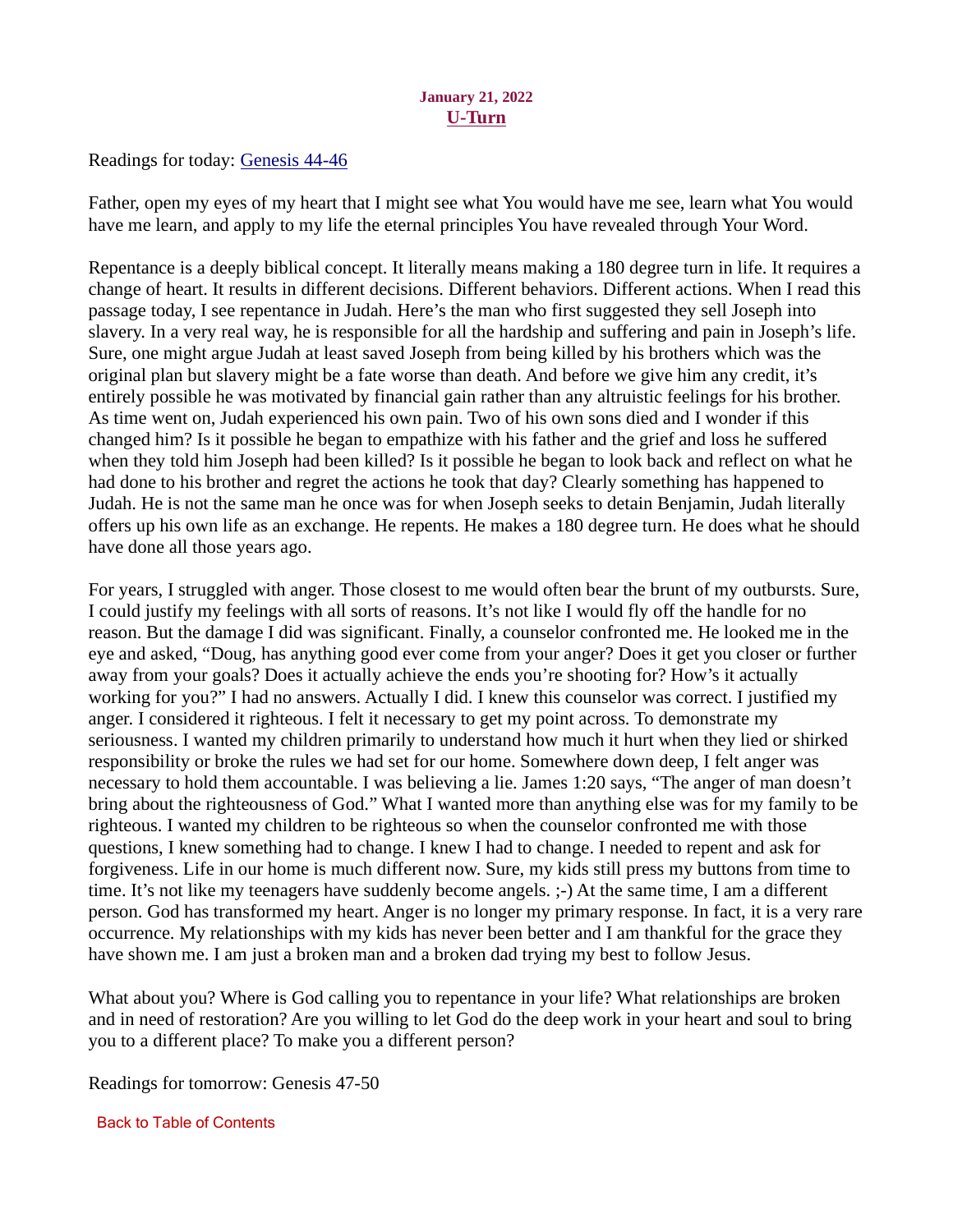## January 22, 2022 When Saints Suffer

<span id="page-31-0"></span>Readings for today: [Genesis 47-50](https://www.biblegateway.com/passage/?search=Genesis+47-50&version=ESV)

Father, Your Word literally reveals Your heart for Your people. It gives me wisdom and understanding into what it means to walk with You and before You. Teach me today how to think like You, speak like You, act like You, and ultimately, love like You.

Jacob is a broken man. When asked by Pharaoh to sum up the "days of his life", he describes them as "few and evil." He acknowledges he has not lived up to the standard of his fathers and forefathers. It seems clear he's talking about more than longevity here. More than wealth. More than power. He has suffered. His losses have been grievous. The consequences for his sins have cost him dearly. He's estranged from his twin brother. He defrauded his uncle. He's buried both his wives. He thought he lost two of his sons. His oldest son shamed him deeply by sleeping with a member of his harem. Two of his other sons put his clan at great risk when they massacred a village. The famine he's just survived has taken it's toll. Now he stands before Pharaoh. He's asked to sum up the years of his life. He's asked to give an account of all that has happened to him. But rather than thank God for all that He has done for him, including restoring Joseph and Benjamin to his embrace, Jacob despairs. It's terribly sad and heartbreaking.

Life for the faithful can be hard. Some of the difficulties we face are the result of our own actions or inactions. They are the consequences of our behavior, both the good and the bad. Some of the challenges we face are completely outside our control. Natural disasters. Crippling disease. Violence and war. There is a myth out there that those who truly believe will always experience blessing. They will be wealthy. They will be powerful and influential. Everything they touch will turn to gold. This is patently false. There is another myth out there that those who are faithful to God will never experience depression or deep sadness or despair. Again, this is patently false. The sufferings of this present life often take us to the end of ourselves and beyond. The sufferings of this world are often too much for us to bear. Despite what you may hear, God often gives us more than we could ever handle so that we will learn to rely on Him. I have seen this in my own life. I know many other saints who have experienced this as well.

Consider the example of Mother Theresa. A literal saint of a woman who dedicated her life to serving Christ among the poorest of the poor in Kolkata. She was revered for her work. She won the Nobel Prize. She was recognized and honored the world over for her sacrifice. But after her death, her private memoirs were published and it was revealed that she had experienced the absence of God for the last half-century of her life. She felt like she was wandering in spiritual darkness. She was deaf to God's voice. Blind to His presence. She didn't experience Him in worship or in the Eucharist or as she served Him alongside the broken. And it wasn't because of her sin. She was experiencing what many Christians have experienced throughout history. It's called the "dark night of the soul." A terrifying walk through the valley of the shadow of death where everything is stripped from us, including the sense of God's abiding presence. Does this mean God has abandoned us? Not at all. Did Mother's Theresa's experience mean that God had abandoned her? Not a chance. Just as God never left poor Jacob, He never leaves us. He is with us even when we cannot sense Him or see Him or feel His presence. Be encouraged by the words of the Psalmist, "Even though I walk through the valley of the shadow of death, I will not fear for Thou art with me."

Readings for tomorrow: None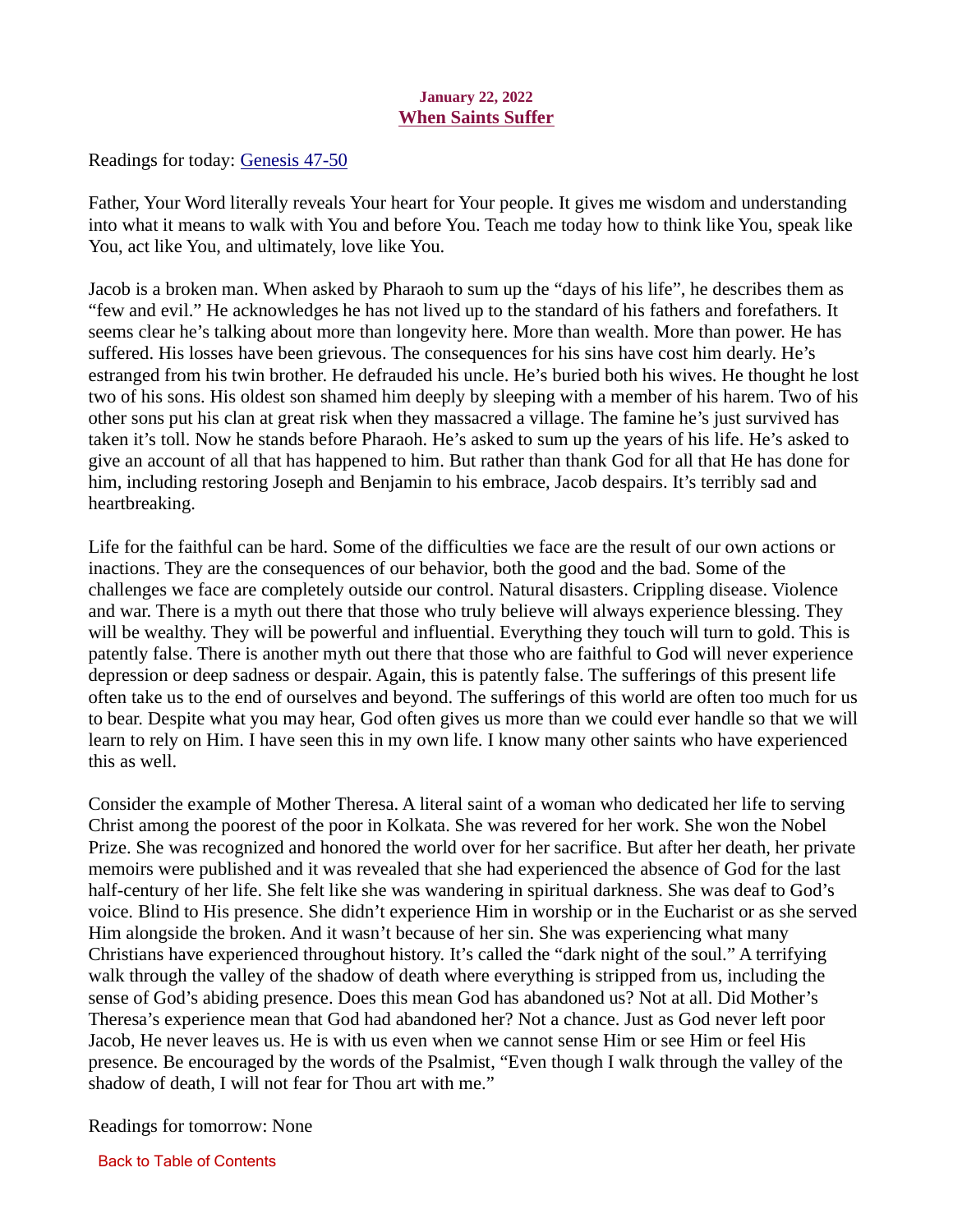### January 24, 2022 Suffering

<span id="page-32-0"></span>Readings for today[: Job 1-5](https://www.biblegateway.com/passage/?search=Job+1-5&version=ESV)

Father, the devil prowls about like a lion looking for someone to destroy. The accuser of my soul is always alive and well seeking to devour all that is good in my life. Teach me to resist the devil that he may flee. Help me to place my confidence in the One who is stronger. The One who is Savior. The One who holds me in the palm of His nail-scarred hands.

"Does Job fear God for no reason?" It's a haunting question. Job not only feared God, he reverenced Him and held Him in awe. Job respected God and honored God. Job loved God and devoted His life to Him. To fear God in the Old Testament means giving God His due. Treating God as He rightfully deserves. Humbly acknowledging the infinite gap that exists between us. Job did all these things and more but the Accuser (this is what "satan" literally means in the original Hebrew) comes before God to test that loyalty. Some wonder if this book is literal or allegory. Did a man named Job actually exist or is this a book written to help God's people process the problem of evil and suffering in the world? It is the oldest book in the Bible. The first one to be written. And that makes sense to me for it deals with one of the foundational – if not the most foundational question of our existence – why do we love God? Why do we honor God? Why do we fear God?

Satan argues Job fears God because of the blessings he's been given. "Have you not put a hedge around him and his house and all that he has, on every side? You have blessed the work of his hands, and his possessions have increased in the land. But stretch out your hand and touch all that he has, and he will curse you to your face." Satan believes if everything Job has is stripped away he will curse God and renounce his faith. It doesn't work. In response to the loss of all his possessions and the tragic death of all his children, Job responds, "Naked I came from my mother's womb, and naked shall I return. The Lord gave, and the Lord has taken away; blessed be the name of the Lord." Satan's next tactic is to attack Job's physical health and mental well-being. "Skin for skin! All that a man has he will give for his life. But stretch out your hand and touch his bone and his flesh, and he will curse you to your face." Again, his plan fails. His accusations don't stick. Job contracts a terrible disease. He is a physical horror. Terrifying to look at. He sits in the ashes, scraping his sores with the broken pottery of his former life. Still he holds fast to faith, "Shall we receive good from God, and shall we not receive evil?" In all this Job did not sin with his lips.

The rest of the book is a litany of Job's anguish and anger at God. He yells. He screams. He weeps. He is bitter. He is resentful. He is demanding. He refuses to accept easy answers. Refuses to settle for superficial theology. He plumbs the depths of unimaginable pain and suffering. And the most amazing part of the story comes at the end when he finally comes to the end of himself and finds God waiting for him there. I don't know if Job was a real person but the question this book raises is one of the most real a believer can possibly face. Do we fear God for no reason? Do we love God for who He is or because of the blessings He has poured out on our lives? Will our love stand the test of suffering? There are no easy answers. One only faces this question when one comes face to face with the end of themselves and there in the darkness, they find God.

Andrew Brunson is a missionary and pastor. He was imprisoned for his faith in Turkey. For two years or more, he languished as his fate became a subplot in an international standoff between the United States and Turkey. Everything he had was taken from him. Twenty years of faithful work in country was flushed down the drain. He was barely allowed access to his family or the outside world. The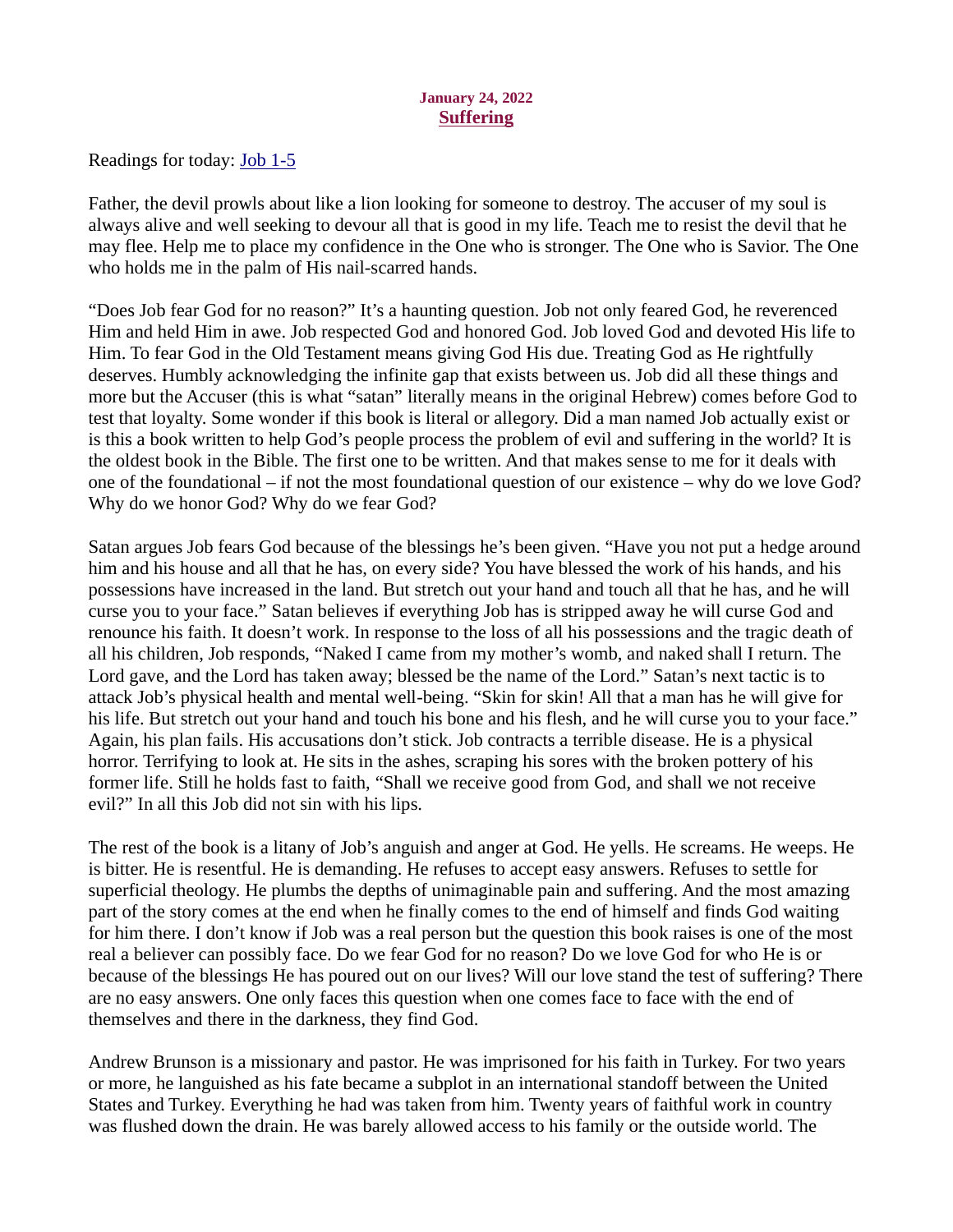charges he faced were untrue. The trials he endured were unjust. He suffered from terrible bouts of depression and despair. After he was released, he spoke at a national meeting I attended. He relayed all he had endured. He made no attempt to glorify his persecution. He spoke humbly and authentically and powerfully about how he reached such a low point, he lost faith. But in that moment when he had nothing left. In that moment when he let everything go. In that moment when all hope was literally lost. All he found himself saying over and over again was "Jesus…Jesus…Jesus."

You and I may never suffer like Job or Andrew but we are all familiar with pain. We all know heartache. We all know what it's like to feel bitter disappointment. We've all tasted suffering on some level. We all probably know what it feels like to come to the end of ourselves. The question we will all have to face in those moments – if we haven't had them already - is this..."Do we fear God for no reason?" When everything is stripped away, is God enough? Is He sufficient? Is He worthy of our love and devotion simply because He is God?

Readings for tomorrow: Job 6-9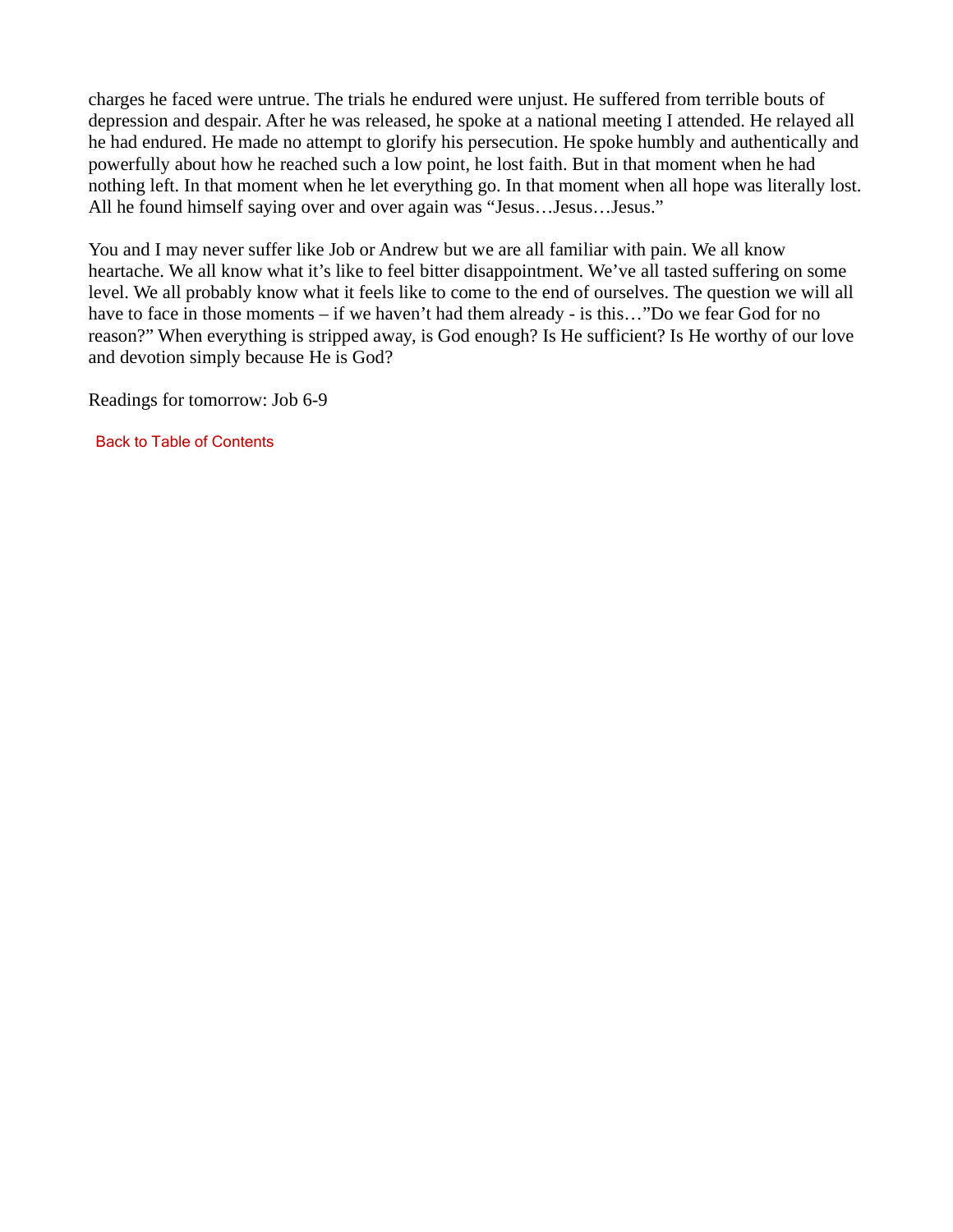#### January 25, 2022 **Compassion**

<span id="page-34-0"></span>Readings for today[: Job 6-9](https://www.biblegateway.com/passage/?search=Job+6-9&version=ESV)

Father, so often I get anxious in the face of suffering. I want to rush to solve the problem, relieve the pain, find some reason or rationale to explain it. Help me to manage my own anxiety so that I might truly sit with those who are hurting in the ashes of their lives and love them in the midst of it all.

"Let the day perish on which I was born, and the night that said, 'A man is conceived...Why did I not die at birth, come out from the womb and expire?...Why is light given to him who is in misery, and life to the bitter in soul?" These are just a few of the gut wrenching questions Job asks. After experiencing so much misery. So much tragedy. So much pain. He finally reaches the point of utter despair. His friends are at a loss. They don't know how to help. They are afraid for their friend. And as they sit with their friend in the ashes of his life, an anxiousness begins to grow within them. Every word Job speaks only increases their anxiety. Their feelings of helplessness. Their feelings of hopelessness. Finally, they can't take it anymore and they begin to respond.

How do I know this is what Job's friends are experiencing? Because it's what I experience every time I walk into a similar situation with people I love. I have been in the emergency rooms with parents as they said goodbye to their children. I have been in the neonatal units watching infants struggle for every breath. I have sat at the bedside of those dying from cancer and tried to bring comfort to their loved ones. I have been in the developing world and seen life-threatening poverty. I have prayed over men and women whose condition is utterly hopeless because they simply do not have access to the resources they need to survive. In EVERY single case, I feel helpless. Inadequate. Afraid. Frustrated. These anxious feelings threaten to overwhelm me and, if I am not careful, can cause me to say things more for my own benefit than for the good of others. This is what we see playing out in Job's conversations with his friends. They are experiencing all kinds of emotions as they sit with Job and eventually reach a breaking point where they feel they have to respond.

Eliphaz is the first to speak. "Is not your fear of God your confidence, and the integrity of your ways your hope? Remember: who that was innocent ever perished? Or where were the upright cut off?" (4:6- 7) Now this is a theologically true statement. The fear of God is our confidence. Walking in integrity with God is our hope. God promises to protect the innocent and the upright. These things are all true. At the same time, speaking these words to a man who has lost all he holds dear and who, even now, suffers from sores and wounds that are infected with worms is insensitive and superficial. What Job needs is not an answer to why he is suffering but friends who will simply sit and listen and let him process his pain for however long it takes. Yes, it is true that "man is born to trouble as the sparks fly upward." (5:7) But for Eliphaz to suggest to Job that if they could exchange places, he would "would seek God, and to God would I commit my cause, who does great things and unsearchable, marvelous things without number" (5:8-9) is patently absurd. Eliphaz simply has no idea how he would respond were he in Job's condition and that's why his words fall on deaf ears.

Job responds with a stinging rebuke. "He who withholds kindness from a friend forsakes the fear of the Almighty. My brothers are treacherous as a torrent-bed, as torrential streams that pass away...They are ashamed because they were confident; they come there and are disappointed. For you have now become nothing; you see my calamity and are afraid." (6:14-15, 20-21) He clearly sees their fear. He clearly sees their discomfort. He clearly sees their anxiety as they sit helpless before him. He knows they are struggling with how to respond. But he also knows Eliphaz's answer is to far too simplistic.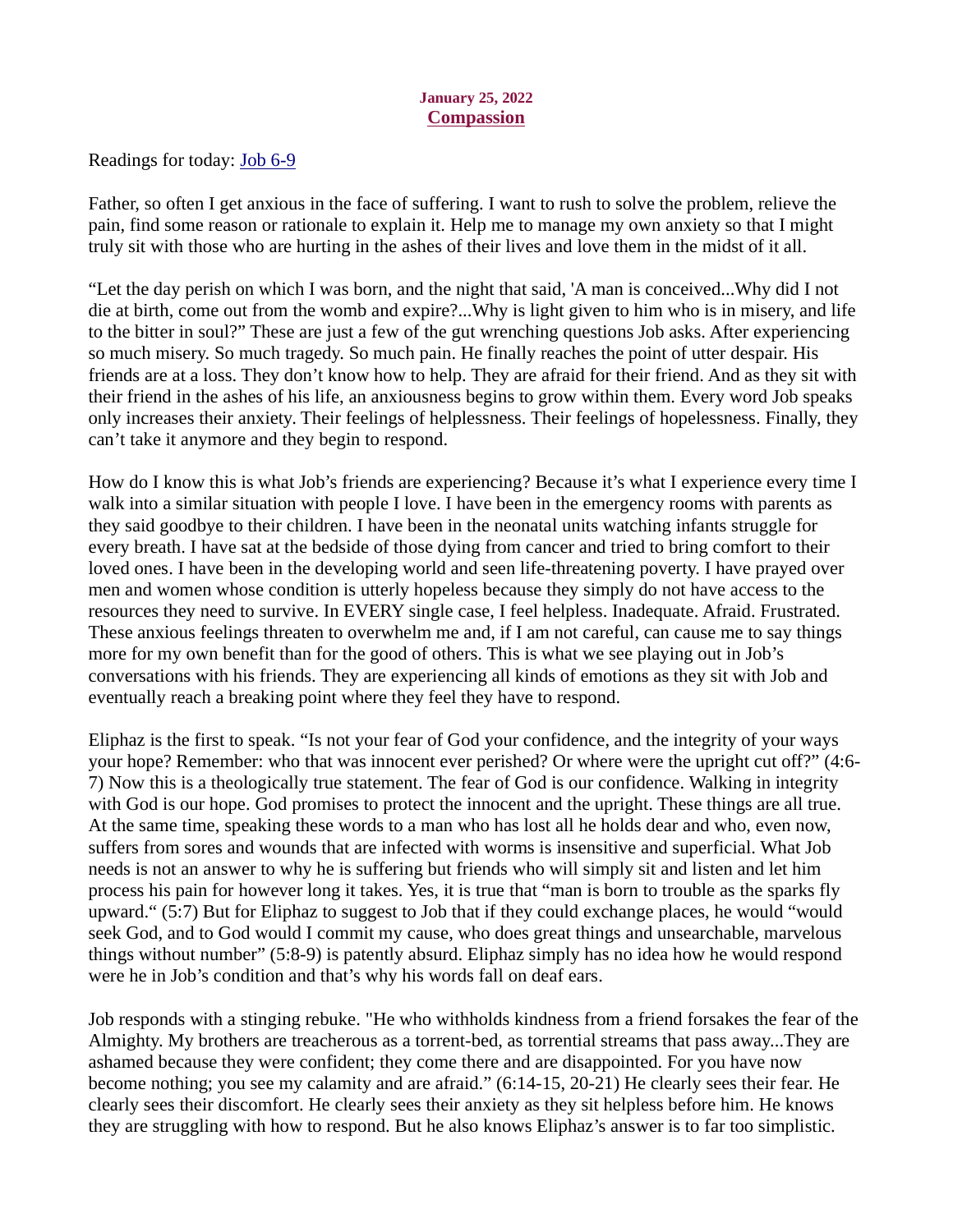Suffering and sin do not exist in a one to one relationship. This situation has nothing to do with cause and effect. Eliphaz's theology is far too superficial to explain why some people suffer in extraordinary ways when they have not extraordinarily sinned. Nor is it adequate to explain why some people prosper in extraordinary ways when they clearly are extraordinary sinners!

Once again, Job cries out to God. "What is man, that you make so much of him, and that you set your heart on him, visit him every morning and test him every moment? How long will you not look away from me, nor leave me alone till I swallow my spit? If I sin, what do I do to you, you watcher of mankind? Why have you made me your mark? Why have I become a burden to you? Why do you not pardon my transgression and take away my iniquity? For now I shall lie in the earth; you will seek me, but I shall not be." (7:17-21) This is raw. This is real. This is the kind of honest emotion God invites from His children. We can talk to God about anything. Nothing's off limits. Nothing scares God. He's a big boy. He can handle even the deepest of our emotions. And Job's words here in this passage invite us to share our deepest, most intimate thoughts and feelings with God.

But such raw emotion is too much for Bildad. He feels he has to rush to God's defense. (As if God ever needs us to defend Him!) "Does God pervert justice? Or does the Almighty pervert the right? If your children have sinned against him, he has delivered them into the hand of their transgression. If you will seek God and plead with the Almighty for mercy, if you are pure and upright, surely then he will rouse himself for you and restore your rightful habitation." (8:3-6) Brutal. Harsh. Unloving. Uncaring. Your children died because they sinned? Chalk that one up to "things never to say to people who are in pain!" But Bildad goes even further, insisting Job has clearly sinned and therefore deserves what he has received. If only Job will seek God (as if Job hasn't!!!), then he will be healed and restored.

Job clings to his faith. He continues to acknowledge the sovereignty of God. "Truly I know that it is so: But how can a man be in the right before God? If one wished to contend with him, one could not answer him once in a thousand times...How then can I answer him, choosing my words with him? Though I am in the right, I cannot answer him; I must appeal for mercy to my accuser...If it is a contest of strength, behold, he is mighty! If it is a matter of justice, who can summon him? Though I am in the right, my own mouth would condemn me; though I am blameless, he would prove me perverse...For he is not a man, as I am, that I might answer him, that we should come to trial together. There is no arbiter between us, who might lay his hand on us both." (9:2-3, 14-15, 19-20, 32-33). Though Job is not "guilty as charged", he understands his position before God. This really isn't about guilt or innocence because again, suffering and sin do not exist in a one to one relationship. This is about Job's pain not his purity. This is about Job's suffering not his sanctity. This is about Job's heartbreak not his holiness. He is hurting and out of his hurt, he cries out to God.

Where are you hurting today? What heartbreaks have you experienced in your life? Where have you found yourself crying out to God? Or perhaps struggling to cry out to God out of fear of judgment? Know He is there for you. He is waiting for you. He is sitting with you now even in your pain. Where have you been like Job's friends? Struggling to find the right words to say when all you want to do is escape the situation? Have you ever said things more to ease your own conscience than to help the one in need? Repent. Confess. Ask for forgiveness and then ask God for the courage to have compassion. To sit with those in pain. To stand with those who suffer. To mourn with those who mourn.

Readings for tomorrow: Job 10-13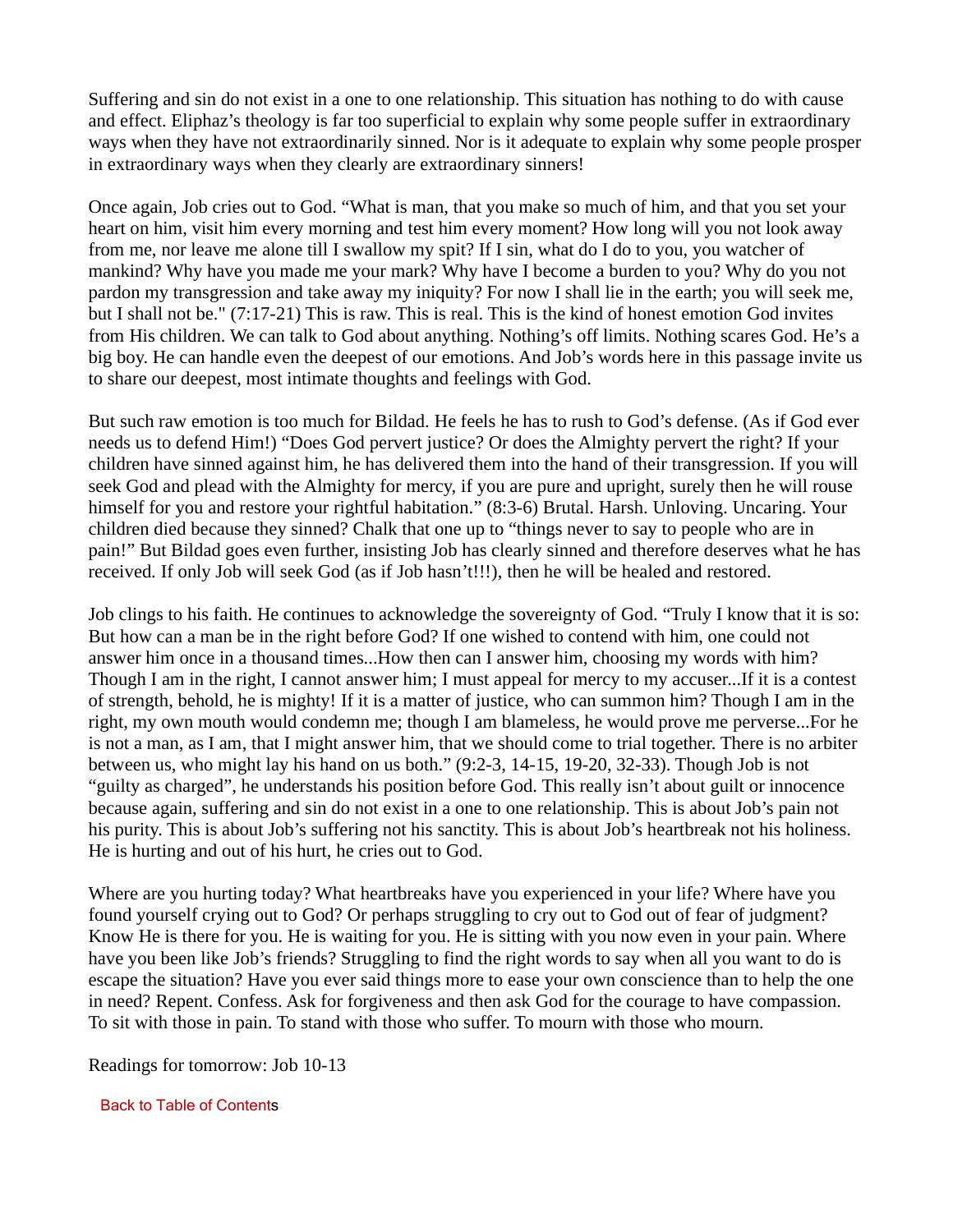## January 26, 2022 Facing the Darkness

<span id="page-36-0"></span>Readings for toda[y: Job 10-13](https://www.biblegateway.com/passage/?search=Job+10-13&version=ESV)

Father, in the darkest moments of my life, I have found You faithful. You met me in my depression. You met me in my despair. Help me to remember You are always with me despite what I may be feeling or experiencing in a given moment or season of life.

Fear. Anger. Depression. These are familiar feelings. The fall of 2009 was a dark period in my life. My ministry lay in ruins all around me and I was utterly broken. I had resigned. As far as I knew, my career was over. I had a little severance but no idea what was next. How would I provide for my family? How would I feed my four children? My wife worked but it wasn't near enough to cover the bills. I was desperate. Alone. Afraid. For several months, I averaged about three to four hours of sleep a night. The rest of the time I would pace up and down in my living room, crying out to God. Fighting with God. Yelling at God. Weeping before God. The experience was deeply humbling. It took me to the end of myself and beyond. I was stripped. Laid bare before the Lord. Much of what I held dear was taken from me. My life shaken to its foundations.

"Why did you bring me out from the womb? Would that I had died before any eye had seen me and were as though I had not been, carried from the womb to the grave. Are not my days few? Then cease, and leave me alone, that I may find a little cheer before I go—and I shall not return— to the land of darkness and deep shadow, the land of gloom like thick darkness, like deep shadow without any order, where light is as thick darkness." (Job 10:18-22) I resonate with these words from Job. In the darkest time of my life, Job was my counselor. I spent hours with him, pouring over his words. Job gave me permission to acknowledge the darkness. Job gave me courage to face the darkness. Job helped me understand that it is in the deepest darkness of our lives, our lowest point, that we finally come face to face with God. It's a terrifying experience. To come before the Lord naked. With empty hands. With nothing of our own to cling to. To walk through the valley of the shadow of death.

Shall we accept good from God and not evil? Those were Job's words to his wife when he was stricken with disease. For me, it was the words of the prophet Isaiah, "Yet it was the will of the Lord to crush him; he has put him to grief; when his soul makes an offering for guilt, he shall see his offspring; he shall prolong his days; the will of the Lord shall prosper in his hand." (Is. 53:10) Yes, I know these words refer primarily to Jesus but the Spirit impressed them on my heart as well. What if it's God's will to crush me? To put me to grief? Is my theology big enough to include the temporal suffering of the righteous? Clearly, for Zophar and the rest of Job's friends, it is not.

"If you prepare your heart, you will stretch out your hands toward him. If iniquity is in your hand, put it far away, and let not injustice dwell in your tents. Surely then you will lift up your face without blemish; you will be secure and will not fear." (Job 11:13-15) Zophar takes the knife from Bildad and twists it deeper. Job continues to defend himself against his well-meaning but misguided friends. He rejects their superficial understanding of God. He continues to press his case against the Almighty. Job is processing his faith out loud as it were. He has reached the point of despair and the open question that looms over this entire book is this - will God answer? Will God respond? Will God meet us in our despair?

Job seems to believe so. "Though He slay me, I will hope in Him..." (Job 13:15) Does our faith transcend even death? Does our hope and trust in the Lord extend beyond the boundaries of this life? In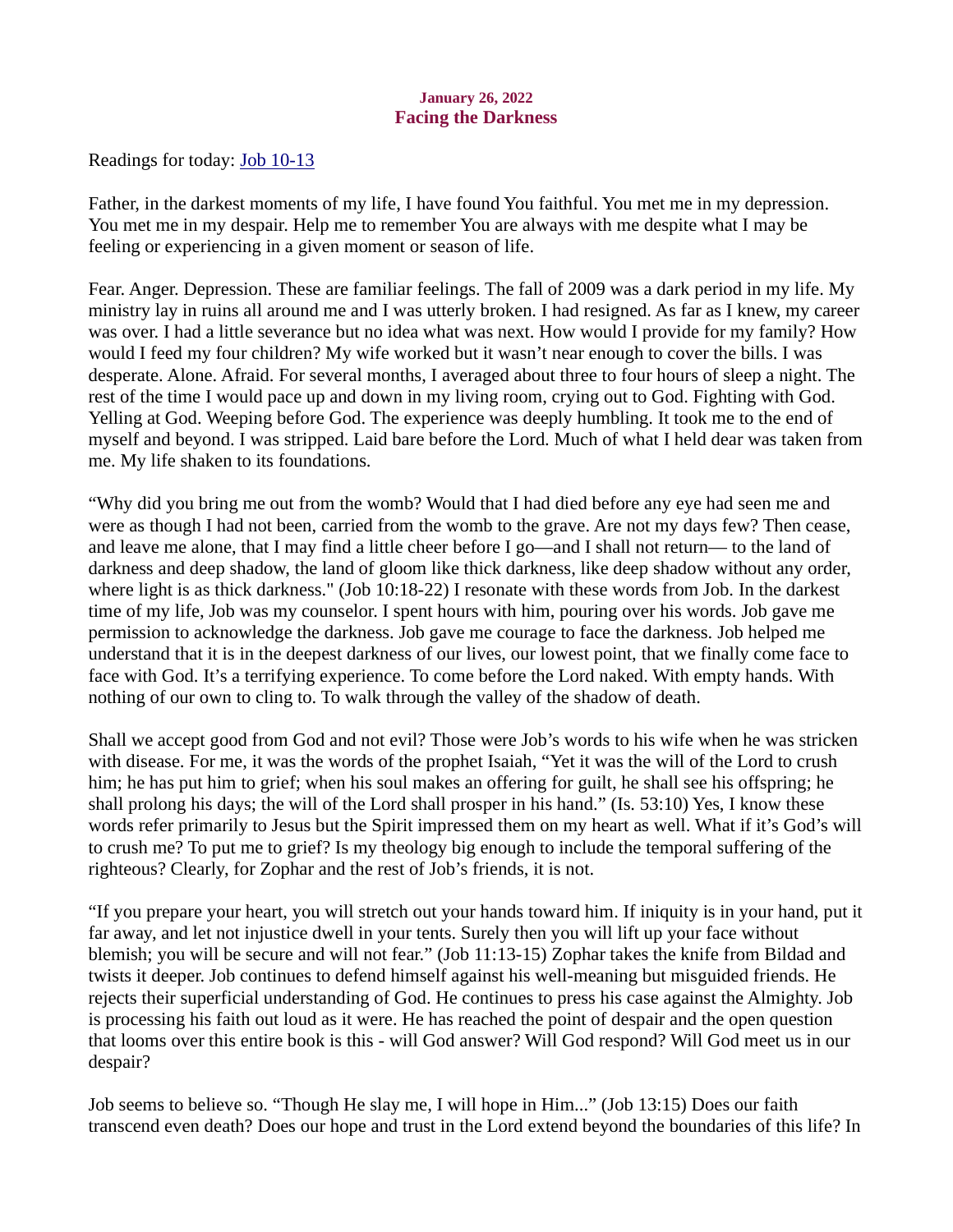our darkest moments, do we believe "even the darkness is not dark to You? The night is bright as the day, for darkness is as light with You." (Psalm 139:12) This is what I discovered. When things were at their most desperate. When life was at its most uncertain. When everything I held dear was slipping through my grasp, this one truth remained. God. And when that realization came flooding in, everything changed. Not my circumstances. Not my fortunes. Not my future. Those things were still very real and very scary and it took a long time to fully recover. No, what changed for me was the orientation of my heart. The orientation of my soul. My faith moved from my head to my heart to an even deeper place. I received from God a foundation not made with human hands that continues to sustain me to this day.

Suffering is never without purpose. Not with God. In fact, it's often where He does His best work.

Readings for tomorrow: Job 14-17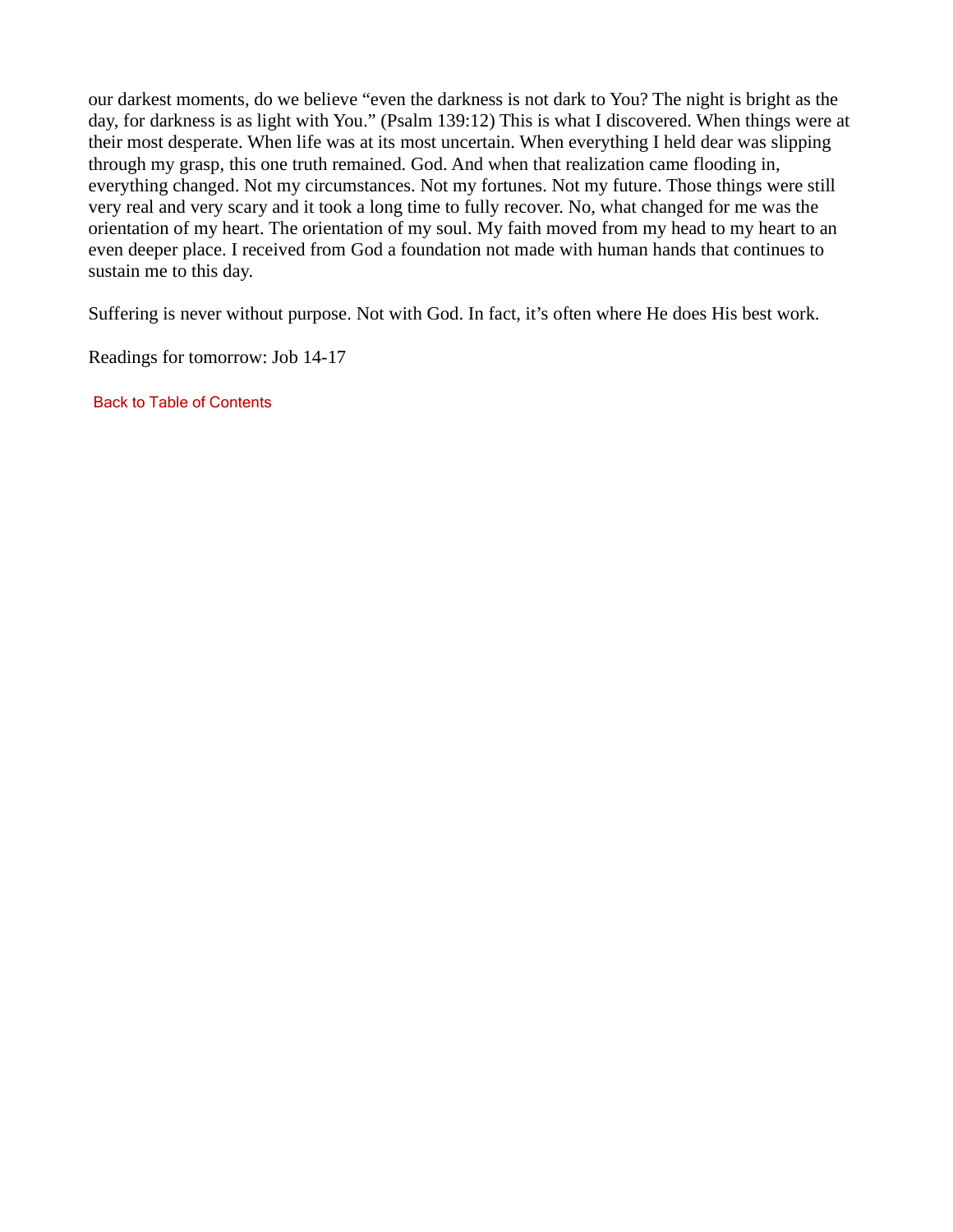## January 27, 2022 The Problem of Pain

<span id="page-38-0"></span>Readings for today: **Job 14-17** 

Father, help me attend to the pain of the world. The pain of those I love. The pain of those I live among. Help me to find the courage to walk back into pain even when everything in me wants to run or avoid or close my eyes or shut my ears. For there is where I will find You.

"Pain won't kill you." Miss Sarah shared those words with me when I first visited her. She was 95 and living at home by herself. I was all of 29 years old and a freshly minted pastor just out of seminary. As I listened to her story, my heart just broke. She had been battling a host of diseases for decades. She had fought off various cancers. She could barely walk due to her COPD. She had a degenerative back condition that left her in excruciating pain. She was also one of the meanest, nastiest people you will ever meet. She treated the home health nurses that cared for her terribly. Constantly cussing them out and calling them names. She did the same to her family to the point where they hated coming around. I visited her about once a month to serve her communion since she was one of our homebound members. There were many times I left without serving her the elements because she refused to confess her sins before the Lord and I refused to make a mockery of the sacrament. During those times, she would cuss me out as I headed out the door. But she always welcomed me back the next month and along the way there would be these breakthroughs. Moments of grace where a window would open into her soul. She would weep. She would confess. She would repent. Those were sacred moments where God's Spirit rushed in.

The pain Job feels is relentless. It is ruthless. It is excruciating. With no end in sight. He longs for death. Longs for the release of the grave. (I cannot tell you how many times I prayed with Miss Sarah for the Lord to take her as she slept. This was her most heartfelt prayer request.) The way Job describes his experience is almost painful in itself…

"But the mountain falls and crumbles away, and the rock is removed from its place; the waters wear away the stones; the torrents wash away the soil of the earth; so you destroy the hope of man...He feels only the pain of his own body, and he mourns only for himself." (Job 14:18-19, 22)

"Surely now God has worn me out; he has made desolate all my company. And he has shriveled me up, which is a witness against me, and my leanness has risen up against me; it testifies to my face. He has torn me in his wrath and hated me; he has gnashed his teeth at me; my adversary sharpens his eyes against me...I was at ease, and he broke me apart; he seized me by the neck and dashed me to pieces; he set me up as his target; his archers surround me. He slashes open my kidneys and does not spare; he pours out my gall on the ground. He breaks me with breach upon breach; he runs upon me like a warrior." (Job 16:7-9, 12-14)

"My spirit is broken; my days are extinct; the graveyard is ready for me." (Job 17:1)

Job's pain is an endless cataract, cascading down on his body, mind, and soul. There is never an end to it. It is so terrible and horrifying, I'm sure it made Eliphaz want to squeeze his eyes shut and close his ears. He simply cannot handle what he's seeing and hearing. So he opens his mouth again and this time one can hear his frustration. "But you are doing away with the fear of God and hindering meditation before God...Your own mouth condemns you, and not I; your own lips testify against you...Why does your heart carry you away, and why do your eyes flash, that you turn your spirit against God and bring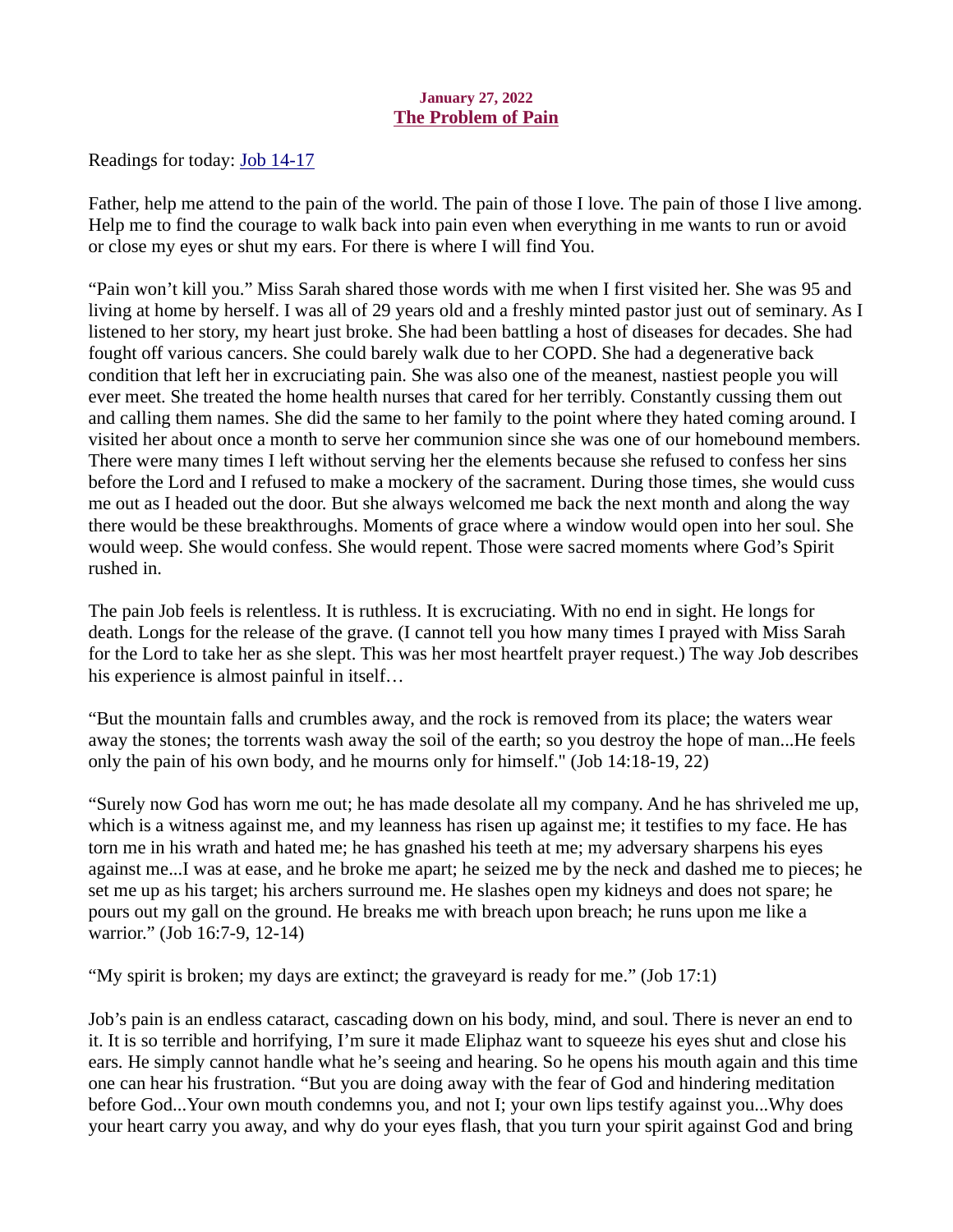such words out of your mouth?" (Job 15:4, 6, 12-13) I cannot tell you the number of times I got frustrated listening to Miss Sarah. Over and over again, I felt compelled to rebuke her. Correct her. Challenge her. Her racist rants were offensive. The way she spoke of her kids disrespectful. Even the way she talked about God made me angry. I cannot tell you the number of times I threw up my hands and walked away. And yet, God's Spirit kept bringing me back. Forcing me to walk into her living room where she lay in her hospital bed and engage her once again.

C.S. Lewis once said, "Pain insists on being attended to. God whispers to us in our pleasures, speaks in our consciences, but shouts in our pains. It is His megaphone to rouse a deaf world." The reality is God was trying to "rouse" Miss Sarah. In the midst of her suffering, He reached out for her over and over again. His love never wavered. His faithfulness never failed. His grace never reached its limit. As dark as things have gotten for Job - and they will get darker still before the dawn - God is present. Always there. Hovering in the background for now but by the end of the book, manifesting Himself in all His glory. And for centuries, He has used Job's pain as a megaphone to rouse our deaf and dying world.

Readings for tomorrow: Job 18-21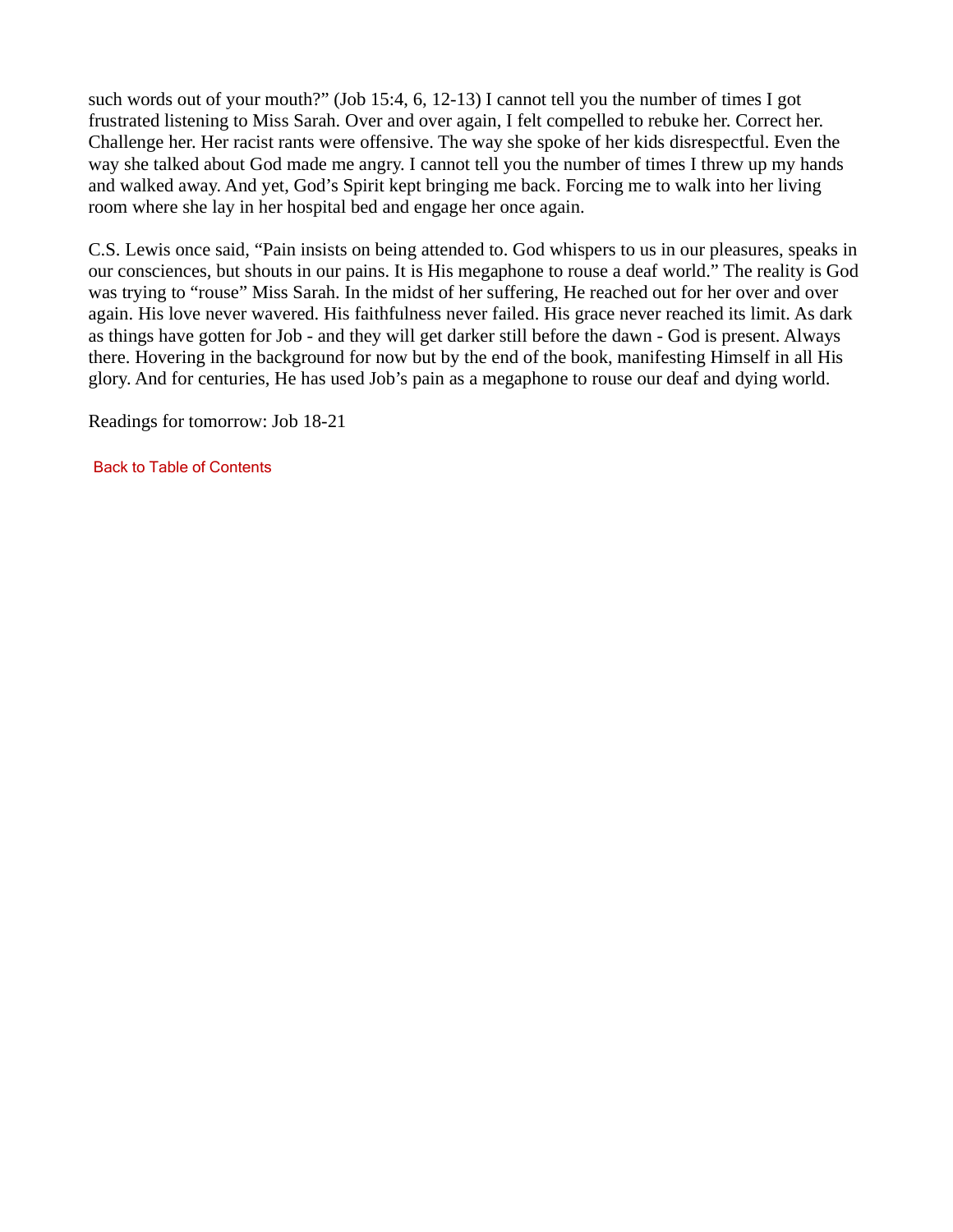# January 28, 2022 Hearing Job

<span id="page-40-0"></span>Readings for today[: Job 18-21](https://www.biblegateway.com/passage/?search=Job+18-21&version=ESV)

Father, my only hope in life and death is that I belong body and soul to my faithful Savior, Jesus Christ. He reigns sovereign over my life. He is good and righteous and faithful and true. He will never leave me or forsake me. This is my hope. Help me to hold fast to what I believe even when everything around me seems to be falling apart.

In the midst of his terrible suffering, Job holds fast to three fundamental convictions... God is sovereign. God is good and just. God is faithful.

These convictions give him the strength to resist his friends when they offer their simplistic, superficial, and ultimately heretical explanations. They also give him the courage to stand before the judgment seat of God, trusting the Lord for vindication. We see this reflected in what are perhaps the most famous verses in the Book of Job, "For I know that my Redeemer lives, and at the last he will stand upon the earth. And after my skin has been thus destroyed, yet in my flesh I shall see God, whom I shall see for myself, and my eyes shall behold, and not another. My heart faints within me!" (Job 19:25-27) Job, of course, has no idea who Jesus is. The life, death, and resurrection of the Son of God will not be revealed for many centuries. But Job does have faith. He looks forward, as do all the Old Testament saints, to a future yet to be revealed, trusting in a God who will make all things right and all things new.

Job's suffering resists all logic. It resists any and all attempts to make sense out of it. It resists the formulaic notions we have about cause and effect. Blessing and curse. Health and wealth. It forces us to grapple with the hard truth that the righteous do suffer. The unrighteous do prosper. Bad things happen to good people. Good things happen to evil people. There is no rhyme or reason to these things. Time and chance happen to us all as the writer of Ecclesiastes once wrote. The world we live in is broken. Utterly. Completely. It is a world enslaved to the power of Sin. A world ruled by the tyrannical fear of Death. If things happen to go well for us in this world, it is not because we are good or because we earned it. It is far more likely that it is random chance. This is why we cannot set our hearts on the things of this earth but on things above.

A friend of mine recently watched a show where the Book of Job was featured. The conclusion of the character who was wrestling with the text was that ultimately all Job received in the end was new children and a case of PTSD. That's actually a common interpretation of the text both in our culture today and in many churches. Like Job's friends, it's a far too simplistic approach to the text. It betrays our unwillingness to really sit and take the time to "hear" Job. To marvel at his courageous faith. To wonder at his steadfast, some may call it stubborn, refusal to let go of the goodness and justice and sovereignty of God. Why doesn't Job ever throw in the towel? Why doesn't Job do what his wife suggested at the beginning? Why doesn't Job curse God and die like so many have throughout the centuries and like so many do today? Because Job believes. Job has faith. He knows his Redeemer lives! He knows he will meet God face to face after he dies! He trusts God to be faithful! Trusts God to be sure! Trusts God to be true! Trusts God to be good! And though it is a fearful thing to fall into the hands of the Living God, Job ultimately trusts God for his vindication.

Readings for tomorrow: Job 22-24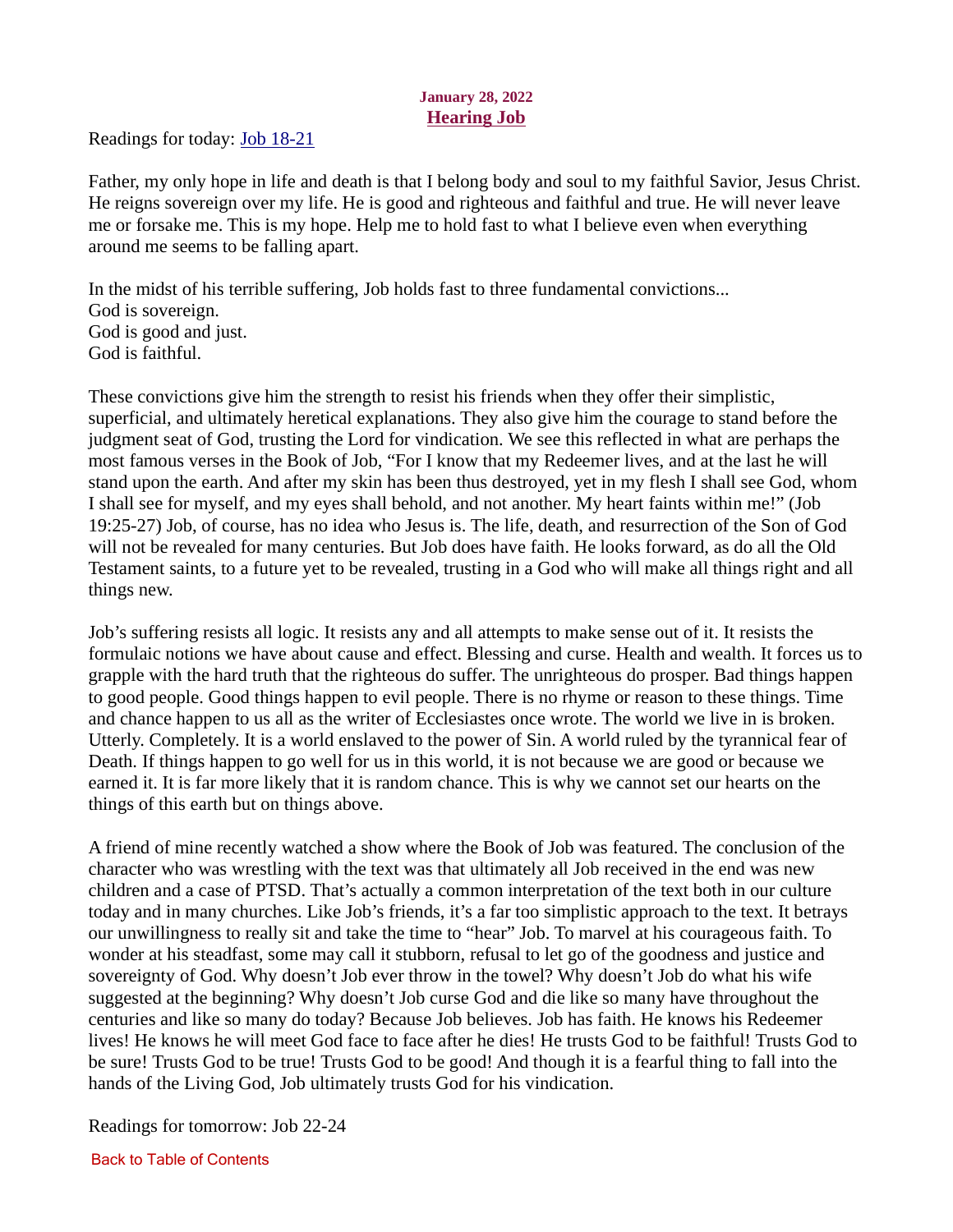#### January 29, 2022 Doubling Down

<span id="page-41-0"></span>Readings for today: [Job 22-24](https://www.biblegateway.com/passage/?search=Job+22-24&version=ESV)

Father, above all, I long to place my trust in You. Far too often I place my trust in myself. My ability. My wisdom. My resources. My desires. They almost always fail me. Help me to learn to look beyond the temporary pleasures of this world to that which is eternal.

I remember vividly the last time I gambled at a casino. It was in the late nineties before I became a pastor. I was on a business trip to Las Vegas and a friend of mine and I decided to play craps. We had a good night. When it came time for me to roll, I hit a hot streak. Rolled for almost an hour without hitting a seven. It was crazy. People were cheering. Money was being made hand over fist. Frankly, I've never experienced anything quite like it. In the middle of all the chaos, a homeless man shuffled in. The lines in his face told the story of a hard life on the streets. He hadn't showered in days. His teeth were almost gone. His eyes were blurry and unfocused. He held a crumpled up \$20 bill he'd found in the gutter somewhere. He threw it down on the table. I promptly rolled a seven. The board cleared. The run was over. Everyone turned on this man. They cursed him. They jeered him. He just turned and shuffled away, never saying a word.

I sometimes think about that man when I pray. I wonder where he is? Where life took him? If he ever got any help or if he just continued to barely survive on the streets? Doubling down each chance he got when someone gave him some money? I think about my own life. In so many ways, I am just like him. Doubling down on the sin in my own heart rather than humbly submitting to God. As I read Eliphaz's words this morning, I can feel his frustration boiling over. The general theological principle he's held to his entire life - the righteous prosper, the unrighteous are punished - has failed him. But rather than humbly recognizing the failure and taking a step back, he doubles down. He attacks his dear friend Job. He accuses him of crimes against God. "Is not your evil abundant? There is no end to your iniquities." (Job 22:5) You have robbed your brothers. You have stripped the naked. You have withheld water from the thirsty. You have not fed the hungry. You have treated widows and orphans with disdain. Over and over again, he verbally assaults his friend. Some have asked why Satan is not more visible in this story? Do we not hear him in the accusations Job's friends lob over and over again?

How does Job respond? He doubles down on God. "Oh, that I knew where I might find him, that I might come even to his seat! I would lay my case before him and fill my mouth with arguments. I would know what he would answer me and understand what he would say to me. Would he contend with me in the greatness of his power? No; he would pay attention to me. There an upright man could argue with him, and I would be acquitted forever by my judge." (Job 23:3-7) Job is confident in God's justice and righteousness. Confident God will hear his prayers. Confident God would pay attention to him, unlike his friends who seem so bent on contending with him.

The problem, of course, is Job can't seem to find God in the midst of his suffering and pain. Though he's assailed the heavens, they seem shut up. Though he's cried out, all he's received so far is deafening silence. Job has done his best but to no avail. "Behold, I go forward, but he is not there, and backward, but I do not perceive him; on the left hand when he is working, I do not behold him; he turns to the right hand, but I do not see him." However, he does not despair. Why? Because he trusts God. "He (God) knows the way that I take; when he has tried me, I shall come out as gold." (Job 23:10) Though Job can't seem to find the way to God, God knows the way to him. And at the end of all the trials and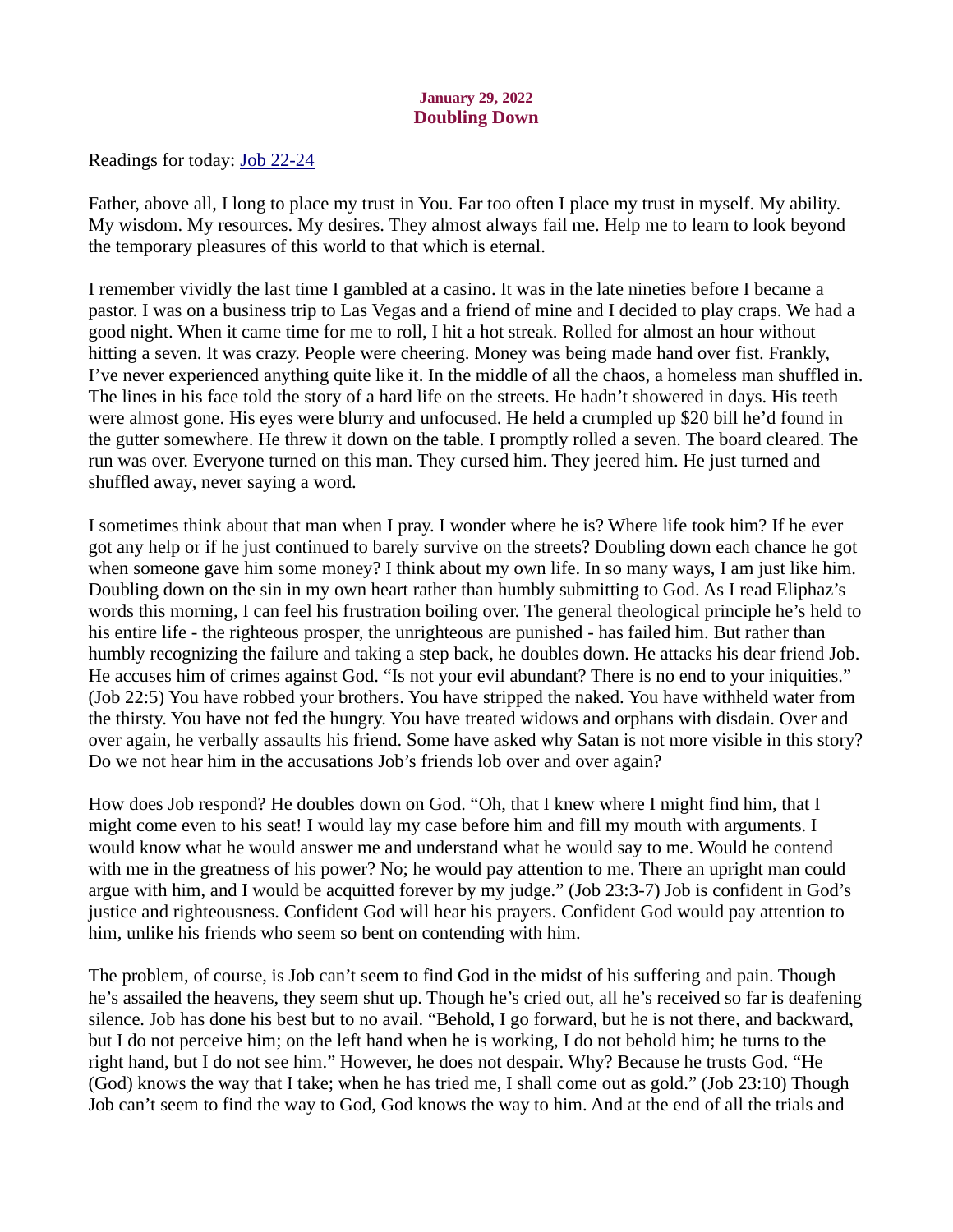all the trauma, Job is confident God will make things right. Job is confident he will emerge better than before. Refined. Purified. Sanctified as God separates the gold from the dross in his life.

Admittedly, I am partial to these verses. When things have been at their darkest in my own life. When I've struggled with uncertainty and doubt and fear. When the trials I've faced have taken me to the end of myself. The end of my resources. The end of my plans. Job 23:10 has been my comfort and my hope. I know what it's like to double down on sin. I know what it's like to double down on selfdestruction. I know what it's like to double down in my pride and arrogance. And in those moments, God has broken me utterly and completely. Humbled me in so many ways. He has laid me low to teach me about His sufficiency and grace. He has used the trials of my life to refine me. Purify me. Sanctify me. And His work is not done. Not until I reach glory.

Readings for tomorrow: None